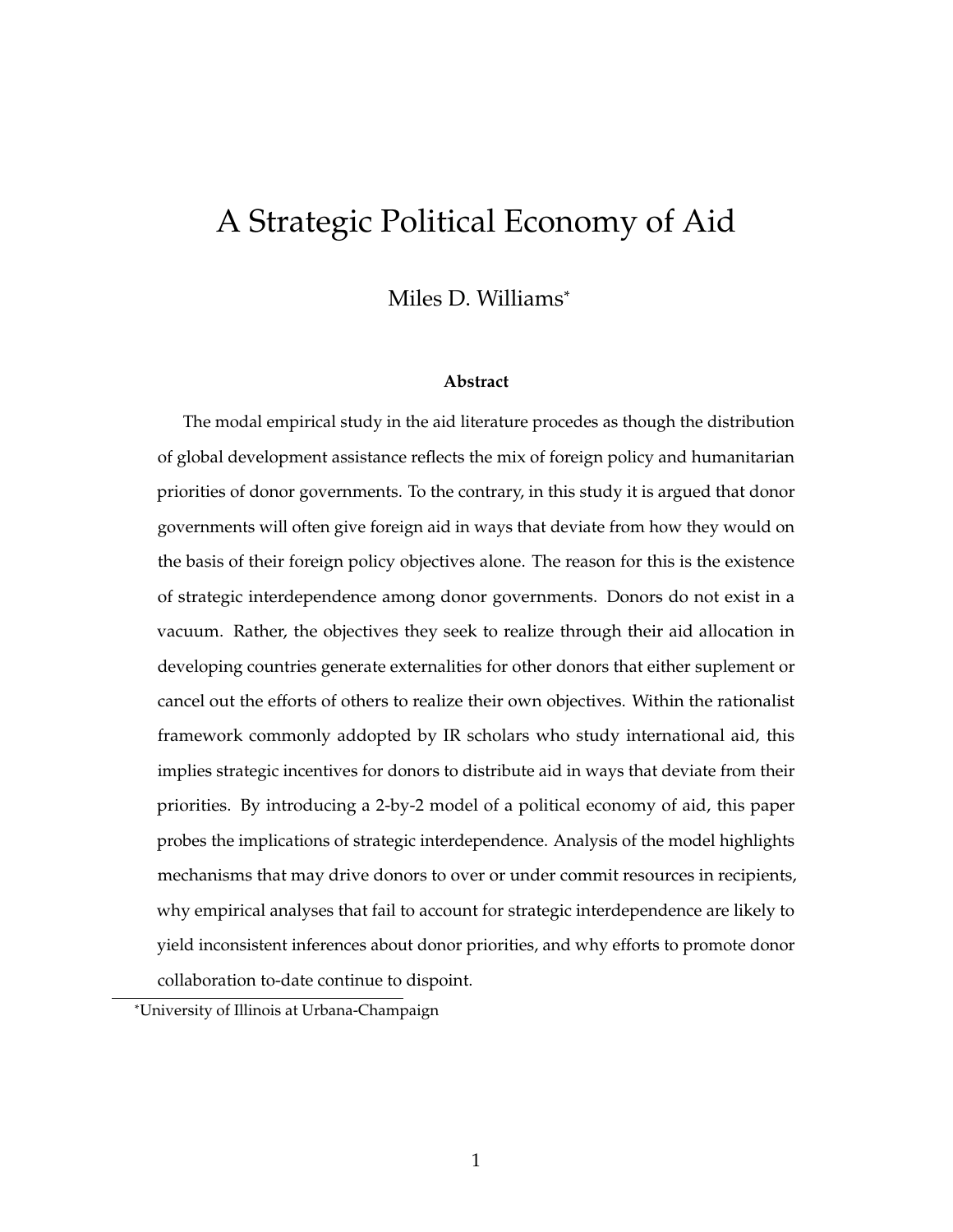# **Introduction**

Some decades ago, Hans Morgenthau [\(1962\)](#page-48-0) remarked that "[o]f the seeming and real innovations which the modern age has introduced into the practice of foreign policy, none has proven more baffling to both understanding and action than foreign aid" (301). In the time since his writing, IR scholars have spilled a great deal of ink attempting to make aid a little more comprehensible. These efforts have revealed both timeless and dynamic patterns in international aid, providing clues about the broader foreign policy objectives of donor governments.

The modal empirical strategy taken by scholars aligns quite well with a ubiquitous quote from US President Joe Biden: "Don't tell me what you value. Show me your budget, and I'll tell you what you value." $1$  By examining correlations between a selection of covariates and flows of international aid, it is believed that we can draw inferences about what donor governments value in their foreign policies. International aid has long been a tool that powerful countries wield to effect their designs in international politics. With respect to US foreign policy alone, a cottage industry of studies has used US foreign aid allocations to test competing theories about US goals on the world stage.<sup>[2](#page-0-0)</sup>

While valuable, most empirical work proceeds implicitly on the basis of a theoretical perspective that ignores *strategic interdependence* in the aid allocation decisions of donor governments. This is problematic, because to the extent that countries seek to accomplish their foreign policy goals through international aid, they must do so in the face of the aid allocation decisions of one another. Within the rationalist framework most often adopted by scholars who study the determinants of economic assistance, the fact that donors do not operate in a vacuum implies that they have rational incentives to adjust how they distribute aid in light how others distribute theirs. What follows from this is simple: donor

<sup>1</sup>"Biden's Remarks on McCain's Policies" reported in *The New York Times* on Sep. 15, 2008. Accessed on Mar. 25, 2021. <https://www.nytimes.com/2008/09/15/us/politics/15text-biden.html>

<sup>2</sup>See Fleck and Kilby [\(2010\)](#page-47-0); Meernik, Krueger, and Poe [\(1998\)](#page-48-1); McKinlay and Little [\(1977\)](#page-48-2); McKinlay and Little [\(1979\)](#page-48-3)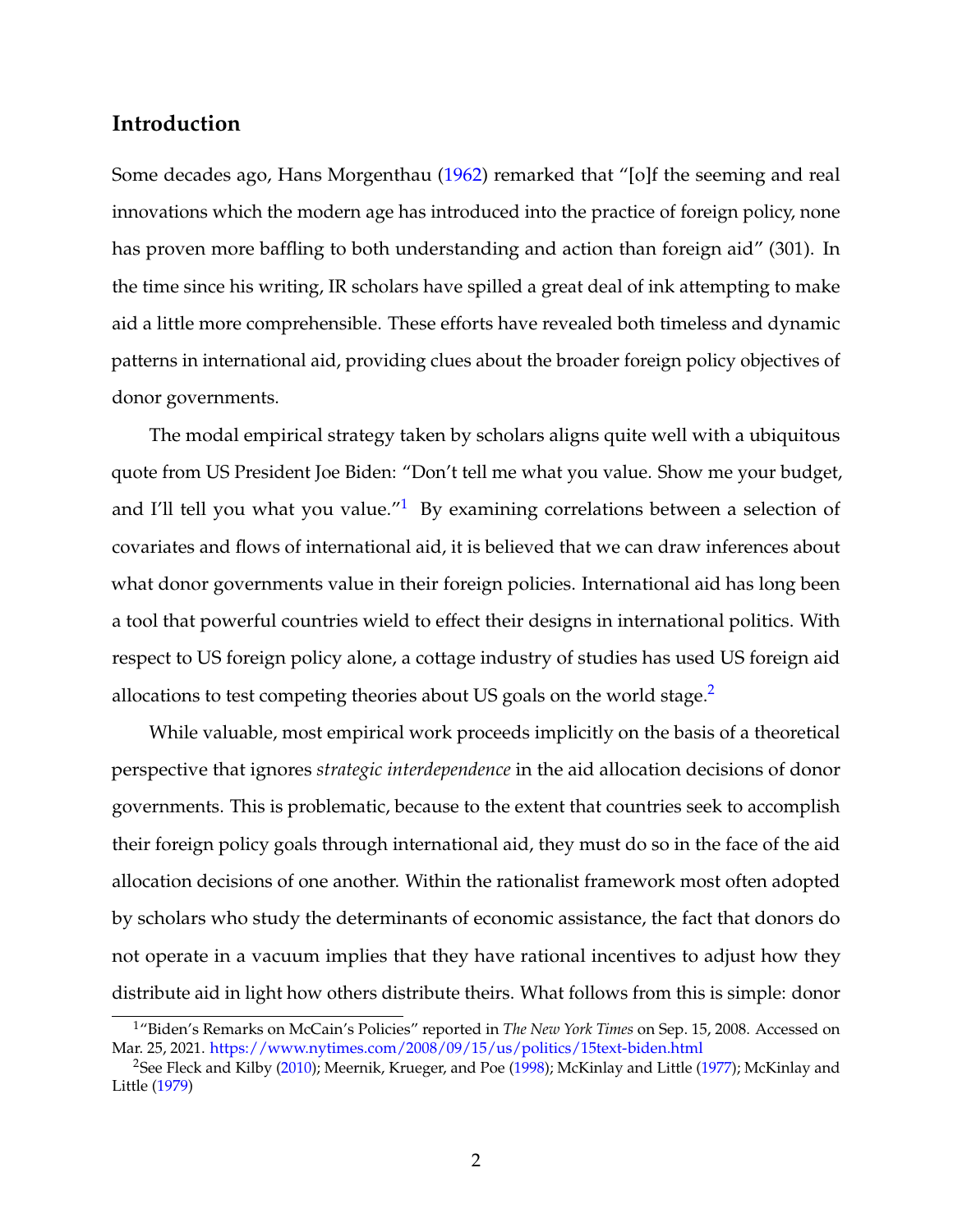governments will often give foreign aid in ways that *deviate* from how they would give aid on the basis of their foreign policy objectives alone.

*What are the implications of strategic interdependence in international aid?* Before we can attempt to answer this question empirically, we must first probe the issue theoretically. In this paper, I therefore focus on honing theoretical understanding of this issue by analyzing a mathematical model of strategic interdependence in the political economy of aid.

The model, in its construction, is founded upon some relatively straightforward conceptions about the political economy of international aid. I start from the presumption that aid allocation is an arena in which donor states (wealthy countries that allocate aid) compete to maximize foreign policy goals realized through giving aid to recipient states (developing countries that receive aid). I introduce a two-donor, two-recipient model that captures key moving pieces of the strategic environment that donors face. In this model, countries have finite resources available to disburse in the form of aid, and they must choose how to distribute their limited aid budget between recipients. As they make this decision, donor choices are influenced (1) by the relative weight they place on realizing foreign policy interests by giving aid to a recipient and (2) by the *foreign policy externality* generated by the other donor's aid allocations. A foreign policy externality captures the impact that one donor's aid has on another donor's ability to get what it wants out of its aid allocation to a recipient. Such externalities may be either *positive* or *negative*. If the former, donors reap mutually beneficial foreign policy gains from their foreign aid. If the latter, donors obtain rival foreign policy gains. It is possible for donors to obtain rival gains with respect to one recipient, and mutually beneficial gains with respect to the other.

Analysis of the model underscores the mechanisms that drive strategic interdependence in international aid, revealing why donor governments may under or over commit resources in developing countries in pursuit of their foreign policy goals. It further identifies the conditions under which empirical analysis will provide informative estimates of donor responses to the giving of others. And, more generally, it yields predictions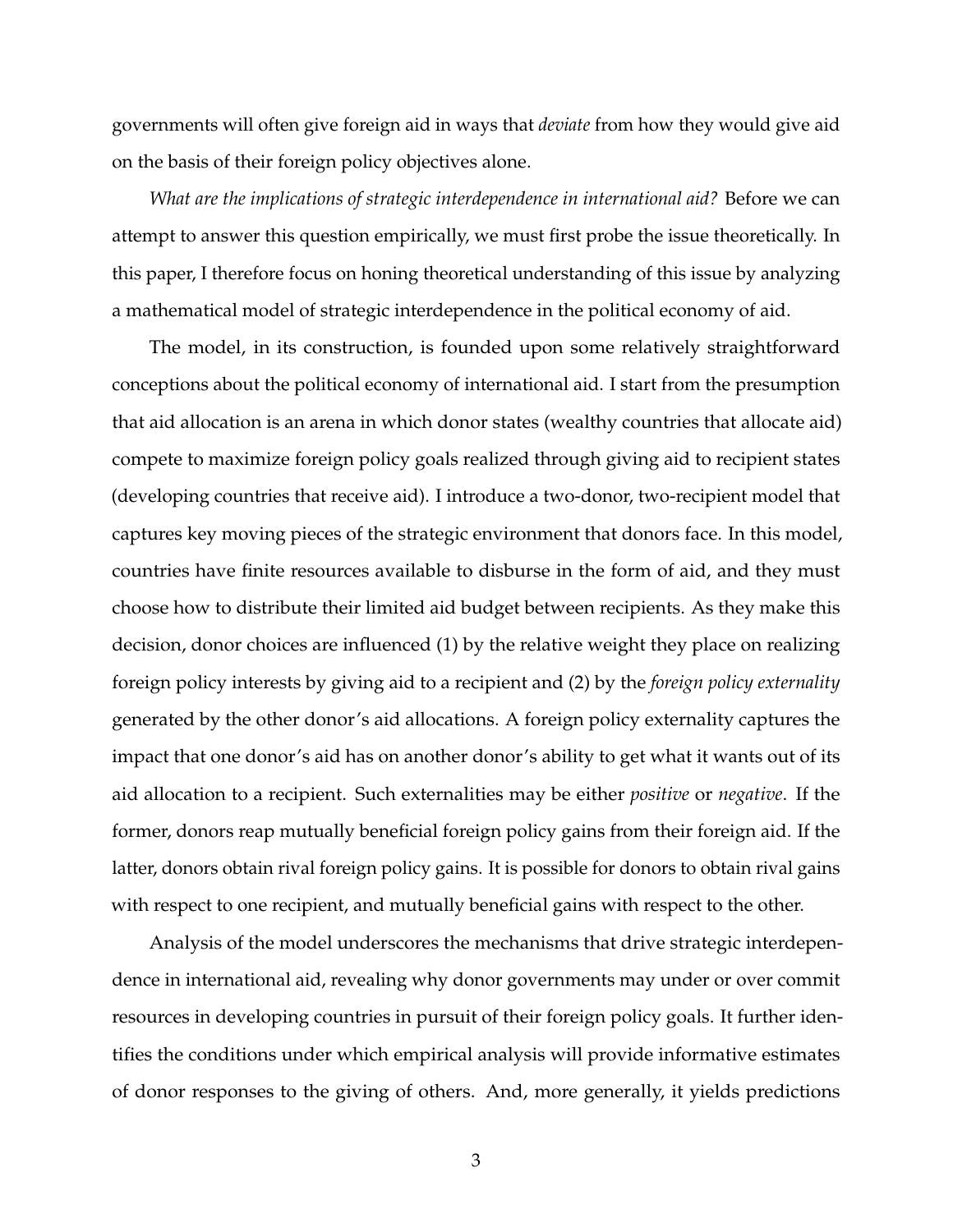about how the comparative resource endowments of donor governments and the strategic valence of donor goals in developing countries push some donors to the top, and others to the bottom, in committing aid in recipients. Additionally, these findings illustrate why an empirical analysis that attempts to draw inferences about donor responses to certain proposed determinants of aid allocation will yield unreliable estimates if strategic interdependence is not accounted for.

As a normative matter, the model also offers insight into the welfare implications of strategic interdependence. Time and again, leading countries gather for high level summits on international development cooperation only to see dismal progress made toward realizing the goals established in these meetings. One analyst noted that the reason for this enduring failure is the misalignment between the stated goals of cooperation and the wide-ranging strategic foreign policy interests of donor governments [\(Lawson 2013\)](#page-48-4). Highlighting mechanisms that lie at the source of this misalignment, this analysis shows that an uncoordinated equilibrium among donor governments can often have an unintiutive location relative to a Pareto improving alternative under collective optimization—that is, an alternative way that donors could distribute aid that would make all better off relative to their self-interested mutual best-response. Even more, the existence of such an alternative is not guaranteed. In many instances, the adoption of a collectively optimal solution may be individually worse for at least one donor government relative to a Nash equilibrium. These results illustrate the kinds of stumbling blocks that may continue to impede donor collaboration.

## **A Strategic Political Economy of Aid**

An enduring problem of international politics is that as one country strives to realize its foreign policy goals, this affects the extent to which other countries are able to realize their own sets of objectives. This fundamental issue is of central concern for the politics of foreign aid, since countries use aid as a means to realize wide-ranging goals vis-a`-vis one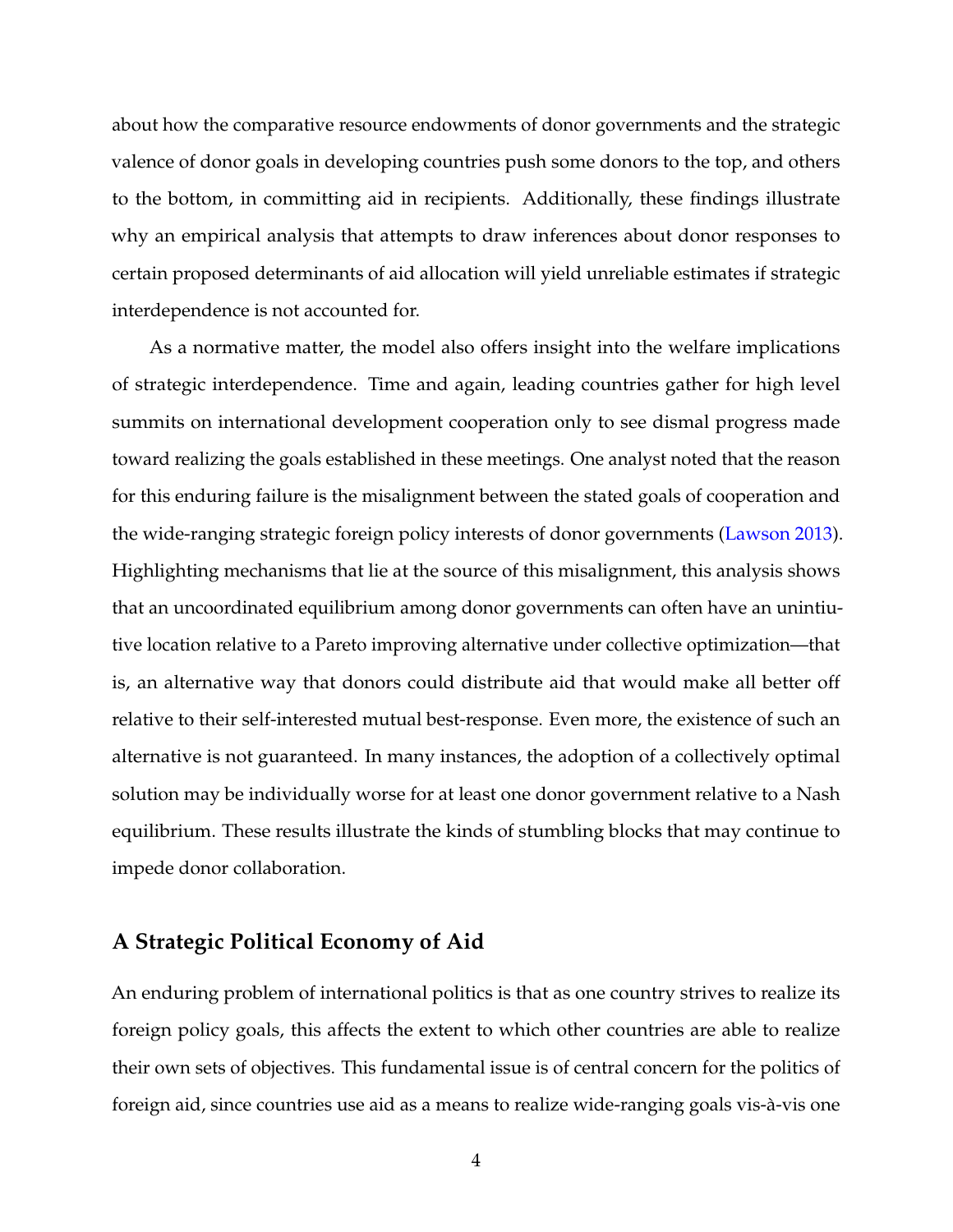another. For this reason, the aid allocation decisions of leading countries are best viewed through the lens of a strategic political economy perspective.

The proposed framework builds on conventional assumptions. Namely, that:

- 1. the actors of consequence (donor states) are unitary, and
- 2. these actors are rational—meaning they have well-defined preferences and engage in activities with the goal of maximizing their own well-being.

Strong though these assumptions may be, individual rationality provides animating force for the framework and makes general predictions about how actor priorities translate into specific choices possible. To these assumptions, the framework adds the following features:

- 3. as actors take steps to maximize their well-being, they operate under a resource constraint, and
- 4. their activities reflect efforts to realize *multiple* objectives.

These have made innumerable conjoint appearances across disciplines and contexts. One instance that IR scholars might be familiar with is the *n*-good theory of foreign policy proposed by Morgan and Palmer [\(2000\)](#page-48-5). The authors contend that states' activities are best viewed in terms of policies that are directed toward multiple goals. As such, the primary decision facing country leaders is how to allot their limited resources in pursuit of their various objectives.

Of course, the constraints imposed by resource scarcity and the dynamics generated by variable preferences and technological capacity, while having interesting implications for the foreign policy choices made by state leaders, capture only a fraction of the factors that influence country decisions. Missing is a consideration of the fact that the actions countries take on the world stage generate various rival and mutually beneficial externalities for each other.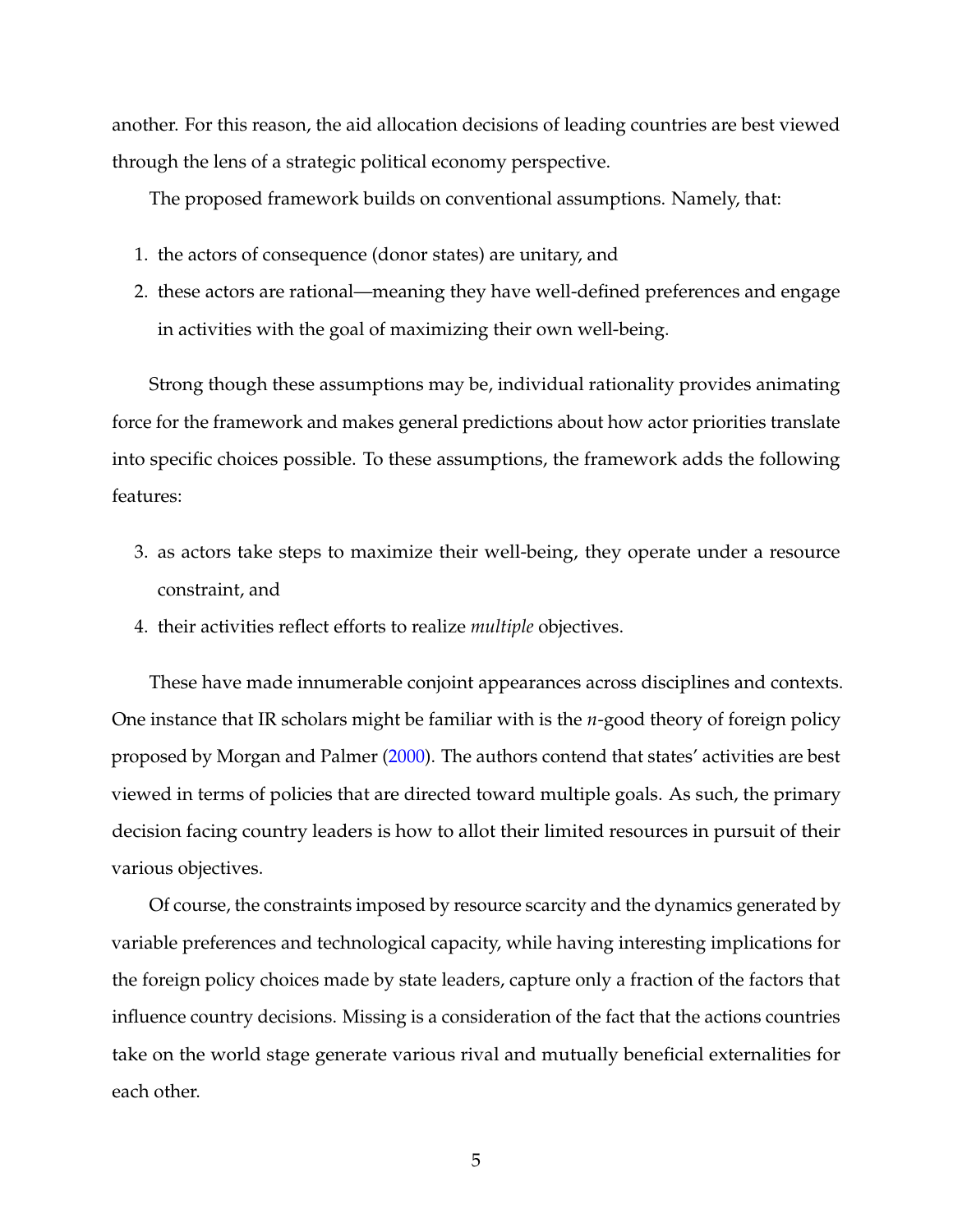As an example, consider possible adjustments to US policy toward the Arab nations that recently normalized relations with Israel. Suppose US policymakers decided to expand sales of advanced weaponry, like F-35 fighter jets or unmanned combat aerial vehicles, to these countries given their diplomatic recognition of a critical strategic partner for the US. This action would not only have consequences for the US and this set of countries, it would also affect other major players in the region. For example, this action would pose a negative externality to China, which currently is a major supplier of cheaper, though inferior, UAVs and other military technology for this set of Gulf states.<sup>[3](#page-0-0)</sup> China would have an incentive to respond to US arms sales with more competitively priced technology, an action that, in turn, would affect the US, prompting a counter response—and on and on the cycle would go.

Externalities, of course, need not all be negative. Luxembourg, for instance, is a long-time supporter of multilateralism generally, and of European unity specifically.<sup>[4](#page-0-0)</sup> To the extent that other nations engage in efforts in line with greater influence for multilateral institutions, or for a stronger European Union (EU) in particular, this contributes to a major foreign policy goal for Luxembourg. As a result, the harder other countries work to support the EU, the less effort Luxembourg has to expend to promote the same objective.

Thus, when considering foreign policy activities, bilateral economic assistance included, accounting for strategic interdependence in the choices of countries is essential. How one country allots its resources in pursuit of different objectives has consequences for other countries as well, and vice versa. For foreign aid allocation in particular, how one country allots its own aid dollars has consequences for the goals and objectives of other aid donors. How other countries distribute aid in turn affects how hard an individual donor has to work to realize its own goals. Given this, a political economy of aid must allow that:

<sup>3</sup>For more on this example, see this opinion piece by Christian Le Miere in *South China Morning Star*: https://www.scmp.com/comment/opinion/article/3104623/how-trumps-middle-east-deal-willaffect-chinas-arms-sales-region (accessed Oct. 26, 2020)

<sup>4</sup>See, for example, the "Luxembourg country brief" compiled by Australia's Department of Foreign Affairs and Trade (accessed May 6, 2021): https://www.dfat.gov.au/geo/luxembourg/Pages/luxembourg-countrybrief.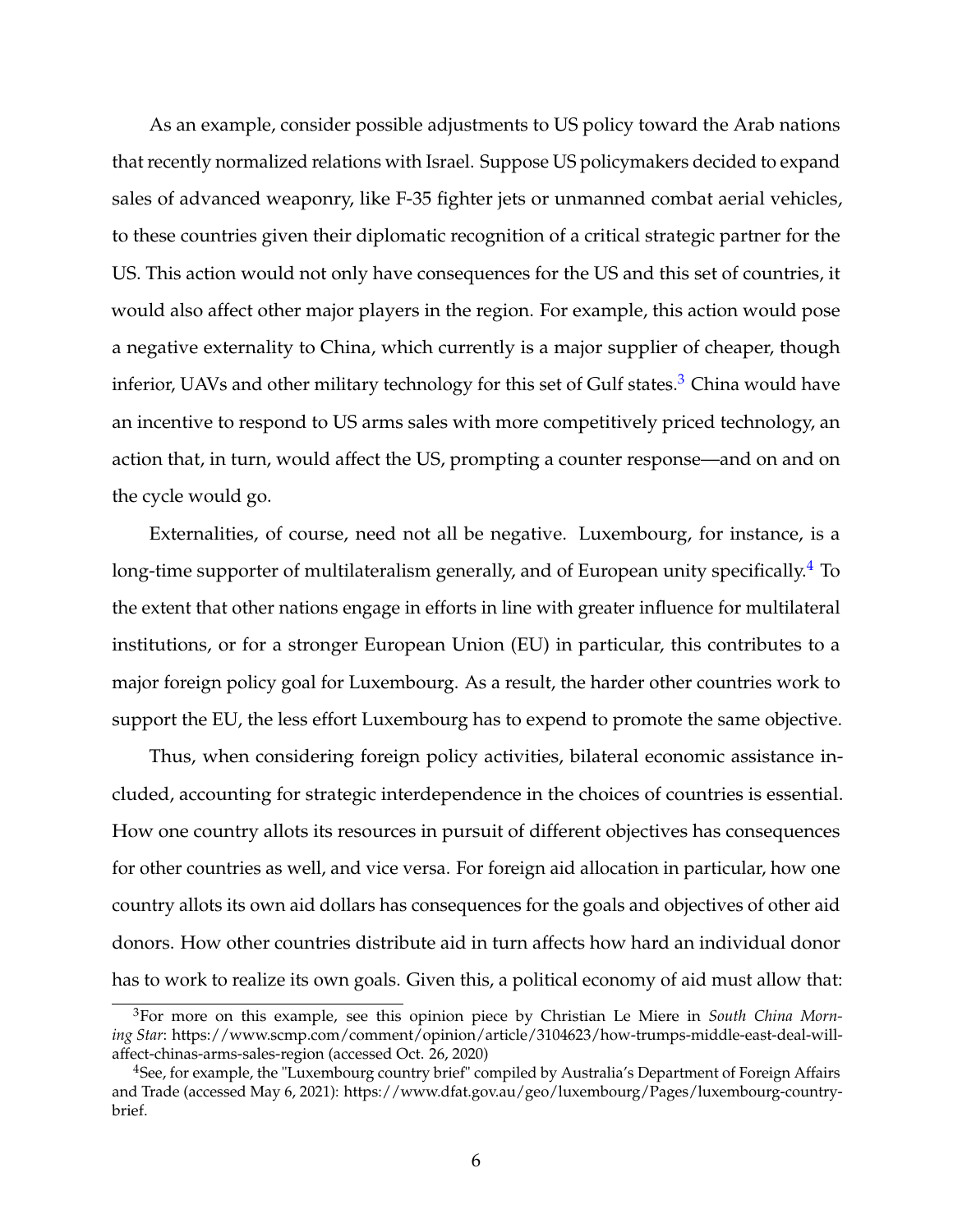5. as actors take steps to maximize their goals, their actions affect and are affected by other actors' efforts to realize their own objectives. Some actions yield *rival* benefits (what helps one state hurts another), and other actions yield *common* benefits (what helps one state helps another).

Theoretical consideration of the strategic dimensions to aid allocation is not entirely absent from the literature. But, what examples do exist either ignore the choices of donors with respect to individual recipients [\(Dudley 1979\)](#page-47-1), or suppose uniform externalities imposed by other-donor aid [\(Annen and Knack 2018;](#page-47-2) [Annen and Moers 2017\)](#page-47-3). Steinwand [\(2015\)](#page-48-6), while allowing for possible differences in rival versus common benefits supplied by aid giving through alternative channels—aid given directly to recipient governments as opposed to non-governmental organizations—nonetheless treats aid given through a particular channel as having largely homogeneous consequences for other donors. Alternatively, the framework proposed here emphasizes both donor choices in allotting aid *between* recipients, and variable externalities posed by other-donor aid.

## **A Model of Aid Allocation**

The moving parts of the strategic political economy approach laid out above are simple enough, but linking these to more concrete predictions for how countries realize their foreign policy goals through aid allocation is a fraught exercise. This is where the application of analytic tools like mathematical modeling can prove quite helpful.

To this end, I develop two-by-two model of aid allocation—two-donors, two-recipients. As countries allot resources to this or that aid recipient, it will be assumed that the level of aid they contribute supports a basket of objectives that are realized through their aid allocation. This basket, for simplicity's sake, is presumed constant between donors and over time. Further, one donor's basket is fully substitutable for the other donor's.

It will be assumed that as countries decide how to distribute aid, they will make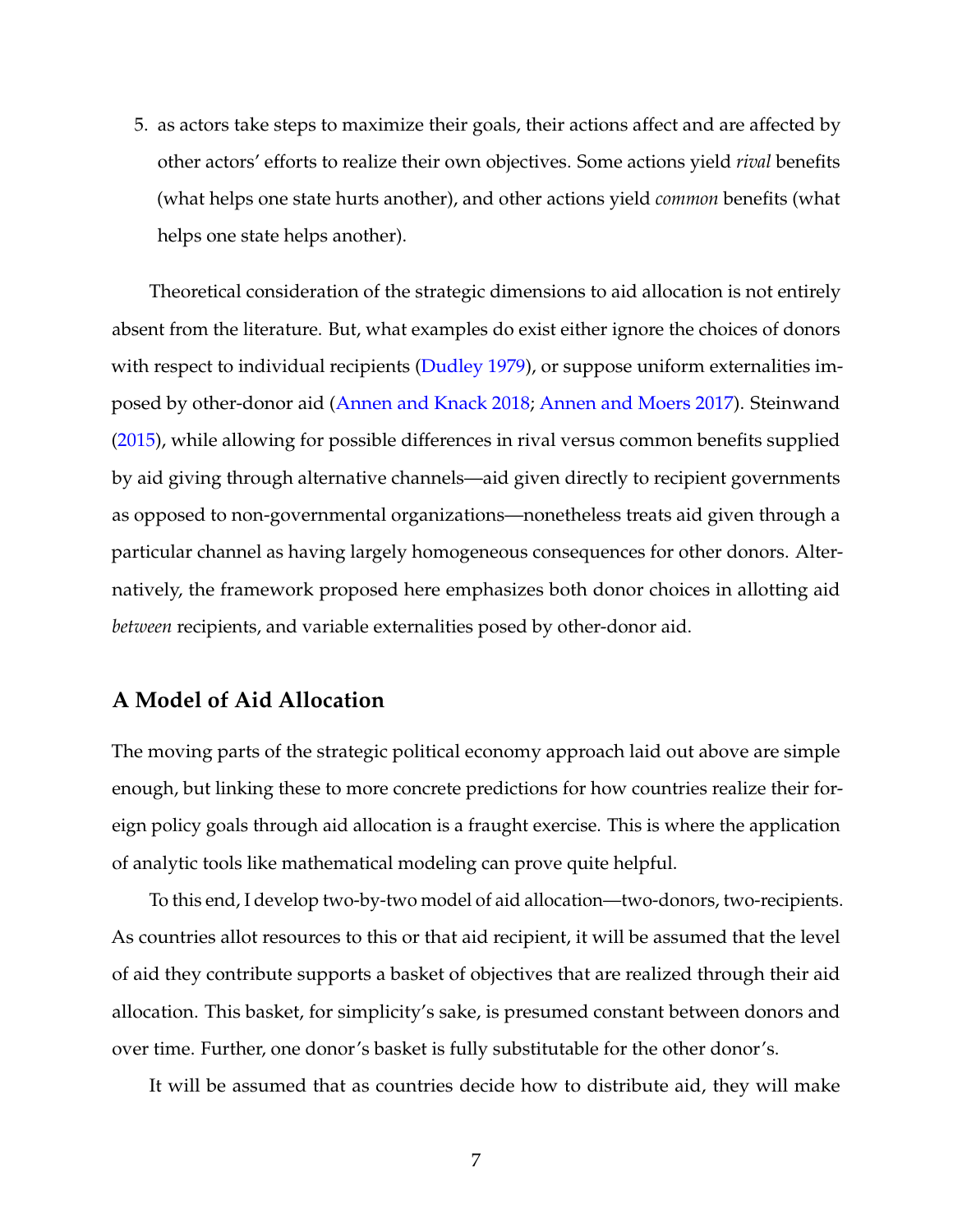their allocations in light of the foreign policy externality posed by other-country aid. On the whole, if more of the objectives realized by giving aid to a certain recipient are rival, then other-country aid will be a net hindrance to the realization of a given donor's goals. Conversely, if more of the objectives realized by giving aid to a certain recipient are on net common for the donor countries, then other-country aid will be a net help to the objectives of a given donor.

Though the model itself is agnostic about the goals of donors and the conditions under which aid is more likely to promote rival or common objectives, some examples from the aid literature include the extent to which aid supports a donor's geostrategic goals, promotes greater bilateral trade, combats global terrorism, garners influence over former colonies, confers prestige, complements military deployments, and addresses the root causes of discontent and instability [\(Bearce and Tirone 2010;](#page-47-4) [Bermeo 2017;](#page-47-5) [Kilby and](#page-48-7) [Dreher 2010;](#page-48-7) [Kisangani and Pickering 2015;](#page-48-8) [Round and Odedokun 2004;](#page-48-9) and [van der](#page-48-10) [Veen 2011\)](#page-48-10). Donor interest in a recipient might be greater when a recipient is a major trading partner, or lower if a recipient has little geostrategic value. Donor goals might be common if they care more about addressing recipient poverty, or rival if they seek diplomatic influence.

The below section introduces the two-by-two model. Though a two-donor, tworecipient world is certainty far from realistic, it is simple enough to keep the analysis tractable, while being minimally sufficient for conferring lessons about strategic donor actions.<sup>[5](#page-0-0)</sup>

#### **The Two-by-Two Model**

Suppose we have two donor countries, *i* and *j*, and two recipient countries, *x* and *y*. Each of the donors is endowed with a certain relative share of resources available for allocating aid. Resources possessed by *i* are denoted  $R_i \in (0,1)$ , and resources possessed by *j* are

<sup>&</sup>lt;sup>5</sup>Though, of course, we might observe some interesting and novel behavior in a three-by-two model as well.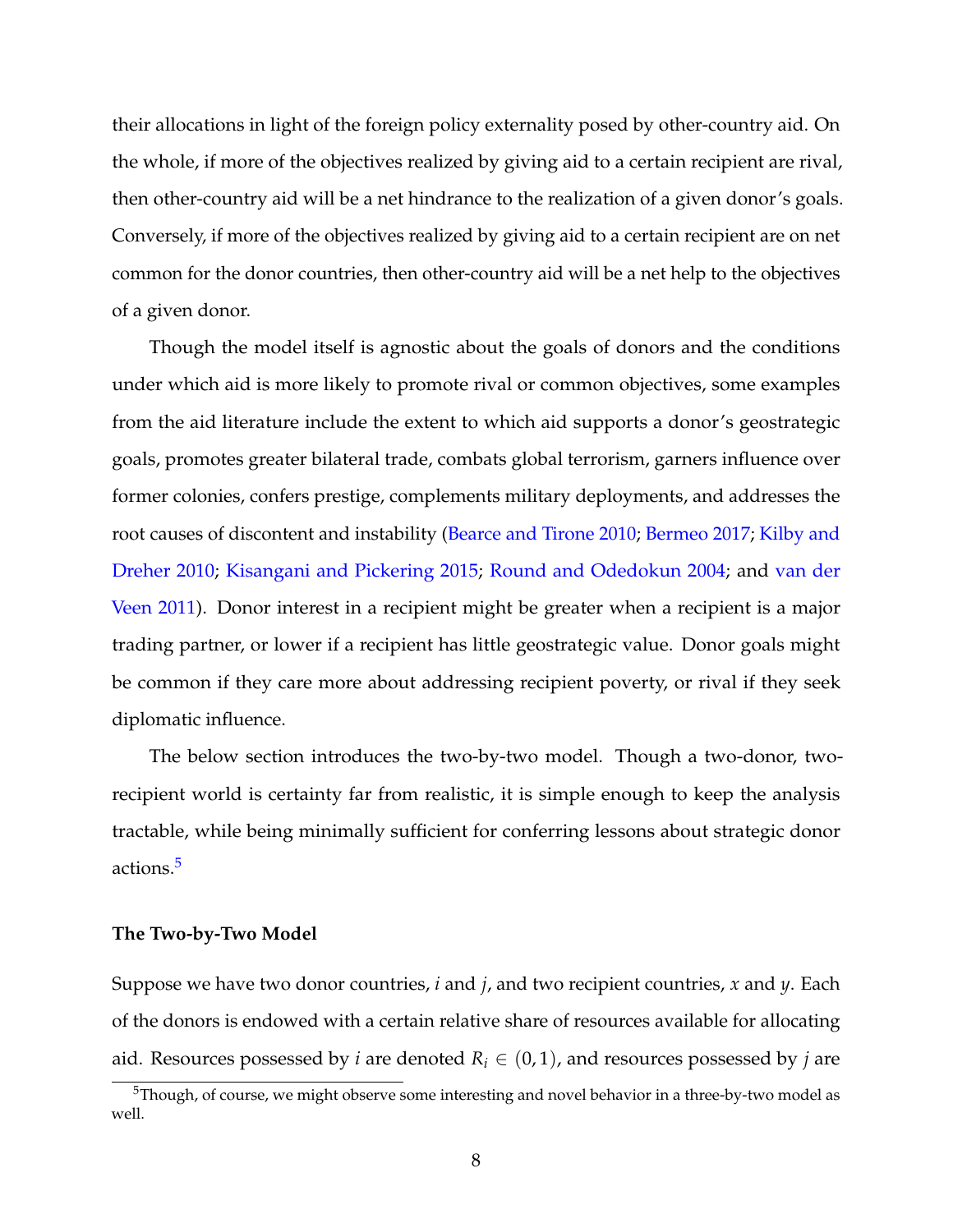given as  $R_j = 1 - R_i$ .  $R_i$  thus denotes the distribution of resources between *i* and *j*.

As *i* and *j* distribute resources in the form of aid to *x* and *y*, they each are able to realize certain baskets of foreign policy objectives through their allocations.  $X \subseteq \mathbb{R}_+$ represents this basket of objectives with respect to recipient *x*, and  $Y \subseteq \mathbb{R}_+$  represents this basket of objectives with respect to recipient *y*. Further, the quantity  $X_i \in X$  denotes how much of *i*'s total foreign policy objectives are realized by giving aid to recipient *x*, while the quantity  $Y_i \in Y$  denotes how much of *i*'s total foreign policy objectives are realized by giving aid to recipient *y*. Similar quantities exist for donor *j*.

As *i* and *j* allot resources between *x* and *y*, let the objectives donors are able to realize be linear functions of the amount of aid they contribute. For example, the basket of goals that *i* is able to realize through its aid allocations to each recipient are given as

$$
X_i = x_i + \eta^x x_j \quad \text{and} \quad Y_i = y_i + \eta^y y_j,\tag{1}
$$

where *X* poses no externality on *Y*, and vice versa. For each set of goals, the values *x<sup>i</sup>* and  $y_i$  denote *i*'s contribution of aid, while  $x_j$  and  $y_j$  denote *j*'s. These quantities are strictly non-negative and bound such that  $x_i + y_i \leqslant R_i$ , and similarly for *j*. This means that  $i$  and  $j$ cannot spend more than their total endowment of resources in giving aid to both *x* and *y*.

While the effect of *i*'s aid in support of its own goals is assumed to be constant, the effect of aid contributed by *j* is conditional on the net externality that *j*'s aid poses to *i*'s overall objectives. The externality of *j'*s aid is represented by the terms  $\eta^x$ ,  $\eta^y \in (-1,1)$ . These reflect the extent to which the basket of foreign policy objectives donors realize through giving aid to each recipient are either on net rival or common. For example, if −1 < *η <sup>x</sup>* < 0, then *j*'s foreign aid to *x* overall subtracts from *i*'s ability to realize the sum of its goals in giving aid to this recipient. Conversely, if 0 < *η <sup>x</sup>* < 1, then *j*'s foreign aid overall helps *i* to realize the sum of its goals in giving aid to *x*. In the case that  $\eta^x = 0$ , the net impact of *j*'s aid is zero.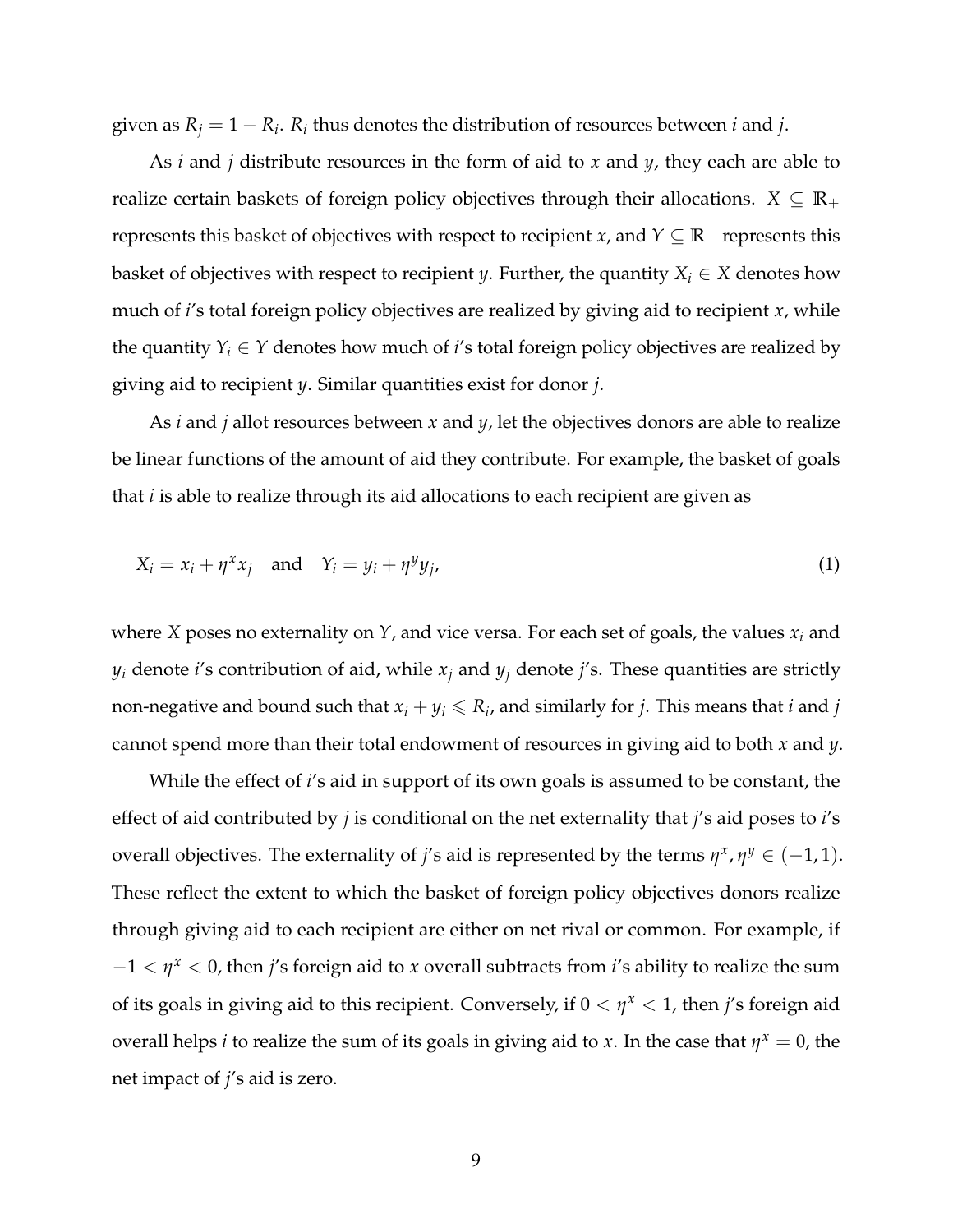Assuming donors have well-behaved and monotonically increasing preferences over objectives they realize through giving aid to *x* and *y*, utility for each can be represented by a function  $u(\cdot)$  that is strictly increasing in quantities *X* and *Y*, is at least twice differntiable, and is quasi-concave. To keep the math simple, a convenient choice that retains these generic properties is Cobb-Douglas. Specifically, utility for *i* (and similarly for *j*) can be represented as

$$
u_i(X_i, Y_i) = \sigma_i^x \log(X_i) + \sigma_i^y \log(Y_i).
$$
\n(2)

In the above,  $\sigma_i^x$  $\sigma_i^x$  and  $\sigma_i^y$  $i<sub>i</sub><sup>y</sup>$  capture returns to scale for the sum of objectives *i* is able to realize with respect to recipients *x* and *y*. These are such that  $\sigma_i^x \in (0,1)$  and  $\sigma_i^y = 1 - \sigma_i^x$  $i^x$ . These thus represent the relative salience *i* attaches to realizing certain bundles of objectives with respect to recipient countries. As  $\sigma_i^x \to 1$ , *i* places greater weight on realizing its goals by giving aid to *x* than it does in giving aid to *y*.

Assuming *i* and *j* are rational, self-interested actors, each will distribute aid between recipients in such a way that maximizes its own utility. Assuming an interior solution, this implies that for *i*, it will distribute its resources between *x* and *y* such that<sup>[6](#page-0-0)</sup>

$$
\frac{\sigma_i^x}{x_i + \eta^x x_j} = \frac{\sigma_i^y}{y_i + \eta^y y_j}.
$$
\n(3)

The left-hand side of the above equality denotes the marginal utility of aid to  $x$  ( $MU_i^x$ ), and the right-hand side denotes the marginal utility of aid to  $y$   $(MU_i^y)$ . How *i* allocates its aid in order to realize its ideal bundle of objectives over recipients will of course depend, not only on its prioritization of recipients, but also on the amount of aid contributed by *j* between recipients and the externality *j*'s aid represents.

<sup>&</sup>lt;sup>6</sup>Under a fixed resource constraint, *i's* utility is maximized when  $\partial u_i/\partial x_i = \partial u_i/\partial y_i$ .  $\partial u_i/\partial x_i = \sigma_i^x/(x_i +$ *n*<sup>*x*</sup>*x*<sub>*j*</sub>) and *∂u*<sub>*i*</sub>/*∂y*<sub>*i*</sub> = *σ*<sup>*y*</sup><sub>*i*</sub>  $\int_i^y / (y_i + \eta^y y_j)$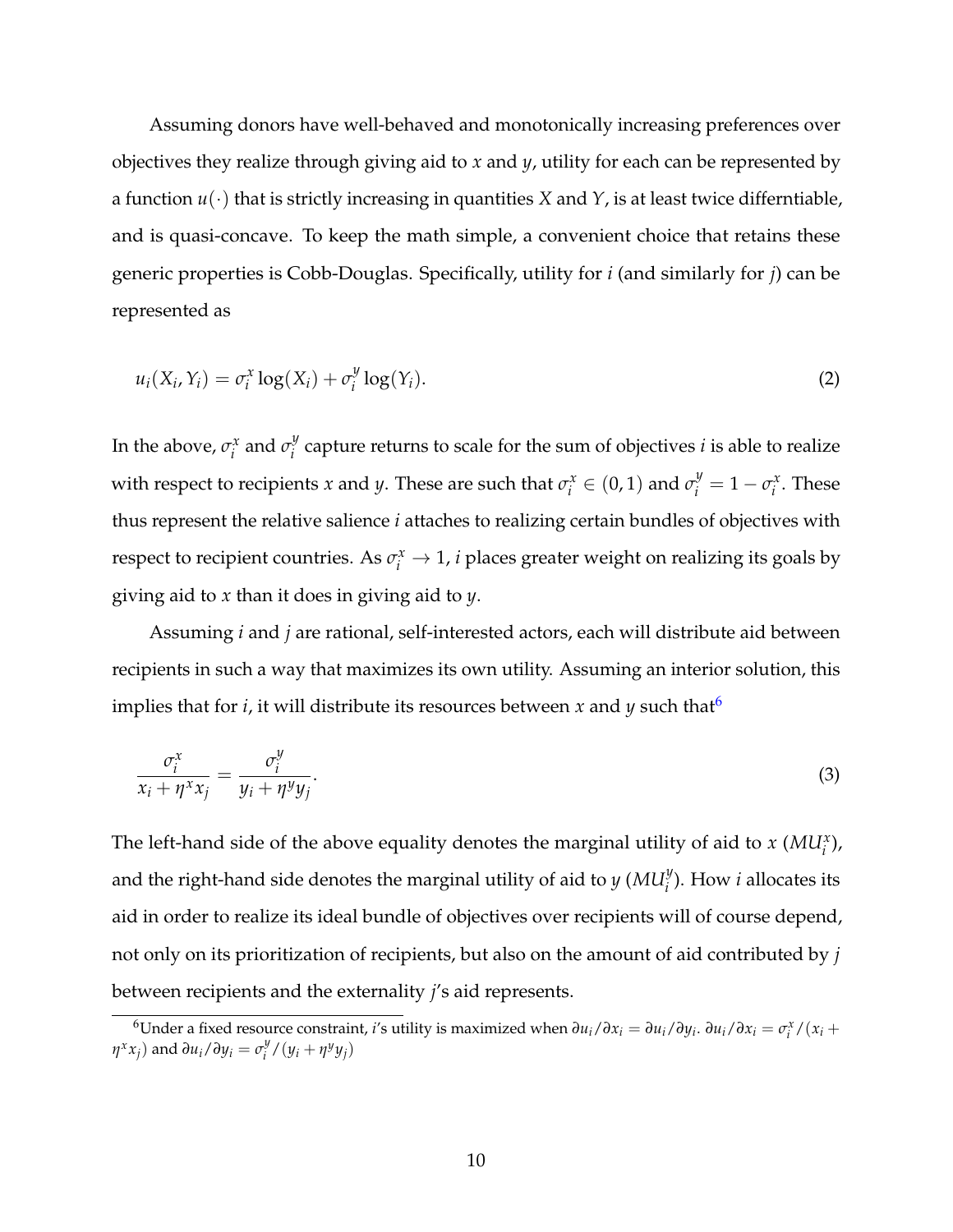| Adversaries          | Competitors                    | Friends              |
|----------------------|--------------------------------|----------------------|
| $\eta^x, \eta^y < 0$ | $\eta^x < 0 \wedge \eta^y > 0$ | $\eta^x, \eta^y > 0$ |
|                      | $\eta^x > 0 \wedge \eta^y < 0$ |                      |

Table 1: A Typology of Strategic Relationships

#### **Friends, Adversaries, and Competitors**

Donor *i*'s incentives with respect to *j*'s aid can be summarized according to three general sets of strategic relationships between donors—call these *friends*, *adversaries*, and *competitors*. A summary is given in Table 1.

Suppose, first, that *i* and *j*'s objectives in giving aid to both *x* and *y* are overall mutually  $b$ eneficial in nature. Hence,  $η<sup>x</sup>$ ,  $η<sup>y</sup> > 0$ , or, in words, *i* and *j* are *friends*. If *j* were to make some positive transfer of resources  $\Delta > 0$  from recipient *y* to recipient *x*, the resulting change in *i*'s marginal utilities will be such that

$$
\frac{\partial M U_i^x}{\partial \Delta} < 0 \quad \text{and} \quad \frac{\partial M U_i^y}{\partial \Delta} > 0. \tag{4}
$$

In words, *j*'s hypothetical transfer of aid to *x* from *y* reduces the marginal utility of aid to *x*, and increases the marginal utility of aid to *y*. Donor *i*, in this scenario, has an incentive to give more aid where *j* gives less. This response is called "strategic substitution." It might also be called strategic deference.<sup>[7](#page-0-0)</sup>

Alternatively, suppose that donors *i* and *j* receive on net rival benefits from giving aid to both *x* and *y*. That is, suppose that they are *adversaries*. Given a similar transfer ∆ in the aid *j* gives to *x* from *y*, donor *i*'s marginal utilities will now be such that

$$
\frac{\partial M U_i^x}{\partial \Delta} > 0 \quad \text{and} \quad \frac{\partial M U_i^y}{\partial \Delta} < 0. \tag{5}
$$

In short, *j*'s transfer increases the marginal utility of aid to *x*, and decreases the marginal

<sup>&</sup>lt;sup>7</sup>The term free-riding could also apply, though strategic substitution could also just reflect an incentive to specialize in the recipient donor *i* cares most about.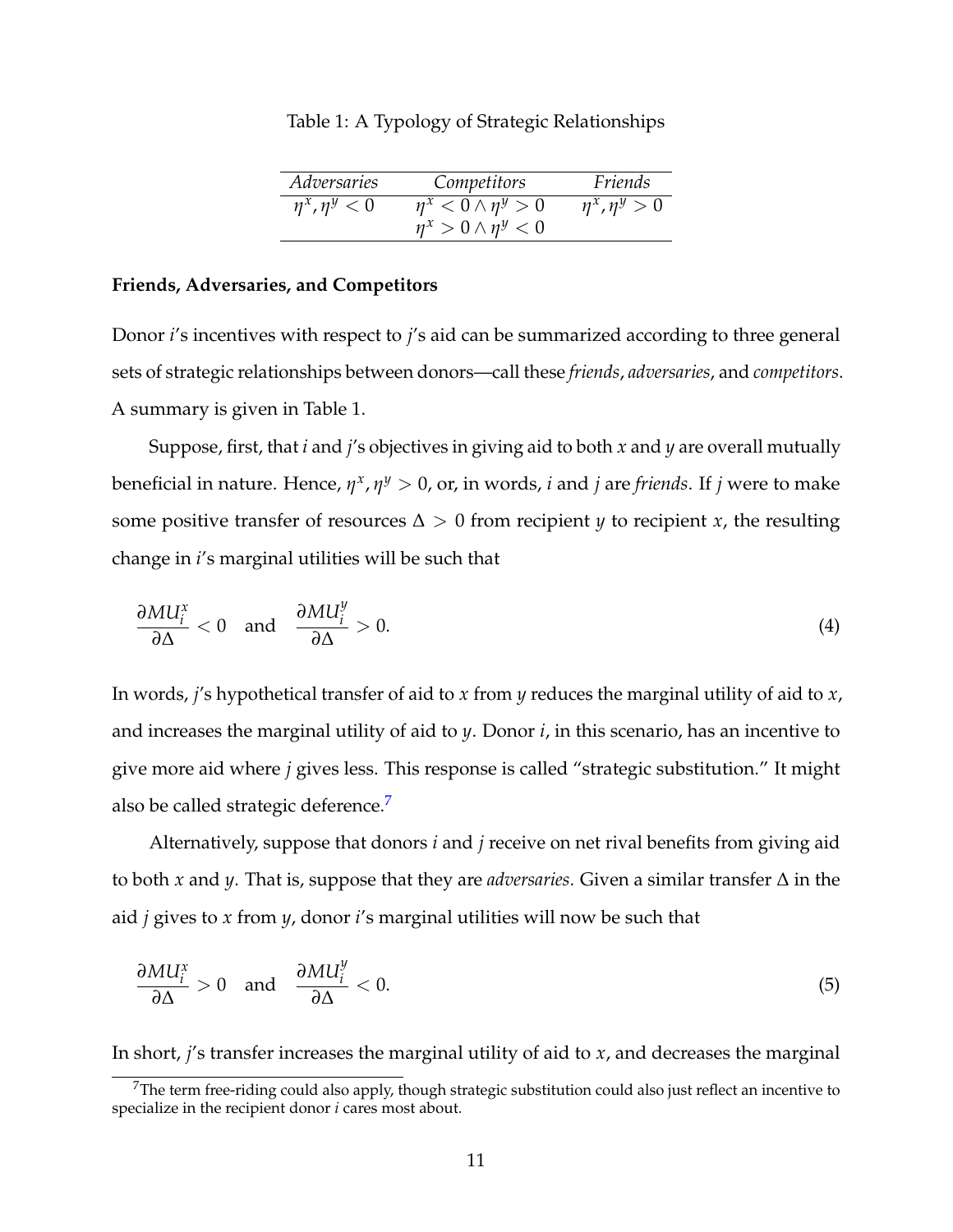utility of aid to *y*. Given the hindrance *j*'s aid poses to *i*, *i* has an incentive to give more aid where *j* gives more. This response is called "strategic complementarity," or just competition.

For the third scenario, *i* and *j* are rivals with respect to one recipient, but have common goals with respect to the other. In this case, they are *competitors*—a term that conveys a slightly less tense relationship than implied by *adversaries*, but not quite so copacetic as *friends*. Say, for instance, that  $\eta^x > 0$  and  $\eta^y < 0$ . Some transfer  $\Delta$  now is such that

$$
\frac{\partial M U_i^x}{\partial \Delta} < 0 \quad \text{and} \quad \frac{\partial M U_i^y}{\partial \Delta} < 0. \tag{6}
$$

That is, *j*'s transfer of aid from *y* to *x* both reduces the marginal utility of aid to *x*, and reduces the marginal utility of aid to *y*. Donor *j*'s aid overall contributes to the realization of *i*'s goals in giving aid to *x*, giving *i* an incentive to reduce its own aid to *x*. However, at the same time, by *j* transferring aid away from *y* to *x*, *i* also has an incentive to reduce the aid it gives to *y*. Donor *i* no longer has to give as much aid to *y* in order to realize the sum of its objectives in giving aid to that recipient, thus freeing resources that it can give to recipient *x*.

What will donor *i* ultimately choose to do? The answer to this question hinges on *i*'s priorities and the relative magnitude of the positive and negative externalities *j*'s aid poses between recipients. These parameters will determine whether the rate at which the transfer ∆ reduces the marginal utility of aid to *x* is greater than, equal to, or less than the transfer's effect on the marginal utility of aid to *y*. If, for example,

$$
\frac{\partial^2 M U_i^x}{\partial \Delta^2} > \frac{\partial^2 M U_i^y}{\partial \Delta^2} \tag{7}
$$

then as a result of the transfer, *i*'s overall incentive will be to give more aid where *j* gives more aid. That is, *i* will seize the opportunity to compete less over rival gains with respect to recipient *y* to realize more of its goals in giving aid to *x*. In short, it will respond with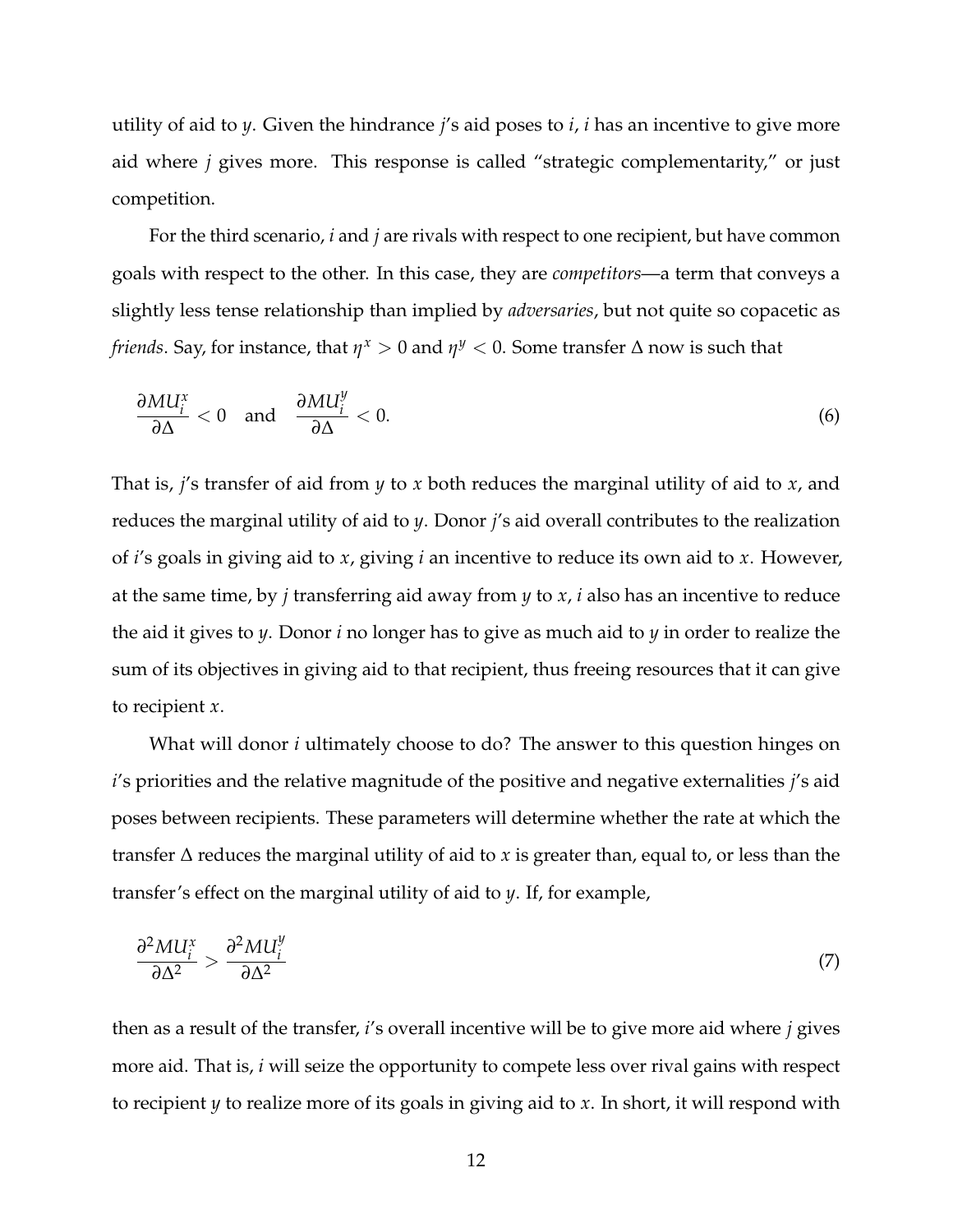strategic complementarity. Conversely, if

$$
\frac{\partial^2 M U_i^x}{\partial \Delta^2} < \frac{\partial^2 M U_i^y}{\partial \Delta^2} \tag{8}
$$

then *i*'s incentive will be to give less aid where *j* gives more. In short, *i* will take advantage of the greater aid *j* gives to recipient *x* to realize more of its rival objectives in giving aid to *y*. That is, it will respond with strategic substitution.

In summary, the possible values of the externality parameters can be organized according to three types of strategic relationships between countries: (1) *friends*, (2) *adversaries*, and (3) *competitors*. The first and second categories denote contexts where *i* and *j* either receive net mutual benefits through their aid allocations across all recipients, or net rival benefits. The last category denotes the case where states have a mix of rival and common goals where rival goals are predominantly realized in giving aid to one recipient, and common goals are predominantly realized in giving aid to the other. Much of the analysis that follows—especially equilibrium analysis and comparative statics—will home in on the competitors case given the greater likelihood of donors being competitors "in the wild." However, to illustrate the breadth of incentives that may arise in the model, the next section gives equal attention to all three.

#### **Deriving Best Responses**

The above reveals some important dynamics in donor incentives vis-à-vis one another. However, it does not provide enough to yield specific predictions. To do this, it will be necessarily to explicitly derive actors' best-response functions.

The first step is to specify each donor's utility maximization problem. For *i* this is given as:

$$
\max_{x_i, y_i \in \mathbb{R}_+^2} u_i(x_i + \eta^x x_j, y_i + \eta^y y_j), \quad \text{subject to:} \quad x_i + y_i \le R_i \text{ and } x_i, y_i \ge 0. \tag{9}
$$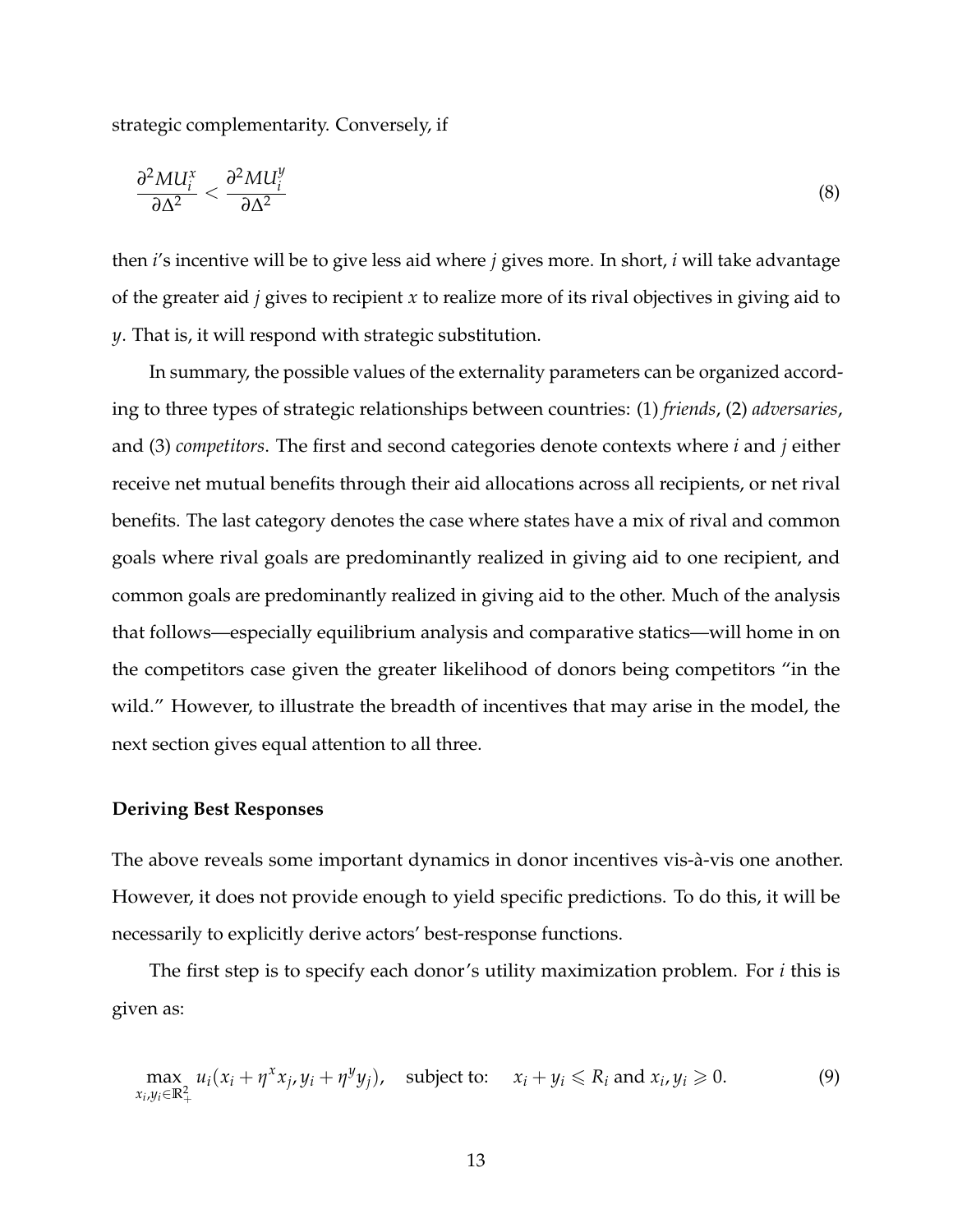From this, because we have an optimization problem subject to inequality constraints, we form the following Lagrangian:

$$
\mathcal{L}_i = u(x_i + \eta^x x_j, y_i + \eta^y y_j) + \lambda^R (R_i - x_i - y_i) + \lambda^x x_i + \lambda^y y_i,
$$
\n(10)

where the Karush-Kuhn-Tucker (KKT) necessary conditions for a vector of maximizers  $(x_i^*$ *i* , *y* ∗  $i^*$ ) are

$$
\frac{\partial \mathcal{L}_i}{\partial x_i} \geq 0 \quad x_i \geq 0 \quad \lambda^x \geq 0 \quad \lambda^x x_i = 0,
$$
  
\n
$$
\frac{\partial \mathcal{L}_i}{\partial y_i} \geq 0 \quad y_i \geq 0 \quad \lambda^y \geq 0 \quad \lambda^y y_i = 0,
$$
  
\n
$$
R_i - x_i - y_i \geq 0 \quad \lambda^R \geq 0 \quad \lambda^R (R_i - x_i - y_i) = 0.
$$
\n(11)

These are the complementary slackness conditions. For objective bundle *X*, the above implies that either  $\lambda^x = 0$  and  $x_i > 0$ , or  $\lambda^x > 0$  and  $x_i = 0$ . This is similarly true for  $\lambda^y$ and  $y_i$ , and  $\lambda^R$  and  $R_i - x_i - y_i$ . Given that utility is monotonically increasing, we may assume  $\lambda^R>0$  and that  $i$  expends all of its available resources in giving aid to  $x$  and  $y$ .

From the above, we derive the following solution for a system of best response equations for *i*:

$$
x_i^* = \sigma_i^x \left( R_i + \eta^x x_j + \eta^y y_j \right) - \eta^x x_j,
$$
  
\n
$$
y_i^* = \sigma_i^y \left( R_i + \eta^x x_j + \eta^y y_j \right) - \eta^y y_j.
$$
\n(12)

This solution holds assuming an interior solution, but it is certainly possible that states could specialize in one or the other aid recipient entirely. In such cases, it is necessary to be a little more explicit about the above equations. To ensure that corner solutions really stay bound at the corners, the best response functions will explicitly be such that  $x_i^* = \min\{\max\{\cdot, 0\}, R_i\}$ . This form ensures that  $0 \leq x_i^* \leq R_i$ . However, using the implicit functional form is notationally convenient.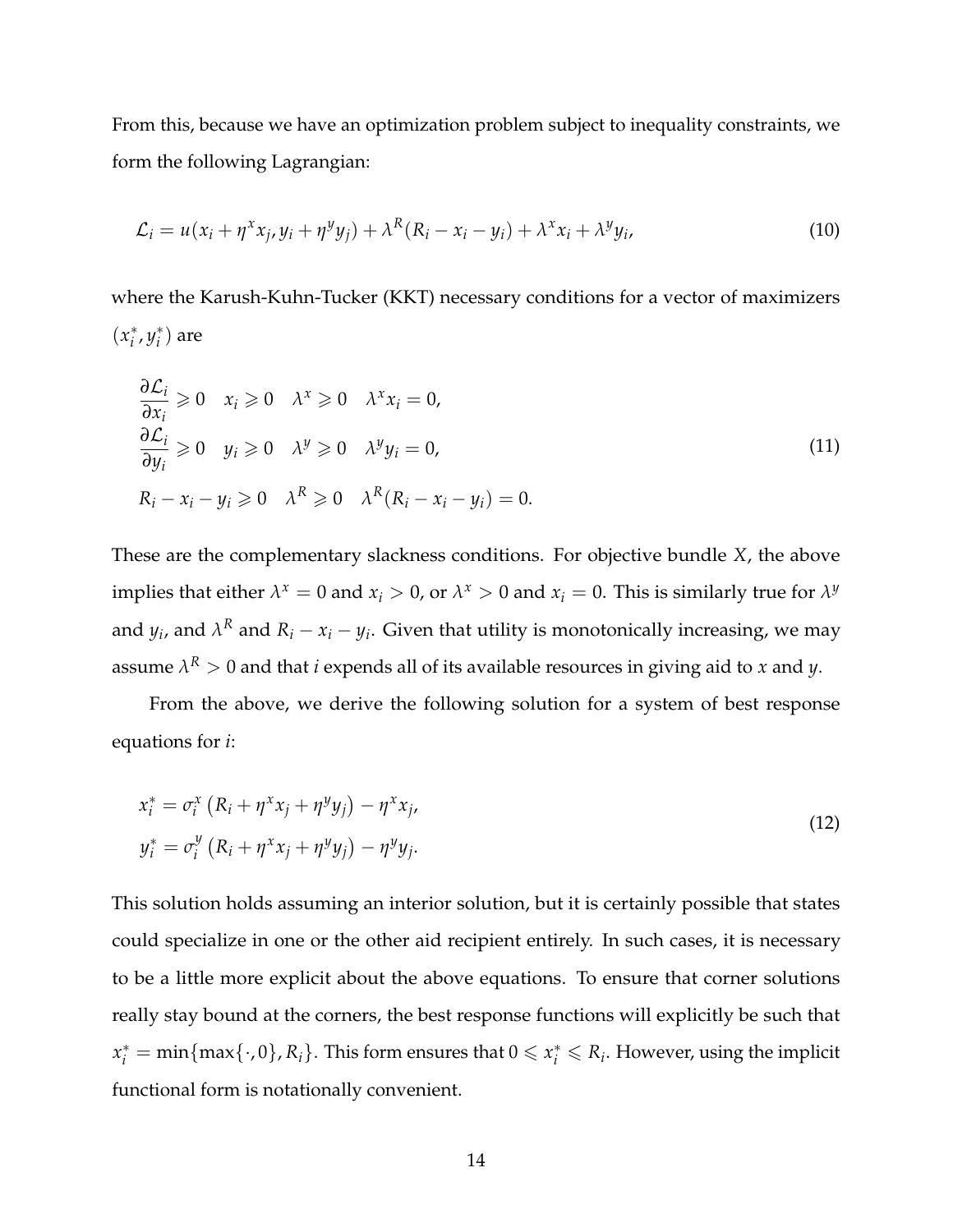We can further simplify the analysis by reducing best-responses to a single objective. This follows naturally from Walras's Law, which in this particular context implies that  $\sum_i \left( x^*_i + y^*_i - R_i \right) = 0.$  In words, because global resources will equal total demand, it is possible to represent *i*'s best response with respect to only a single recipient, since an equilibrium with respect to one necessarily implies an equilibrium with respect to the other. Simplifying for the best-response with respect to *X* for example yields:

$$
x_i^* = \delta_0 + \delta_1 R_i + \delta_2 x_j,\tag{13}
$$

with the following identities for the intercept and slope parameters:

$$
\delta_0 := \sigma_i^x \eta^y, \quad \delta_1 := \sigma_i^x - \sigma_i^x \eta^y, \quad \delta_2 := \sigma_i^x (\eta^x - \eta^y) - \eta^x. \tag{14}
$$

By definition, this then implies that *i*'s optimal provision of aid to *y* is simply

$$
y_i^* = R_i - x_i^* = (1 - \delta_1)R_i - \delta_0 - \delta_2 x_j.
$$
\n(15)

By being able to express best-responses as a simple function of donors' activity with respect to a single recipient, this makes the identification of equilibrium aid allocations all the easier.

Not surprisingly, we can see clearly from the above that *i*'s optimal provision of aid to *y* is not only a function of *j*'s aid to *y* but also *j*'s aid to *x*—by symmetry this is true also for *i*'s aid to *x*. This fact can lead to a range of interesting reaction paths. We will see more about how this works in the next section, treating *friends*, *adversaries*, and *competitors* seperately.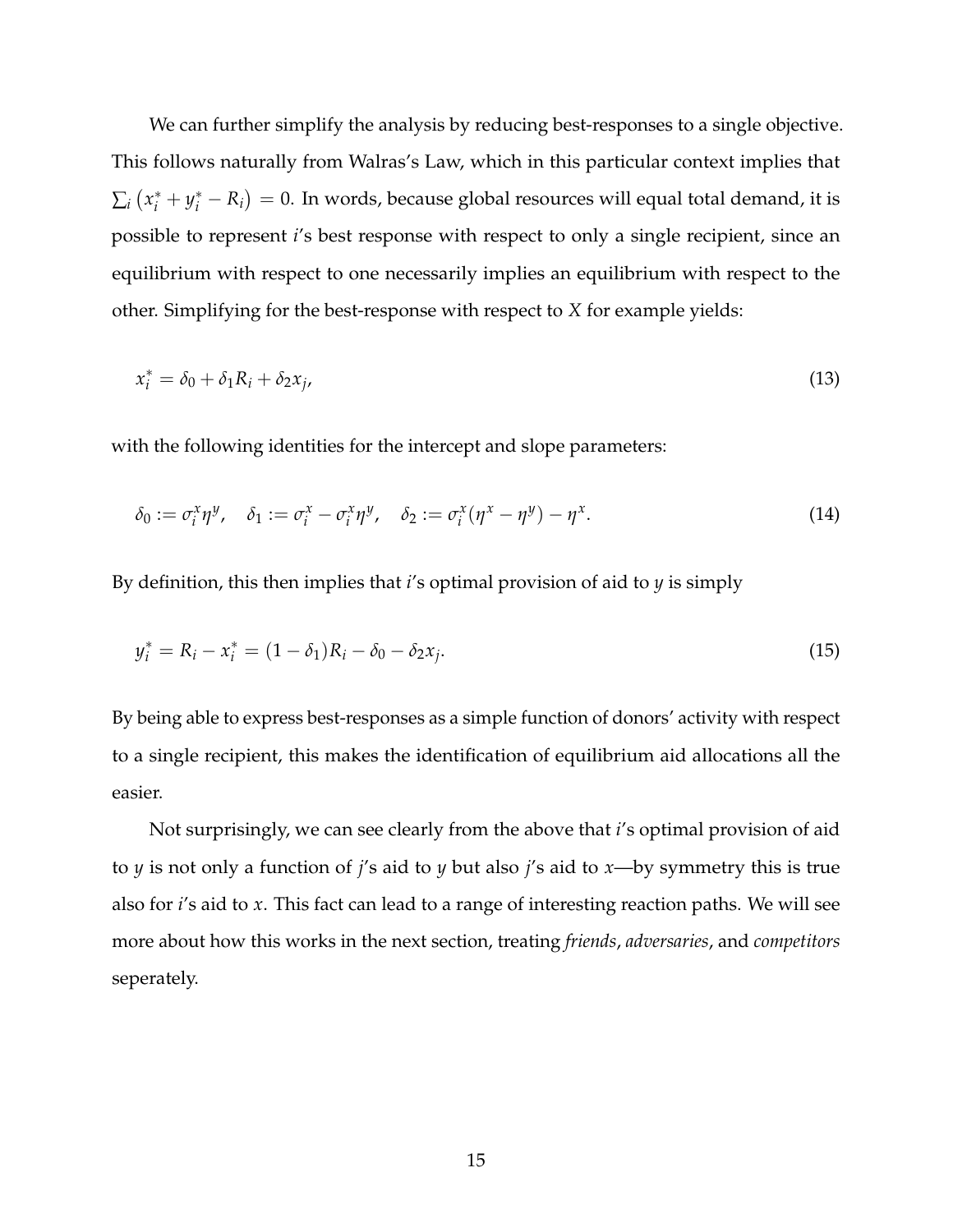#### **Some Informative Cases**

Before identifying equilibria and their welfare implications, it will be helpful to illustrate some examples of best responses, if only to provide further intuition about the incentives donors face in allotting foreign aid in service of their foreign policy goals. The below examples walk through the three general cases highlighted previously: *friends*, *adversaries*, and *competitors*.

**Case 1: Friends** As a first case, consider a world where states' strategic relationship is that of *friends*. That is, donors *i* and *j* pursue mutually beneficial sets of objectives in giving aid to *x* and *y*:  $\eta^x$ ,  $\eta^y > 0$ . In this case, each donor's best response to the aid allocated by the other will be strategic substitution—to give less aid where the other gives more. For donor *i*, this implies that for its best-response equation,

$$
x_i^* = \delta_0 + \delta_1 R_i + \delta_2 x_j,\tag{16}
$$

the parameter  $\delta_2 < 0$ .

Figure 1 shows some possible reaction paths. The left panel shows *i*'s aid allocations to *x*, and the right panel shows *i*'s aid allocations to *y*. Red denotes an instance where *i* gives more weight to its foreign policy goals with respect to recipient *y* ( $\sigma_i^x = 1/4$ ). The blue line denotes an alternative example where *i* gives more weight to its goals with respect to *x*  $(\sigma_i^x = 3/4)$ . In both cases the externality parameters are such that  $\eta^x = 3/4$  and  $\eta^y = 1/2$ .

Recall from the identity of  $\delta_2$  that its magnitude and direction will be a function of *i*'s preference for recipient *x*, and the externalities of *j*'s aid to both *x* and to *y*. In each set of examples, country *i*'s best-response is substitution; though in the former case, *i* gives less aid overall to *x* and will defer all responsibility for giving aid to *x* if *j*'s allocation is sufficiently large. However, in the latter case, where *i* cares more about *x* than *y*, the slope of the reaction is slightly attenuated. Also, due to the higher weight *i* attaches to giving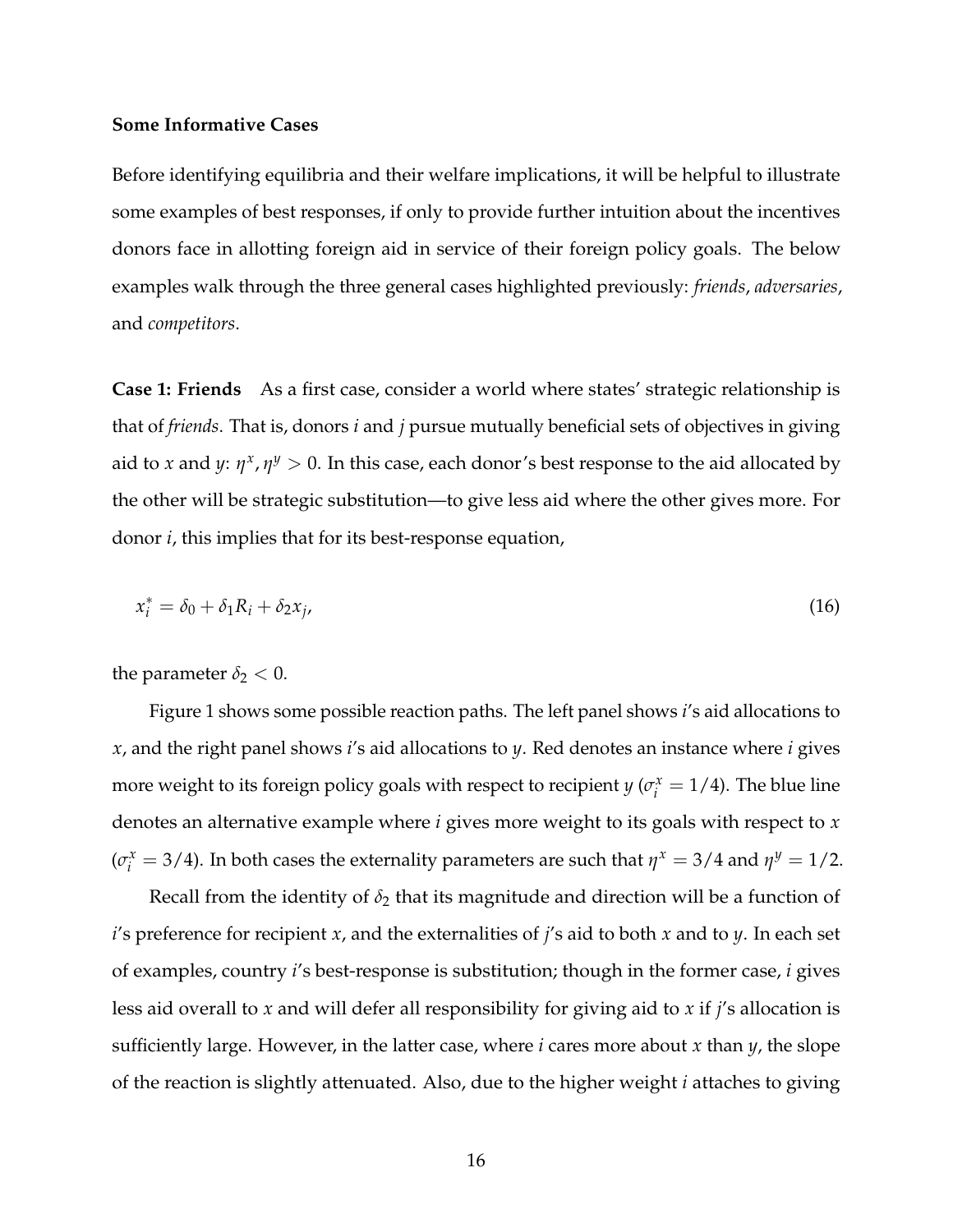

Figure 1: Case 1 reaction paths for donor *i* in response to *j*'s aid allocations.

aid to *x*, *i*'s incentives are such that, if *j* gives sufficiently little aid to *x*, it will entirely defer responsibility for giving aid to *y* onto *j* and will give aid exclusively to *x*.

The emergence of corner solutions is also a function of *R<sup>i</sup>* . If *i*'s share of resources is much less than *j*'s, it is far more likely that *i* has a corner solution for one of the recipients. The greater  $R_j$  relative to  $R_i$ , the farther right along the x-axis *j'*s potential contribution of aid may go—and thus, the more likely *i*'s best response path meets with zero. The realworld prevalence of corner solutions among smaller aid donors illustrates the implications of this quite well. Given their more limited resources, to the extent that donors have common objectives with respect to at least some recipients, smaller donors like Iceland, the Netherlands, and Greece should have a greater number of corner solutions than larger donors like the US, Japan, and the UK. This much is evident from Figure  $2.8$  $2.8$  Along the x-axis the ranked total ODA expenditures of donors in 2014 across 24 key development sectors are shown. Along the y-axis the number of recipients that received zero dollars in aid across these 24 sectors from a given donor are shown. A clear relationship between total aid expenditures and the prevalence of corner solutions emerges. The top 5 donors

<sup>8</sup>ODA data comes from *OECD.stat*.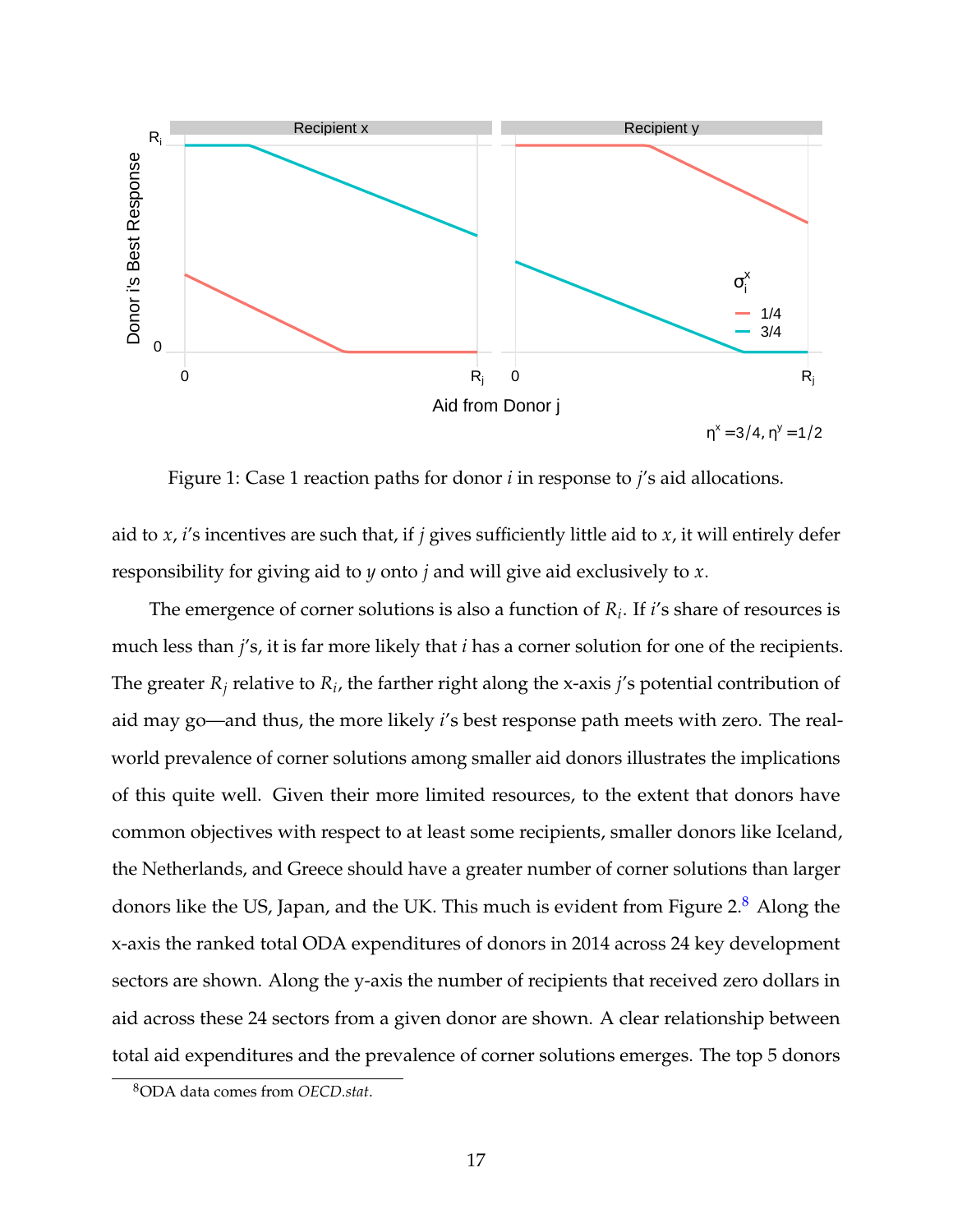

Figure 2: Smaller donors have a greater number of corner solutions. Example with ODA data from 2014.

for 2014 are Japan, the US, Germany, France, and the UK. The number of recipients in the data that receive zero aid across the 24 development sectors from each donor is 1, 6, 5, 2, and 14 respectively. Meanwhile, the bottom 5 donors—Hungary, Slovenia, Slovakia, Iceland, and Greece—have 115, 105, 70, 101, and 42 recipients that receive zero aid across these same sectors.

**Case 2: Adversaries** Consider an alternative case where *i* and *j* are *adversaries*. That is, *η x* , *η <sup>y</sup>* < 0. In this case, whatever the arrangement of *i*'s preferences, its best response to *j* will always be strategic complementarity: e.g.,  $\delta_2 > 0$ .

Figure 3 shows a set of examples similar to those given in Figure 1. The main difference, of course, is that the externalities posed by *j's* aid are now negative:  $\eta^x = -3/4$  and *η <sup>y</sup>* = −1/2. The red slope shows *i*'s best response if it cared more about recipient *y* than *x*  $(\sigma_i^x = 1/4)$ , and the blue slope shows *i*'s best response if it cared more about recipient *x* than *y* ( $\sigma_i^x = 3/4$ ). *i*'s response is slightly attenuated in the second case, while its level of aid allocation to *x* (*y*) is overall greater (lower).

An appropriate analogue for this scenario is an arms race. As Glaser [\(2000\)](#page-48-11) states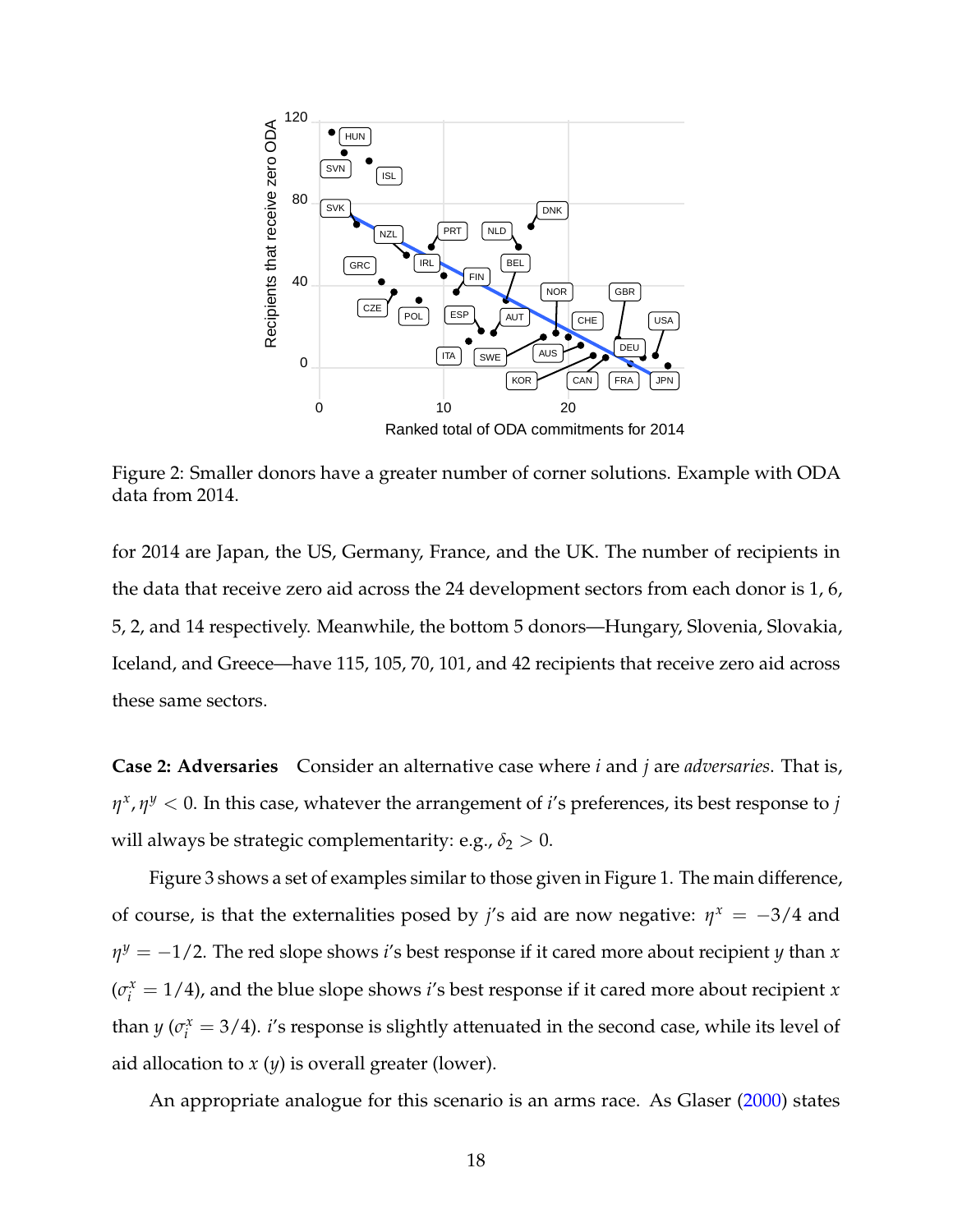

Figure 3: Case 2 reaction paths for donor *i* in response to *j*'s aid allocations.

regarding arms races, the prevailing view sees arms buildups as the product of a cycle of "action" and "reaction" where states expand their armaments in an effort to shore up their own security in the face of an adversary. In a similar way, aid donors that are adversaries respond to each other by targeting greater and greater shares of their aid where their opponent targets more of theirs in order to maintain their foreign policy interests.

**Case 3: Competitors** Now, consider the third scenario where *i* and *j* are *competitors*. Suppose that while *i* and *j* pursue on net rival objectives in giving aid to *x*, they have predominantly common objectives in giving aid to *y*. In this particular case, the sign of *i*'s reaction to *j* may be either positive or negative. Which emerges will hinge on variation in the externality parameters and the weight *i* attaches to its goals in giving aid to recipients.

Figure 4 illustrates this point. The red line denotes a case where *i* cares more about its goals in giving aid to *y* than to  $x$  ( $\sigma_i^x = 1/4$ ). In this instance, *i*'s best strategic response to *j*'s aid allocation is strategic complementarity. Alternatively, in the case where *i* cares more about *x* than *y*, the blue line, *i*'s best response is strategic substitution. What accounts for this difference?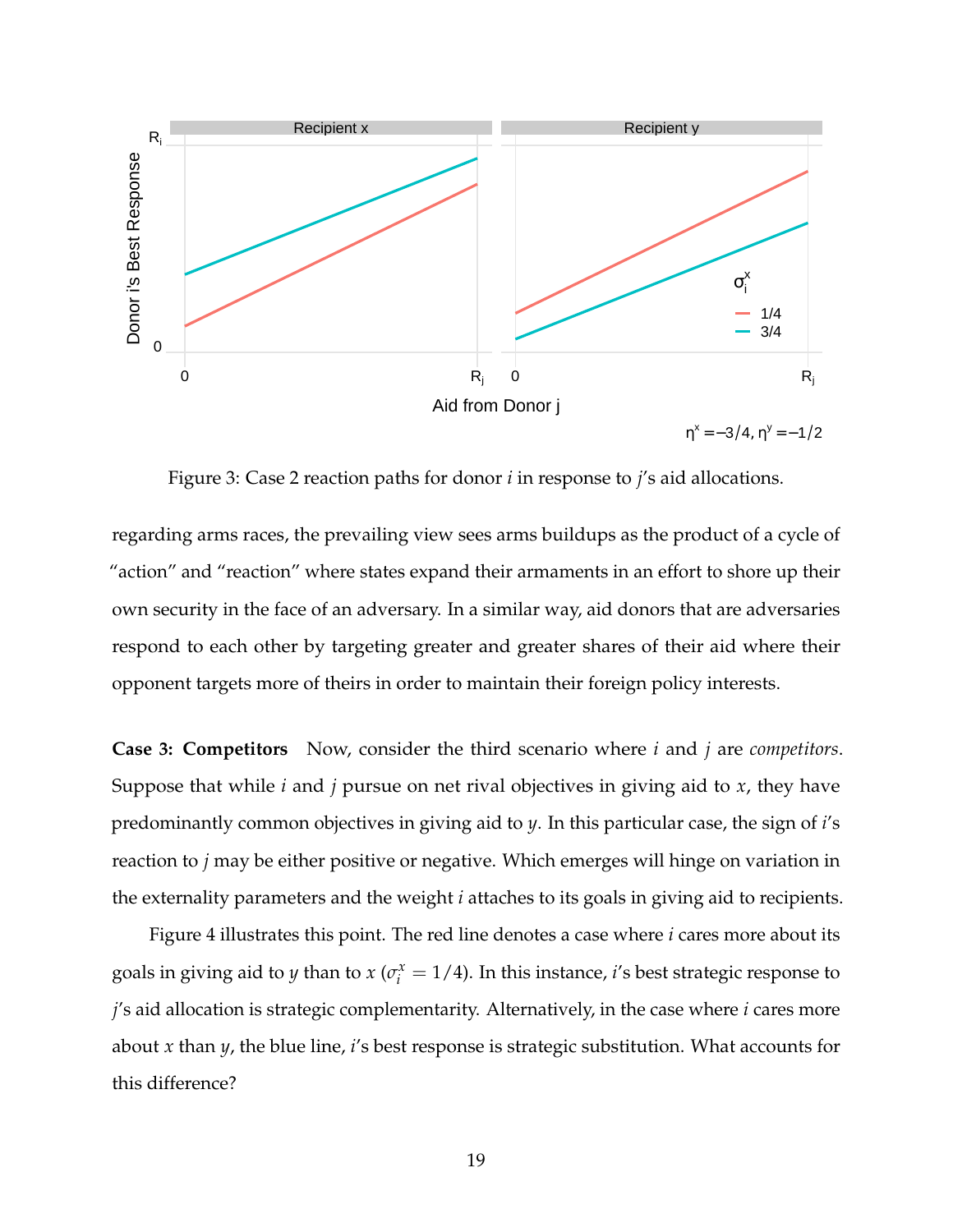

Figure 4: Case 3 reaction paths for donor *i* in response to *j*'s aid allocations.

As it turns out, *i*'s priorities over recipients plays a key role in conditioning its response to *j*. In the first example, *i* cares relatively little about recipient *x*, which means the competitive threat posed by *j* giving aid to *x* dominates its response. This can be seen by considering the identity of  $\delta_2$ :

$$
\delta_2 = \sigma_i^x (\eta^x - \eta^y) - \eta^x. \tag{17}
$$

As  $\sigma_i^x$  $\alpha_i^x$  approaches zero, the sign and magnitude of  $\eta^x$  increasingly determines how *i* responds to *j*'s aid to *x*. In fact, it is the case that

$$
\sigma_i^x \to 0 \quad \implies \quad \sigma_i^x (\eta^x - \eta^y) - \eta^x \to -\eta^x. \tag{18}
$$

In words, absent substantial intrinsic interest in realizing certain goals by giving aid to a recipient country, the externality created by other-donor aid becomes the primary factor determining aid allocation.

A well-known real-world case of such a strategic dynamic can be seen in how Western countries dramatically cut aid to various authoritarian regimes after the collapse of the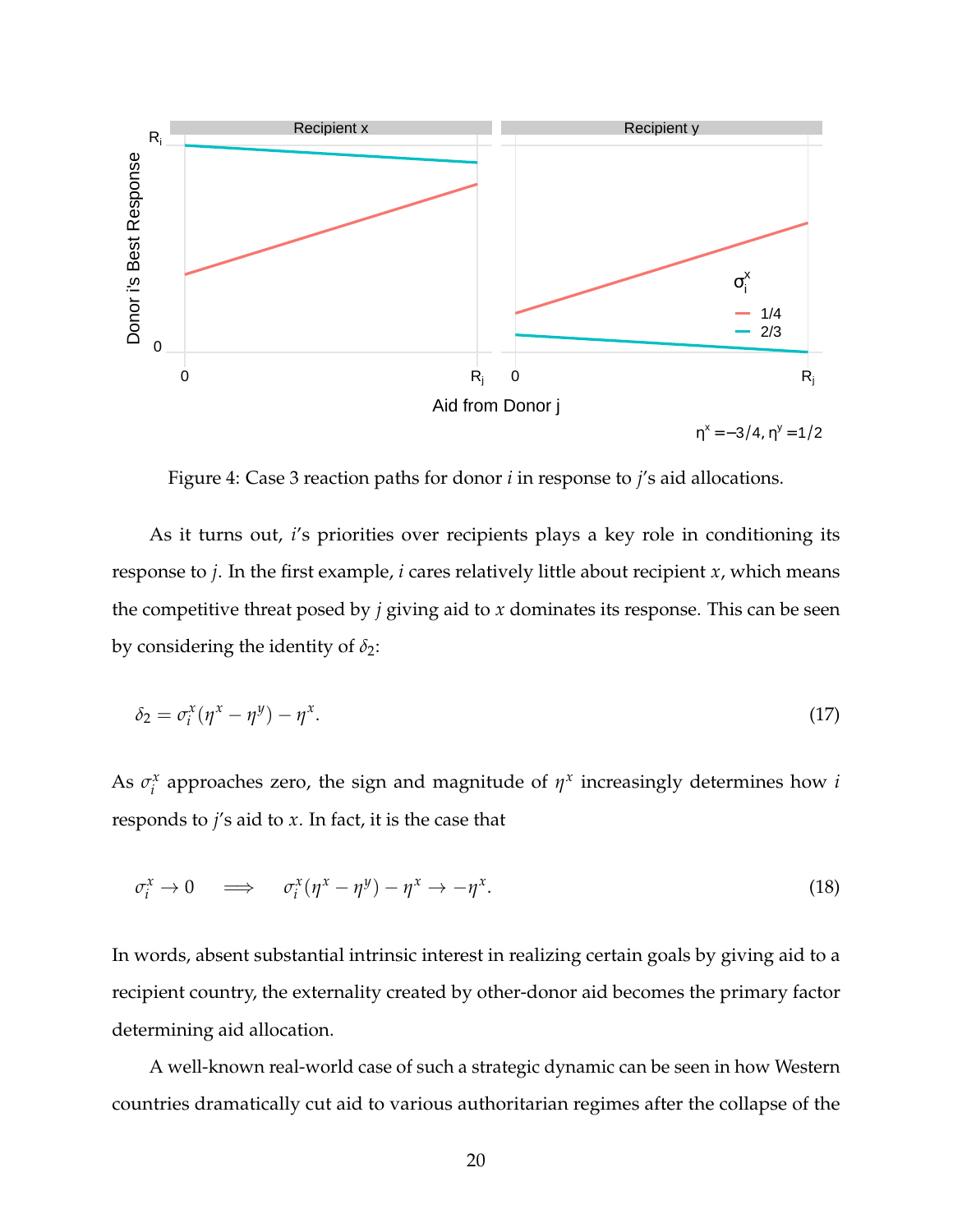Soviet Union [\(Bräutigam and Knack 2004\)](#page-47-6). With the negative externality posed by Soviet aid gone, Western donors had little remaining incentive to continue to give aid to recipients that had little intrinsic value absent a geostrategic rival.

A similar logic explains why there is a shift in *i*'s strategic response from complementarity to substitution given a sufficient shift in the salience it attaches to recipients. This is seen by observing what happens to the slope of *i*'s reaction in the limit where  $\sigma_i^x$ *i* approaches one:

$$
\sigma_i^x \to 1 \quad \implies \quad \sigma_i^x (\eta^x - \eta^y) - \eta^x \to -\eta^y. \tag{19}
$$

In words, the more *i* cares about recipient *x*, the more the externality created by *j*'s aid to *y* shapes its strategic response. In the example shown in Figure 4, *i*'s interest in recipient *x* is great enough (and hence its interest in *y* low enough) that its strategic behavior is most determined by the positive impact of *j*'s aid to *y*. In short, this means that the more aid *j* gives to *y*, the more *i* takes advantage of *j*'s giving to direct its resources toward realizing its goals in giving aid to *x*.

## **A Summary of Cases**

The above cases reveal how variation in externalities and country priorities over foreign policy objectives can lead to a variety of best responses. It would be impossible to describe every possible scenario; however, it is possible to describe the range of best responses given arrangements of externality parameters and preferences. Figure 5 offers such a summary.

The left panel shows the range of best responses *i* might have to *j*'s aid over the range of possible values of the externality parameters. For this particular example, *i*'s preferences between recipients are held constant at  $\sigma_i^x = 1/4$ . The right panel shows the range of best responses *i* might have to *j*'s aid over the same range of possible values of the externality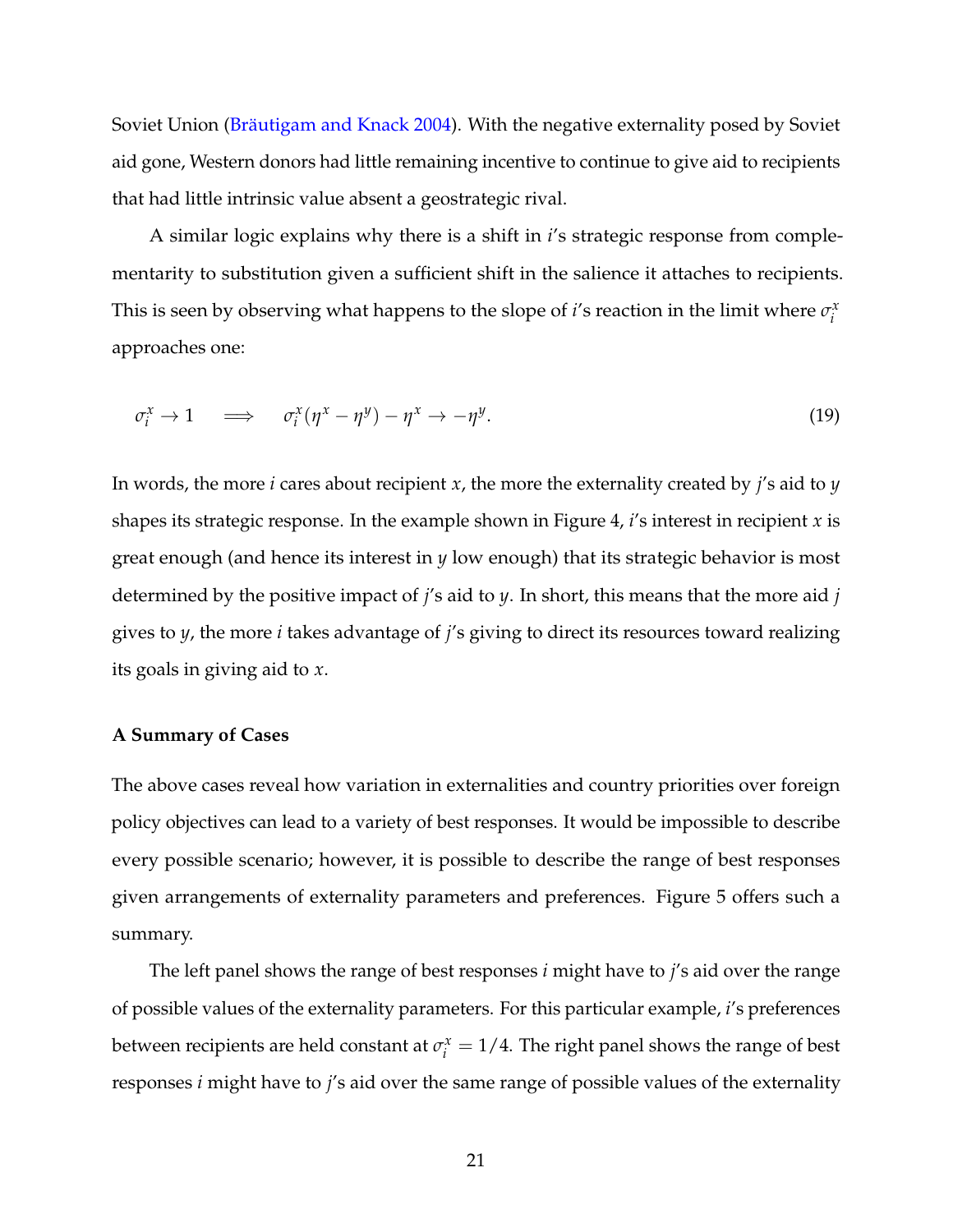

Figure 5: Possible directions of reaction paths.

parameters. In this case, *i'*s preferences between recipients are held constant at  $\sigma_j^x = 3/4$ . The blue areas denote instances where a *i*'s best response is strategic complementarity, or a positive reaction to where the other donor gives aid. The red areas denote instances where *i*'s best response is strategic substitution, or a negative reaction to where the other donor gives aid. The relative lightness of the colors captures the magnitude of the strategic response—as the shade darkens, the response becomes more severe, while as the shade lightens, the response approaches zero.

Consistent with the three preceding cases, this summary aligns with the three-part typology of strategic relationships between countries *i* and *j* suggested earlier—e.g., that countries' strategic relationship may be that of *friends*, *adversaries*, or *competitors*. Recall that in cases where actors are *friends*, both actors mutually benefit from giving aid to *x* and *y*. They consequently have negatively sloped reaction paths, regardless of their preferences, for all possible values of *η x* , *η <sup>y</sup>* > 0. Meanwhile, in cases where *i* and *j* are *adversaries*, both actors are rivals with respect to *x* and *y*. Here, they have positively sloped reaction paths, no matter their preferences, for all  $\eta^x$ ,  $\eta^y < 0$ . In both cases, the absolute magnitude of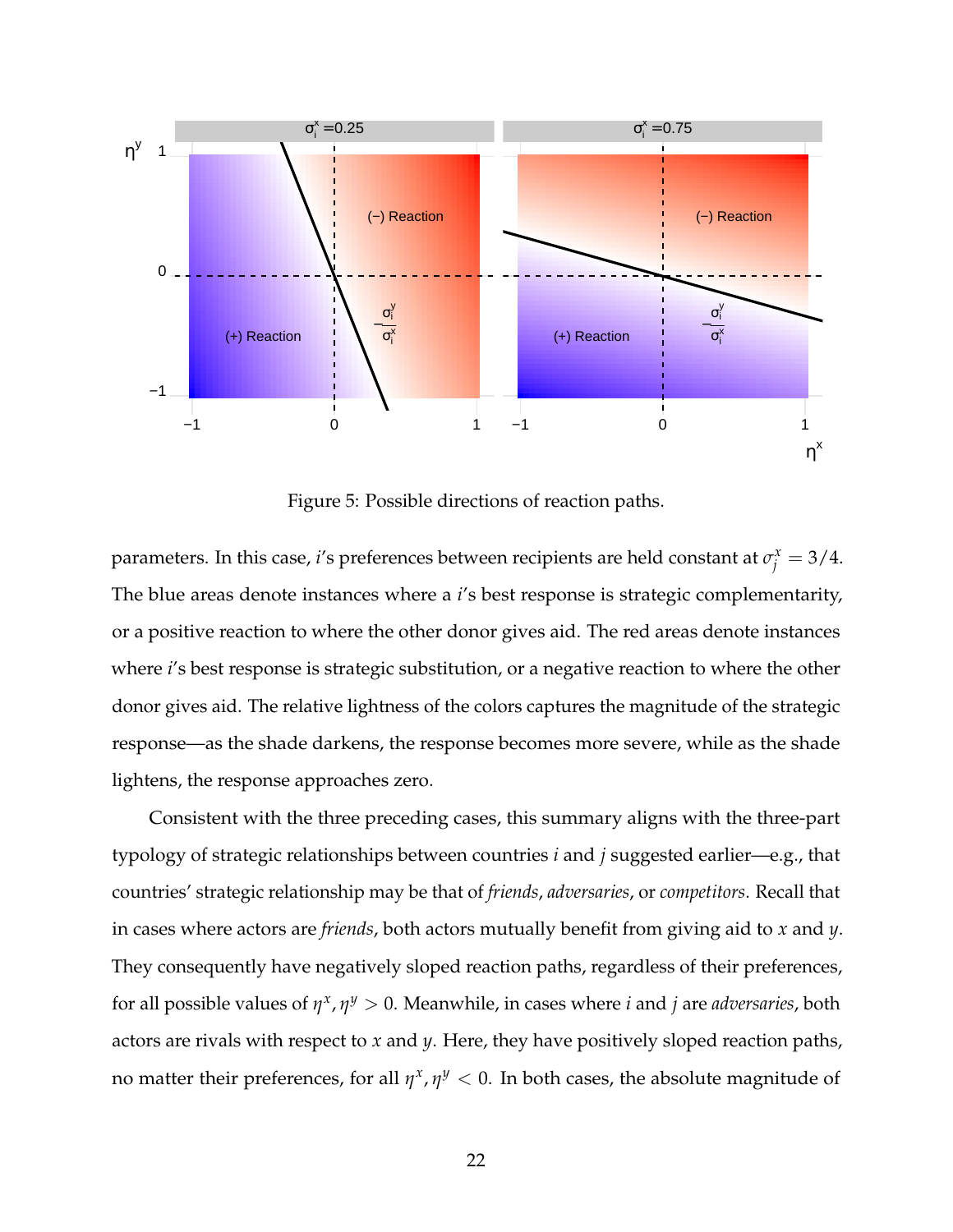the best-responses will vary depending on the precise parameter values, but the general direction of the responses will not.

However, in cases where *i* and *j* are *competitors*—that is, when donors reap mutual benefits with respect to one recipient, and rival benefits with respect to the other—reaction paths may be either positive or negative. And, they need not be in the same direction for both donors. The key factor determining which is the case is the relative weight donors place on realizing their foreign policy goals by giving aid to either *x* or *y*. As it so happens, the slope of the boundary between negative and positive reactions is equivalent to:

$$
-\frac{\sigma_i^y}{\sigma_i^x} \equiv \frac{\sigma_i^x - 1}{\sigma_i^x}.
$$
\n(20)

The slope of this line for donor *i* is shown in black. As  $\sigma_i^x \to 1$ , the slope approaches zero, while as  $\sigma_i^x \to 0$  the slope approaches  $-\infty$ .

# **Analysis**

With the best-responses for actors *i* and *j* defined, it is now possible to consider equilibrium distributions of aid, comparative statics, and welfare analysis. Up to now, description of the model has included the breadth of strategic relationships between donor governments. However, in the real-world, certain strategic relationships are more probable than others. Specifically, while the model allows for donors to be pure *friends* or *adversaries*, in terms of the parameter space donors are more likely to be *competitors*—having a mix of rival and common interests. Such a strategic dynamic is also most realistic for large donor governments. Industrialized countries distribute aid across more than a hundred recipients. While donor interests with respect to some of these recipients may be rival, there may be several instances where donor interests are common. To narrow the focus to cases that may be most relevant for thinking about the strategic incentives of prominent donors, I will restrict the analysis to cases where  $\eta_x < 0$  and  $\eta_y > 0$ .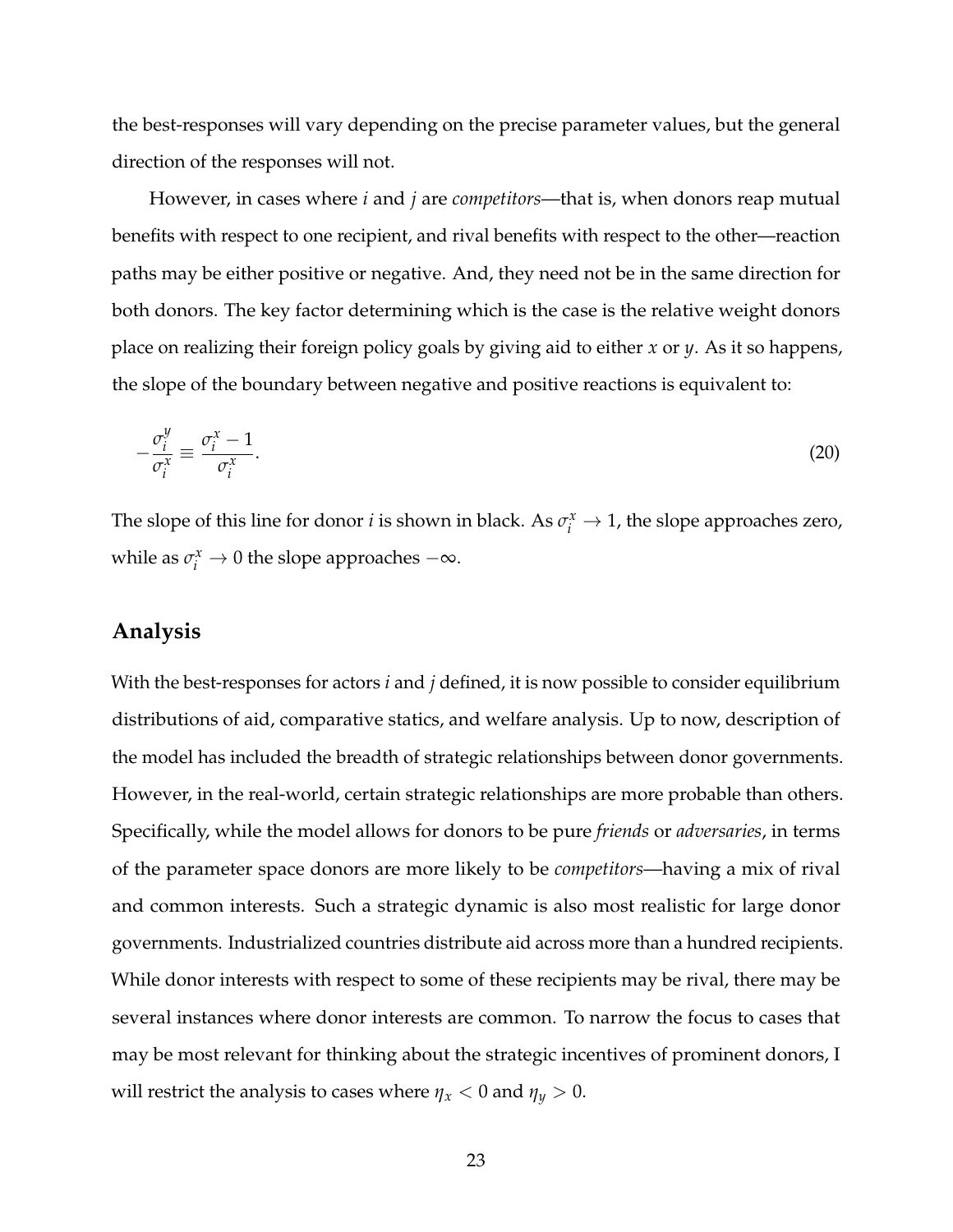To support this exercise, of course, it will be necessary to first know with certainty that the equilibria to be analyzed exist, are unique, and are well-behaved. If equilibrium solutions do not exist, then it would make little sense to engage in equilibrium analysis. And, if said equilibria were not unique, then this would add a great deal of complexity to the analysis and make identifying equilibrium solutions numerically unfeasible. Further, if said equilibria were not stable, or smooth with respect to the model parameters, comparative statics would prove a dangerous exercise indeed.

Thankfully, it can be shown that

**Proposition 1** *There always exists a* **unique** *Nash equilibrium vector of best responses*  $(x_i^*$ *i* , *x* ∗ *j* ).

*See Appendix for proof.*

Further, it can be shown that

**Proposition 2** *The Nash equilibria are smooth with respect to model parameters.*

П

П

*See Appendix for proof.*

However, with respect to the first proposition, there are some interesting pathologies that emerge at the bounds of the externality parameters: e.g., as  $|\eta^x|, |\eta^y| \to 1$ . Specifically, at the bounds, *unique* equilibrium solutions do not necessarily exist. Rather, countries *i* and *j* may face a coordination problem with respect to an infinite set of pure-strategy Nash equilibria. $^9$  $^9$  Fortunately, given that  $\eta^x$ ,  $\eta^y \in (-1,1)$  (that is, the externality parameters do not include their boundaries at −1 and 1), such pathological cases do not arise in practice.<sup>[10](#page-0-0)</sup>

 $9$ There are mixed-strategies as well.

 $10$ This is a nakedly utilitarian reason for specifying the externality parameters as such.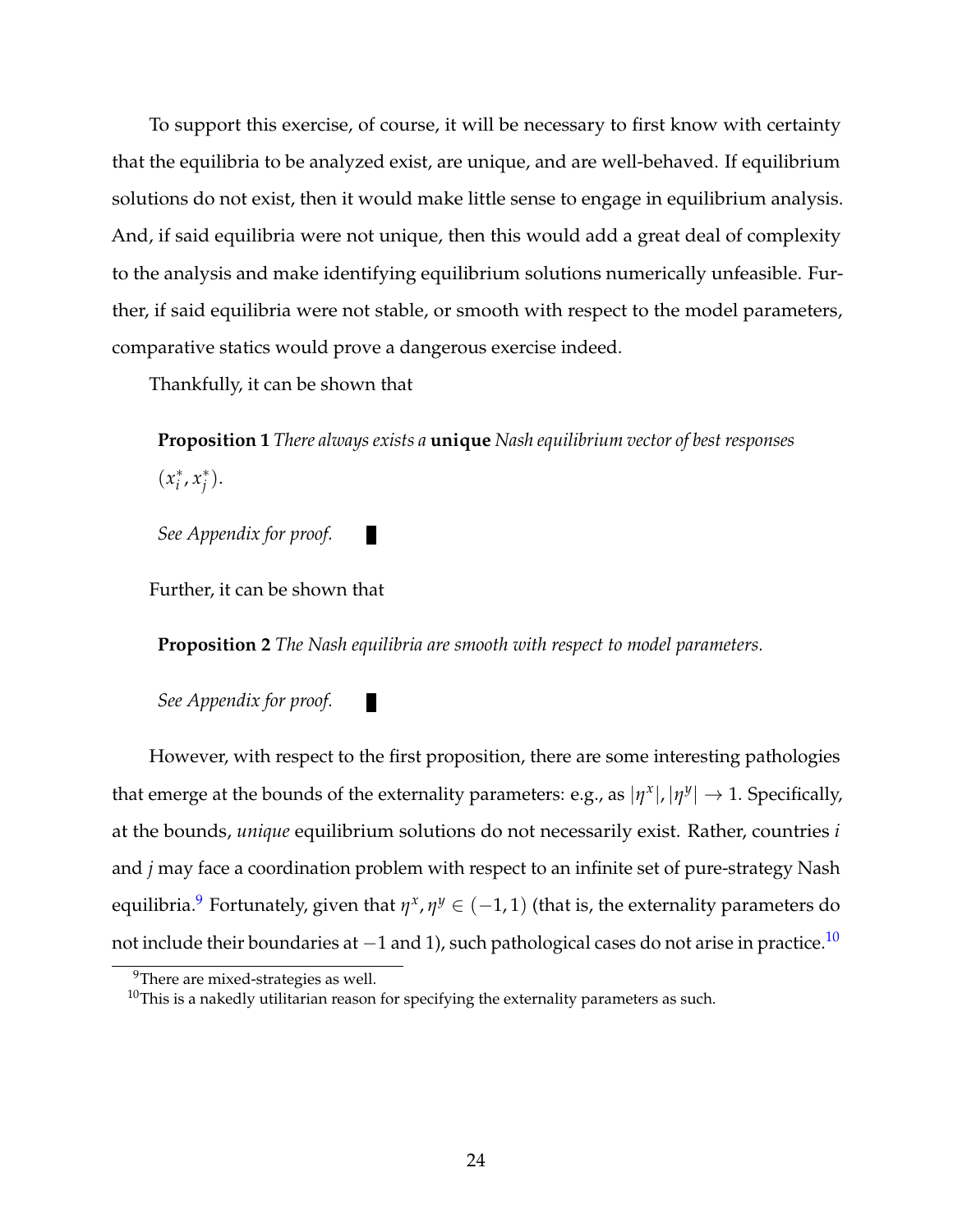## **Derivation of Nash Equilibria**

Knowing the above, it is possible to derive the unique Nash equilibrium. For country *i*, this solution with respect to recipient *x* is given as:

$$
x_i^* = \delta_{i0} + \delta_{i1} R_i + \delta_{i2} x_j^*,
$$
  
\n
$$
x_i^* = \delta_{i0} + \delta_{i1} R_i + \delta_{i2} (\delta_{j0} + \delta_{j1} R_j + \delta_{j2} x_i^*),
$$
  
\n
$$
x_i^* - \delta_{i2} \delta_{j2} x_i^* = \delta_{i0} + \delta_{i1} R_i + \delta_{i2} (\delta_{j0} + \delta_{j1} R_j),
$$
  
\n
$$
x_i^* = \frac{\delta_{i0} + \delta_{i1} R_i + \delta_{i2} \delta_{j0} + \delta_{i2} \delta_{j1} R_j}{1 - \delta_{i2} \delta_{j2}}.
$$
\n(21)

By symmetry, *j*'s equilibrium allocation to *x* is

$$
x_j^* = \frac{\delta_{j0} + \delta_{j1}R_j + \delta_{j2}\delta_{i0} + \delta_{j2}\delta_{i1}R_i}{1 - \delta_{i2}\delta_{j2}}.
$$
\n(22)

If we replace the  $\delta$  parameters with their identities, the solution expands to:

$$
x_i^* = \{\sigma_i^x \eta^y + (\sigma_i^x - \sigma_i^x \eta^y) R_i +
$$
  
\n
$$
[\sigma_i^x (\eta^x - \eta^y) - \eta^x] \sigma_j^x \eta^y +
$$
  
\n
$$
[\sigma_i^x (\eta^x - \eta^y) - \eta^x] (\sigma_j^x - \sigma_j^x \eta^y) R_j \}/
$$
  
\n
$$
\{1 - [\sigma_i^x (\eta^x - \eta^y) - \eta^x] [\sigma_j^x (\eta^x - \eta^y) - \eta^x] \}
$$
\n(23)

From Walras' Law, an equilibrium with respect to *x* implies an equilibrium solution for *y*. Hence, whatever solution we have for *x*, the equilibrium aid allocations to *y* for *i* and *j* are simply:

$$
y_i^* = R_i - x_i^* \text{ and } y_j^* = R_j - x_j^*.
$$
 (24)

It should be repeated that while these functional forms are continuous with respect to the model parameters, the explicit functional form for these solutions is restricted to the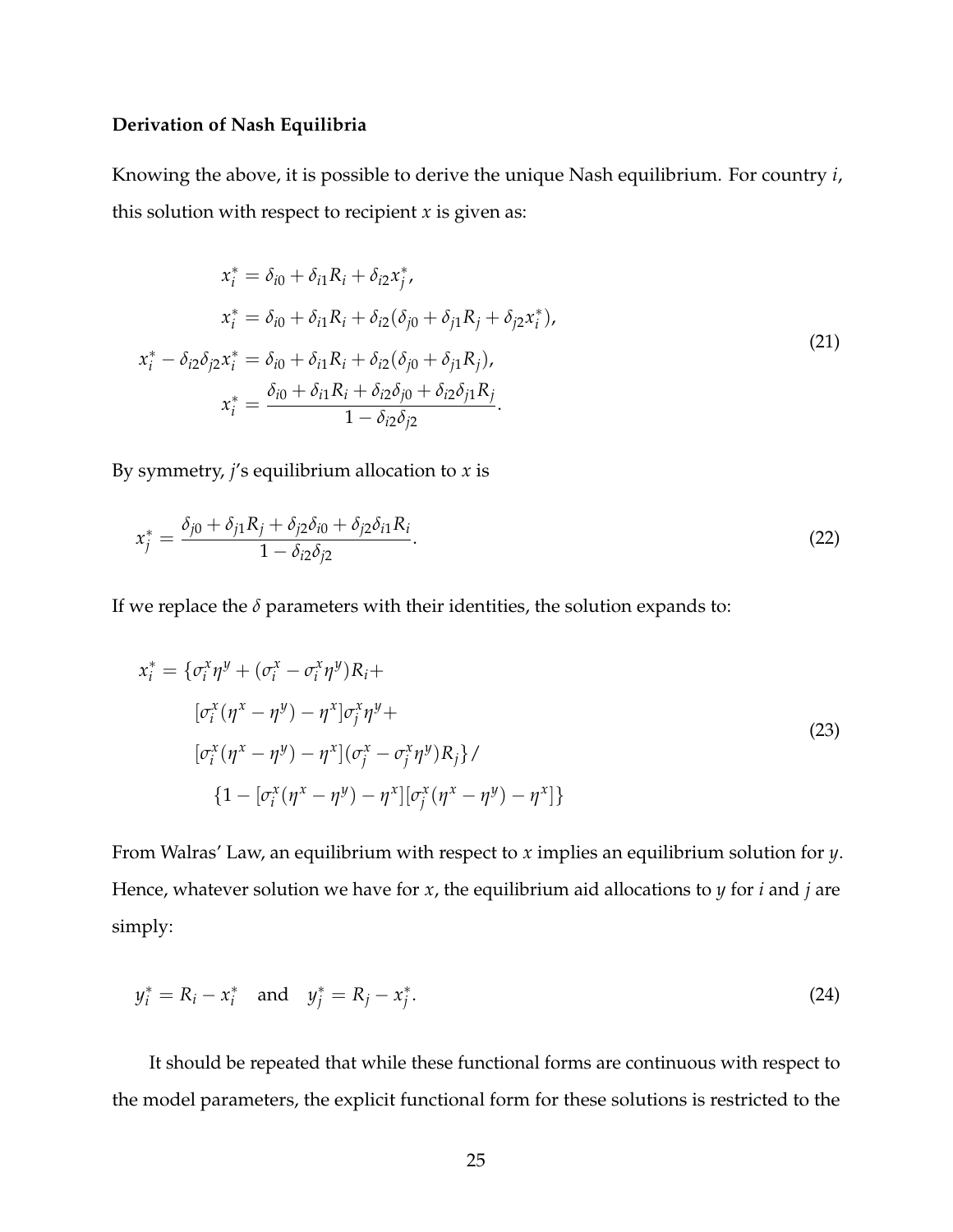bounds  $0 \leq x_i^* \leq R_i$ .

## **Comparative Statics**

Variation in model parameters reveals a considerable diversity of possible equilibrium outcomes. In this section, many such possibilities are considered using motivating examples. The goal is not only to demonstrate how predictions shift with model parameters, but also to show that the model yields predictions that it *ought* to make.

Consider, first, an example motivated by a real-world event: the collapse of the Soviet Union as a sizable threat to US foreign policy interests. During the Cold War years, the US gave disproportionately more aid to developing countries bordering communist nations. However, after the Cold War, having a communist neighbor ceased to be a significant predictor of US aid [\(Meernik, Krueger, and Poe 1998\)](#page-48-1). This change implies recipients with a communist neighbor were not intrinsically valuable to the US, but were important targets of aid nonetheless due to possible competition from the USSR. With competition no longer active, and little intrinsic value placed on these countries otherwise, they saw a reduction in US aid.

This is precisely what the model predicts would happen, as shown in Figure 6. For this example, the  $\sigma$  and  $\eta$  parameters are held constant at  $\sigma_i^x = 1/10$ ,  $\sigma_j^x = 9/10$ ,  $\eta^x = -1/2$ , and *η <sup>y</sup>* = 1/10 respectively. That is, *i* and *j* are rivals with respect to recipient *x* while they obtain common benefits from giving aid to *y*. In this example, the negative externality posed by aid to *x* is more substantial than is the positive externality of aid to *y*. Further, *j* cares much more about recipient *x* than *y*, while *i* cares much more about *y* than it does *x*. From the left to the right of the x-axis, *i*'s share of resources shifts between 0 and 1.

The increase in *i*'s relative resource endowment results in a shift in equilibrium aid allocations consistent with what occurred with the collapse of the Soviet Union. As *i*'s resources compared to *j*'s increase, *i*'s contribution of aid to recipient *x* declines. This is due to the diminished threat to *i*'s interests with respect to *x* posed by *j*.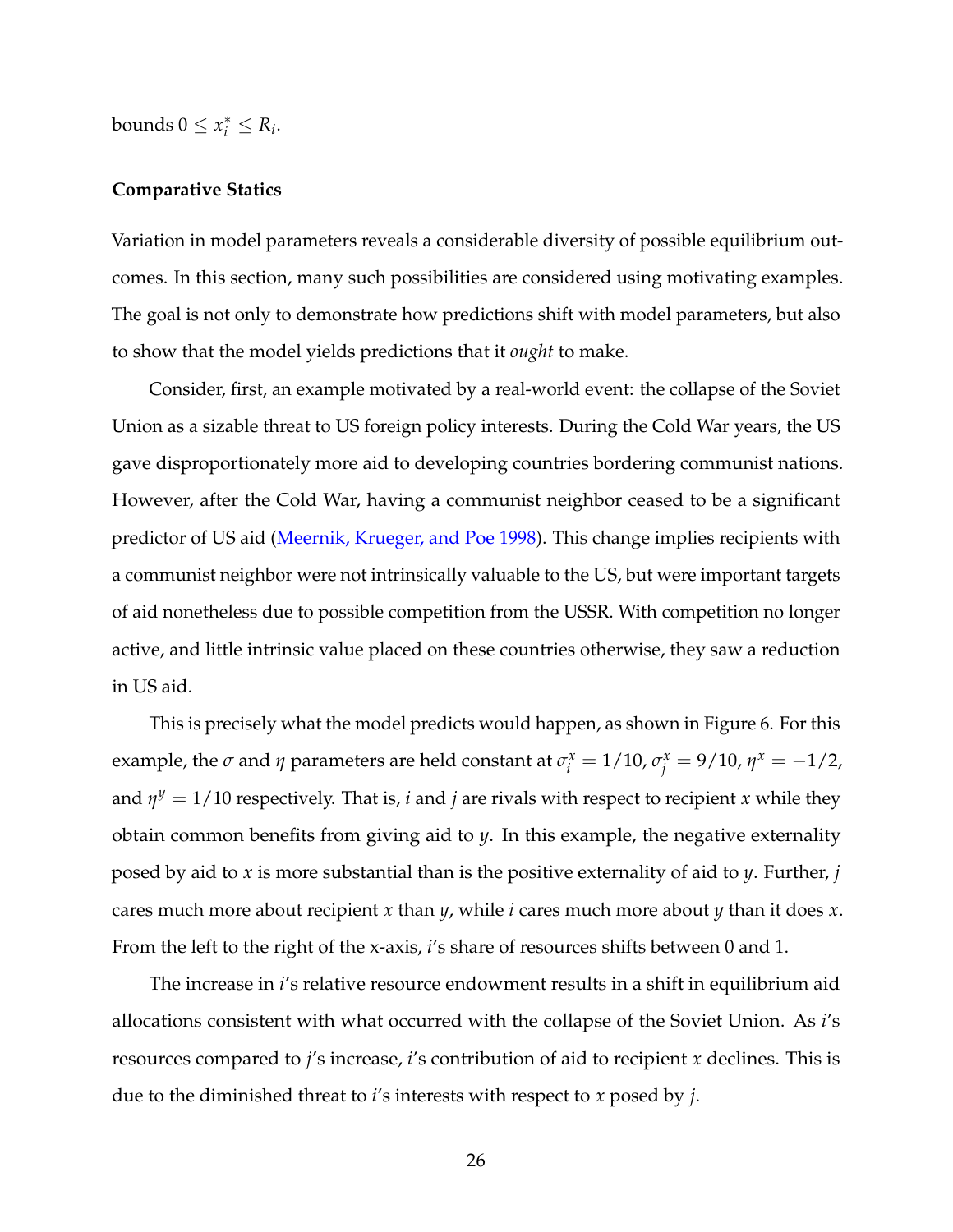

Figure 6: The implications of a diminished foreign aid donor. Donor *i* is in blue, and donor *j* is in red. Dashed lines show donors' share of resources. If aid expenditures overlap with these budget lines, donors have a corner solution.

The model yields other predictions that are consistent with well-documented patterns in donor giving. In a previous section, it was noted that governments of smaller donors were more likely to have corner solutions—to give zero aid to at least one recipient. Indeed, the empirical record is consistent with this view. Among *competitors*, corner solutions are likely to emerge as the smaller of the two donors is forced to sacrifice support for common interests in one recipient in order to compete over rival objectives with respect to the other. Holding the parameters at  $\sigma_i = 1/10$ ,  $\sigma_j = 9/10$ ,  $\eta^x = -1/2$ , and  $\eta^y = 1/2$ , Figure 7 shows how donors' aid to recipient *x* change as  $R_i$  shifts from between 0 and 1. As the balance of resources shifts from *j*'s to *i*'s favor, *i* ceases to have a corner solution (to give its entire aid budget to *x* to compete for rival gains), while *j* shifts toward having a corner solution.

The model also offers lessons for relatively new developments in aid politics. Consider the rise of China as an important aid donor. A worry among many policymakers is that differences in China's priorities relative to those of Western donors poses a threat to the interests of countries like the United States and Japan. A normative concern among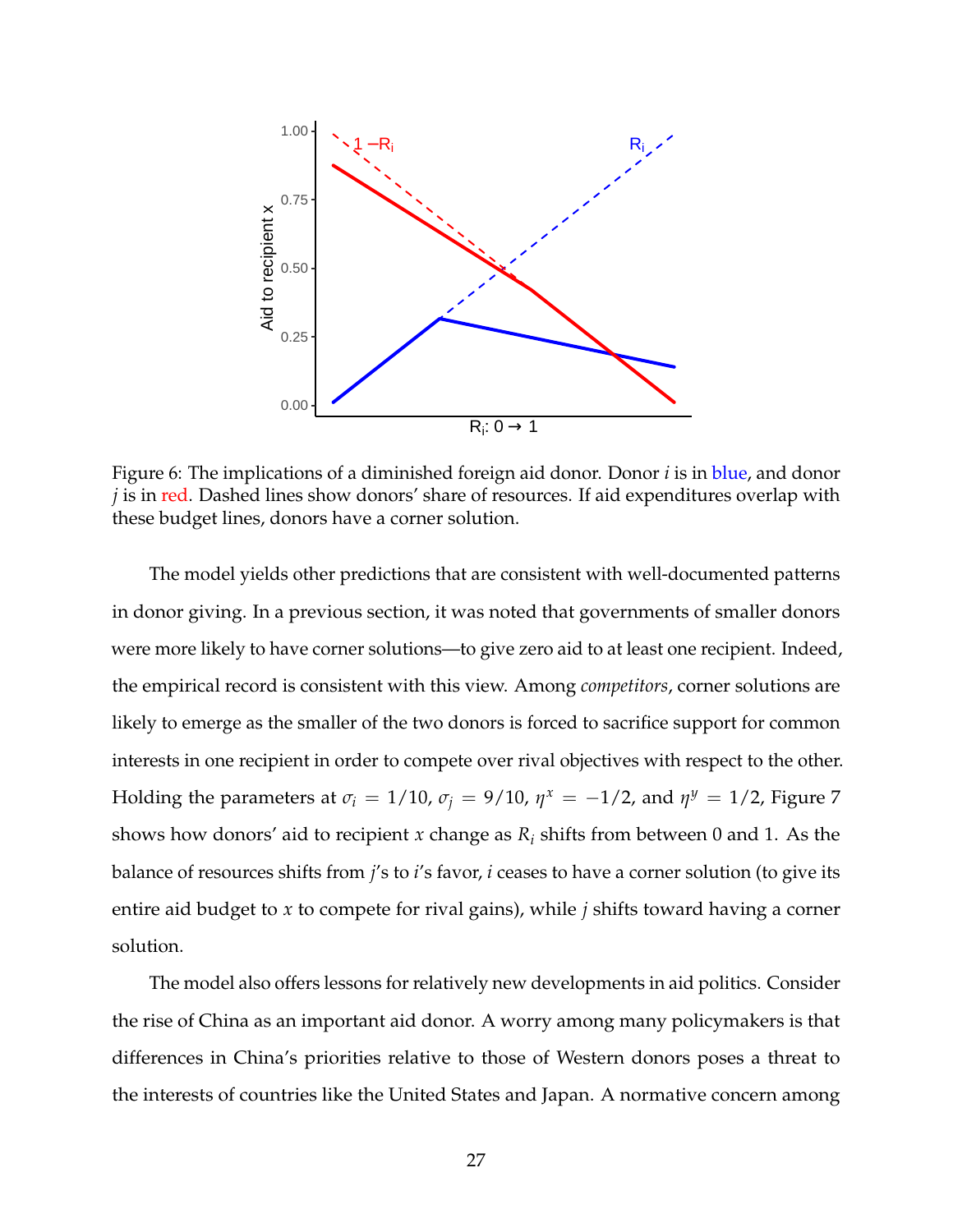

Figure 7: Smaller donors and corner solutions. Donor *i* is in blue, and donor *j* is in red. Dashed lines show donors' share of resources. If aid expenditures overlap with these budget lines, donors have a corner solution.

researchers is that rivalry with China will alter the way traditional donors target their aid with negative consequences for aid recipients. Several studies have already shown how China's aid practices not only influence where DAC countries target their aid, but also the types of projects they are likely to support [\(Zeitz 2021\)](#page-48-12).

Such negative consequences are consistent with the model. The rise of a donor that increasingly values promoting its geostrategic and selfish economic interests in targeting aid has unfortunate implications for the global distribution of aid. Consider the example shown in Figure 8, which depicts aid from donors *i* and *j* to recipient *y*—where donors' aid has mutually beneficial effects for both donors. In this instance, as the government of *j* enjoys an increase in its share of resources, the negative externality of its aid to *x* worsens. For this particular numerical example,  $R_i$  shifts from between 1 to 0 (moving in *j's* favor), while  $\eta^x$  shifts from  $-0.1$  to  $-0.9$  (meaning rivalry in *x* worsens).

The equilibrium behavior of both donor governments is consistent with many analysts' and policymakers' worst fears. Aid to recipient *y*, which is a site of mutual interests between *i* and *j*, receives not only less support from *i* as the balance of resources moves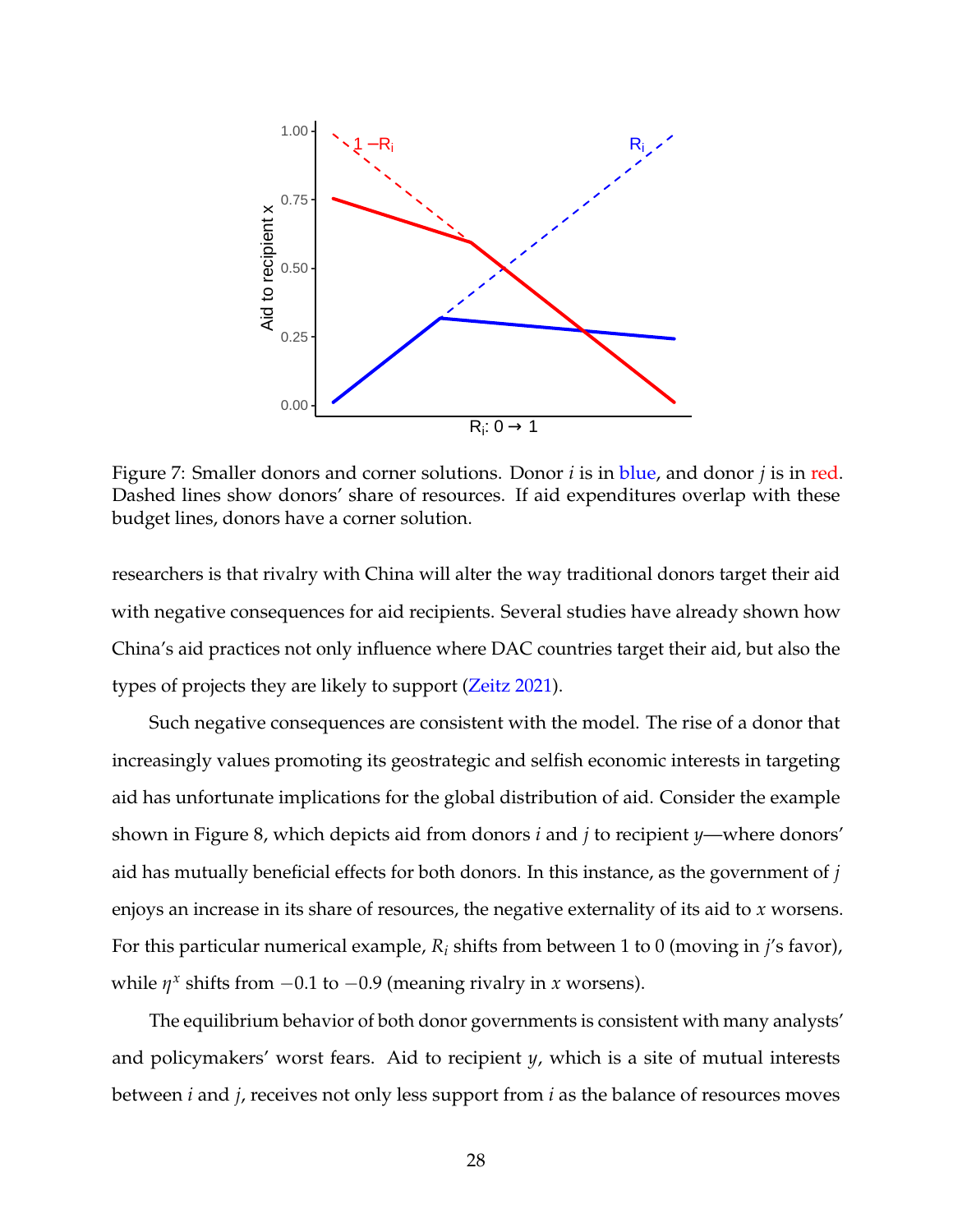

Figure 8: The 'rise' of China. Donor *i* is in blue, and donor *j* is in red. Black denotes the sum total of aid to *y*. Dashed lines show donors' share of resources. If aid expenditures overlap with these budget lines, donors have a corner solution.

toward *j*'s favor, it also receives less total aid over all, denoted by the solid black line. As it so happens, in this example  $\sigma_i^x = 1/10$ , meaning that the government of *i* cares much less about *x* than it does *y*. Nonetheless, competitive pressure leads *i* to eventually forego giving aid to *y* altogether in an effort to compete with *j*.

In sum, the model is consistent with several observed empirical regularities while also micro-founding these patterns in mechanisms rooted in strategic interdependence. It is consistent with a decline in aid to several developing countries following the collapse of the Soviet Union, locating the reason for this decline not in a reduction of the intrinsic value of these countries to the US and its allies, but rather in the lack of intrinsic value that they had to begin with. Further, the model is consistent with a preponderance of corner solutions among smaller donors, even when donors are *competitors*. Because smaller donors are at the greatest disadvantage in competing against larger donors when and where rivalry exists, they are forced to sacrifice support for common interests in one recipient in order to compete over rival objectives with respect to the other. And, finally, the model suggests problematic consequences due to the rise of China as a prominent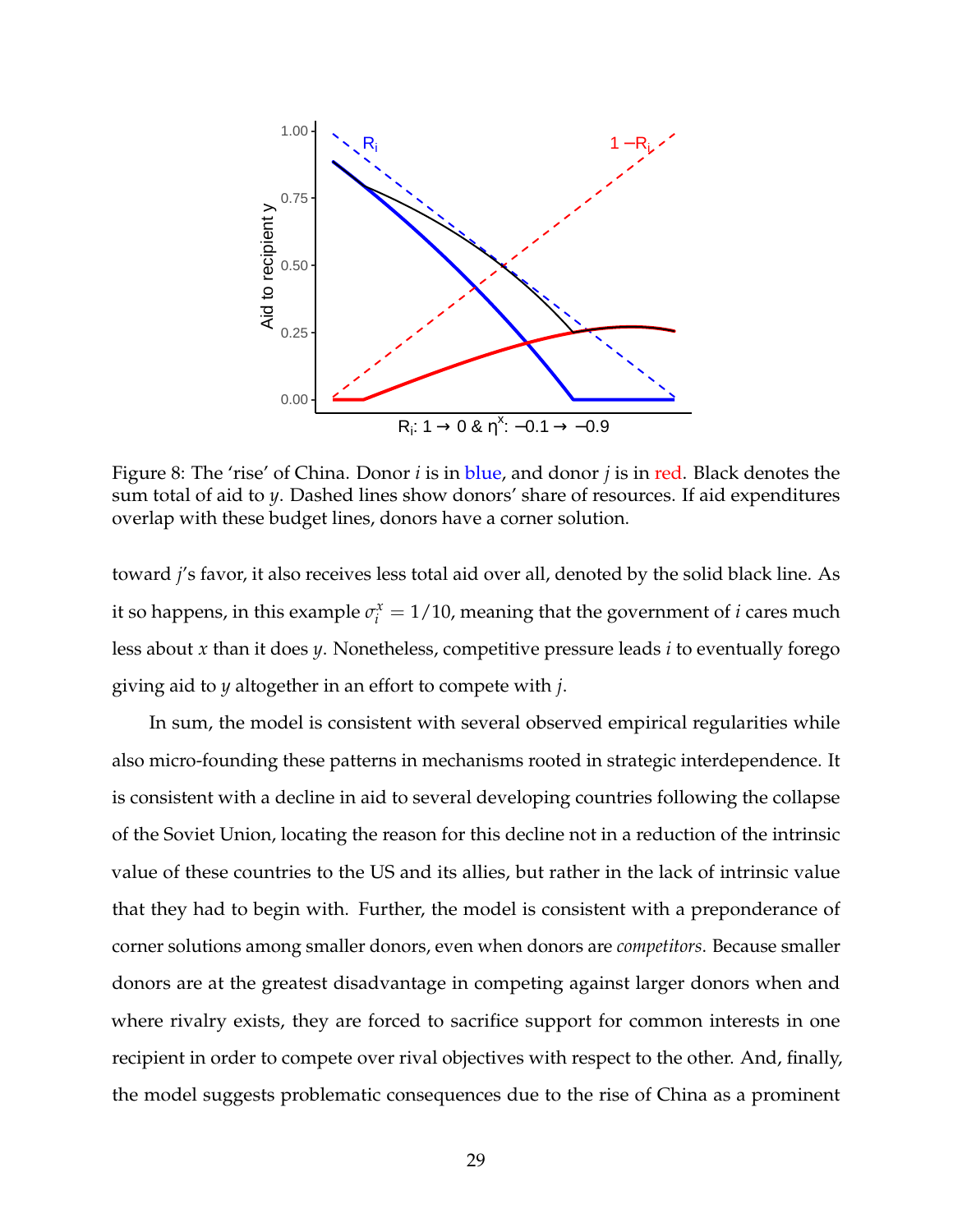donor. To the extent that Beijing's global development assistance serves geostrategic and selfish economic interests, this will lead to a new global equilibrium in the distribution of aid that neglects recipients that are sites of mutually beneficial foreign policy goals—not only among traditional donors, but also between these donors and Beijing.

## **Welfare Analysis**

Among the cases considered above, the last one in particular underlines that as donors seek to maximize their own foreign policy interests, their individual best-responses may lead them to distribute aid in ways that are collectively inefficient.<sup>[11](#page-0-0)</sup> The (in)efficiency of the equilibrium solutions the model predicts can be evaluated by comparing the sum of actors' utilities under Nash behavior relative to the sum of their utilities under some alternative maximizing principal, say:

$$
\max_{x_i, x_j, y_i, y_j \in [0,1]} u_i(X_i, Y_i) + u_j(X_j, Y_j),
$$
\n(25)

subject to

$$
x_i + x_j + y_i + y_j \le R_i + R_j = 1.
$$
\n(26)

In this formulation, the objective is to maximize the combined utility of donors *i* and *j* by finding the optimal distribution of their combined aid budgets. This can be done by forming the Lagrangian

$$
\mathcal{L} = u_i(x_i + \eta^x x_j, y_i + \eta^y y_j) + u_j(x_j + \eta^x x_i, y_j + \eta^y y_i)
$$
  
+  $\lambda^R (1 - x_i - y_i - x_j - y_j) + \lambda_i^x x_i + \lambda_i^y y_i + \lambda_j^x x_j + \lambda_j^y y_j,$  (27)

<sup>11</sup>I use *Pareto* interchangeably with *collectively*.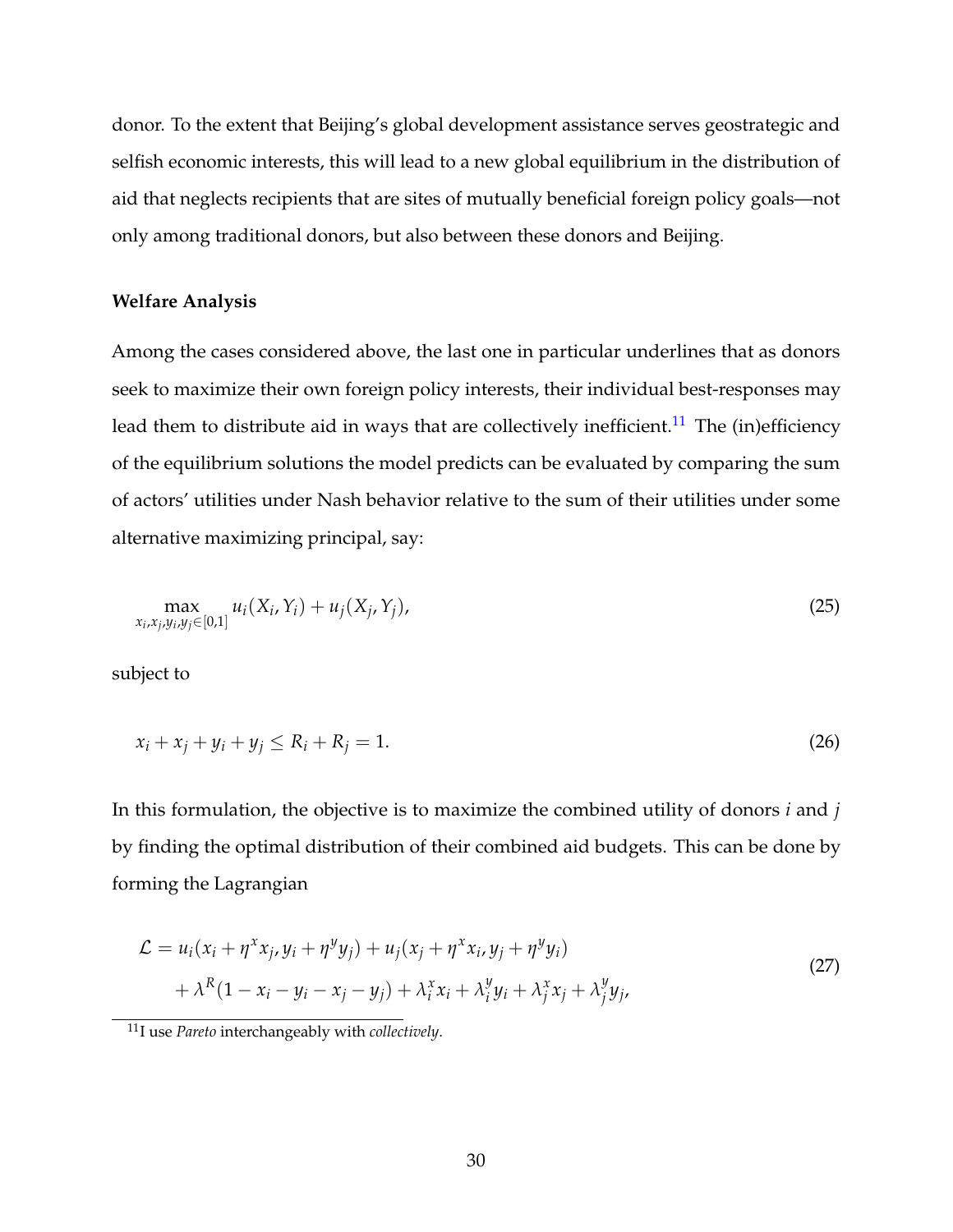with KKT conditions:

$$
\frac{\partial \mathcal{L}}{\partial x_i} \geq 0 \quad x_i \geq 0 \quad \lambda_i^x \geq 0 \quad \lambda^x x_i = 0,
$$
  
\n
$$
\frac{\partial \mathcal{L}}{\partial y_i} \geq 0 \quad y_i \geq 0 \quad \lambda_i^y \geq 0 \quad \lambda^y y_i = 0,
$$
  
\n
$$
\frac{\partial \mathcal{L}}{\partial x_j} \geq 0 \quad x_j \geq 0 \quad \lambda_j^x \geq 0 \quad \lambda^x x_i = 0,
$$
  
\n
$$
\frac{\partial \mathcal{L}}{\partial y_j} \geq 0 \quad y_j \geq 0 \quad \lambda_j^y \geq 0 \quad \lambda^y y_i = 0,
$$
  
\n
$$
1 - x_i - y_i - x_j - y_j \geq 0 \quad \lambda^R \geq 0 \quad \lambda^R (1 - x_i - y_i - x_j - y_j) = 0.
$$
\n(28)

Since, like the individual optimization problem, this collective optimization problem is concave, we are assured the existence of a unique vector of maximizers  $(x_i^o)$  $\hat{a}$ ,  $x_j^o$ *j* , *y o*  $\frac{\partial}{\partial}$ ,  $y_j^0$ *j* ). [12](#page-0-0) This solution is Pareto improves on a Nash equilibrium if this vector yields greater payoffs for *at least one* of the actors, and leaves the other at least as well off relative to a Nash alternative.

Importantly, the collectively solution is, by definition, Pareto optimal. However, many solutions in a given game may be Pareto optimal—including a Nash equilibrium. So, for the welfare analysis, we are most interested in knowing whether an efficient collective solution Pareto improves on a Nash equilibrium solution. The condition for this is:

$$
u_k^o \geq u_k^n \quad \forall \quad k \in \{i, j\} \quad \wedge \quad u_m^o > u_m^n \quad \text{for at least one } m \in \{i, j\}
$$
 (29)

where the *o* superscript denotes utility for donors when collective utility is maximized, and the *n* superscript denotes utility for donors in equilibrium. In words, the collective solution must improve utility for at least one of the donor governments, and at minimum not change utility for the other. If this condition fails to be met, then the Nash solution, in addition to the collective solution, is Pareto efficient.

<sup>&</sup>lt;sup>12</sup>Since the returns to scale in the Cobb-Douglas utilities are diminishing, they are concave. Because the collective utility function is the sum of these concave utility functions, it also is concave.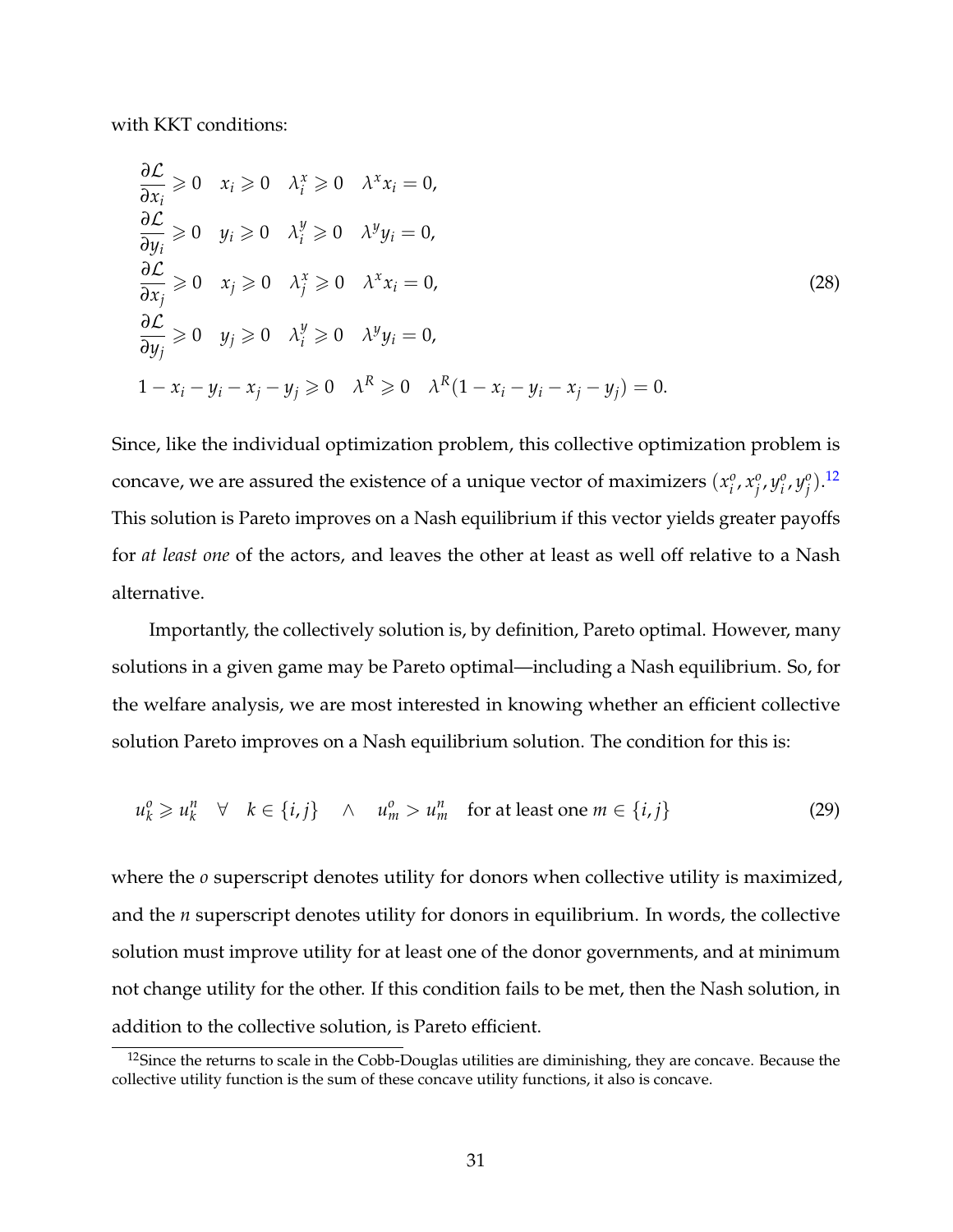An example of a how *i*'s and *j*'s equilibrium responses fare with respect to collective utility is shown in Figure 9. The reaction paths of countries *i* and *j* are shown with respect to recipient *x* (the left panel) and recipient *y* (the right panel). The blue line denotes *i*'s best response, and the red line denotes *j*'s. The Nash equilibrium solution lies at the intersection of their best responses. The collectively optimal solution is also shown. This point lies at the convergence of the concentric bands shown in the figure. These bands are isoquants denoting collective utility.

For this example, *i* and *j* have an equal share of resources ( $R_i = 1/2$ ) and different priorities over recipients,  $\sigma_i^x = 3/4$  and  $\sigma_j^x = 1/4$ . Further, the externalities with respect to recipient *x* and with respect to recipient *y* not only differ in magnitude, but direction  $(\eta^x = -1/3$  and  $\eta^y = 1/4$ ). Given this arrangement of parameters, the actors have *different* best-responses. While *i*'s reaction path is positive, *j*'s is negative. That is, *i* gives more aid where *j* gives more, but *j* gives more aid where *i* gives less. In equilibrium, however, despite the different best-responses of the donors, both nonetheless end up giving *more* aid to *x* and *less* aid to *y* than is most collectively efficient. This is shown in the left panel of the figure by the fact that the Nash equilibrium lies up and to the right of the collectively optimal solution. Further, in the right panel of the figure, the Nash equilibrium lies down and to the left of the collectively optimal solution.

The equilibrium that emerges in this particular case is intuitive. The actors receive rival foreign policy gains in giving aid to *x*, and common foreign policy gains in giving aid to *y*. As a result, their individual best-response is to give more aid to *x* than is collectively optimal. This leaves less available resources for giving aid to *y*.

Hence, while this behavior is individually rational, it is collectively inefficient. Both *i* and *j* could be made better off if they would mutually transfer some aid from *x* to *y*. This more efficient solution, unfortunately, is inconsistent with each donor's individual self-interest.

However, not all cases in the parameter space are such that collective optimization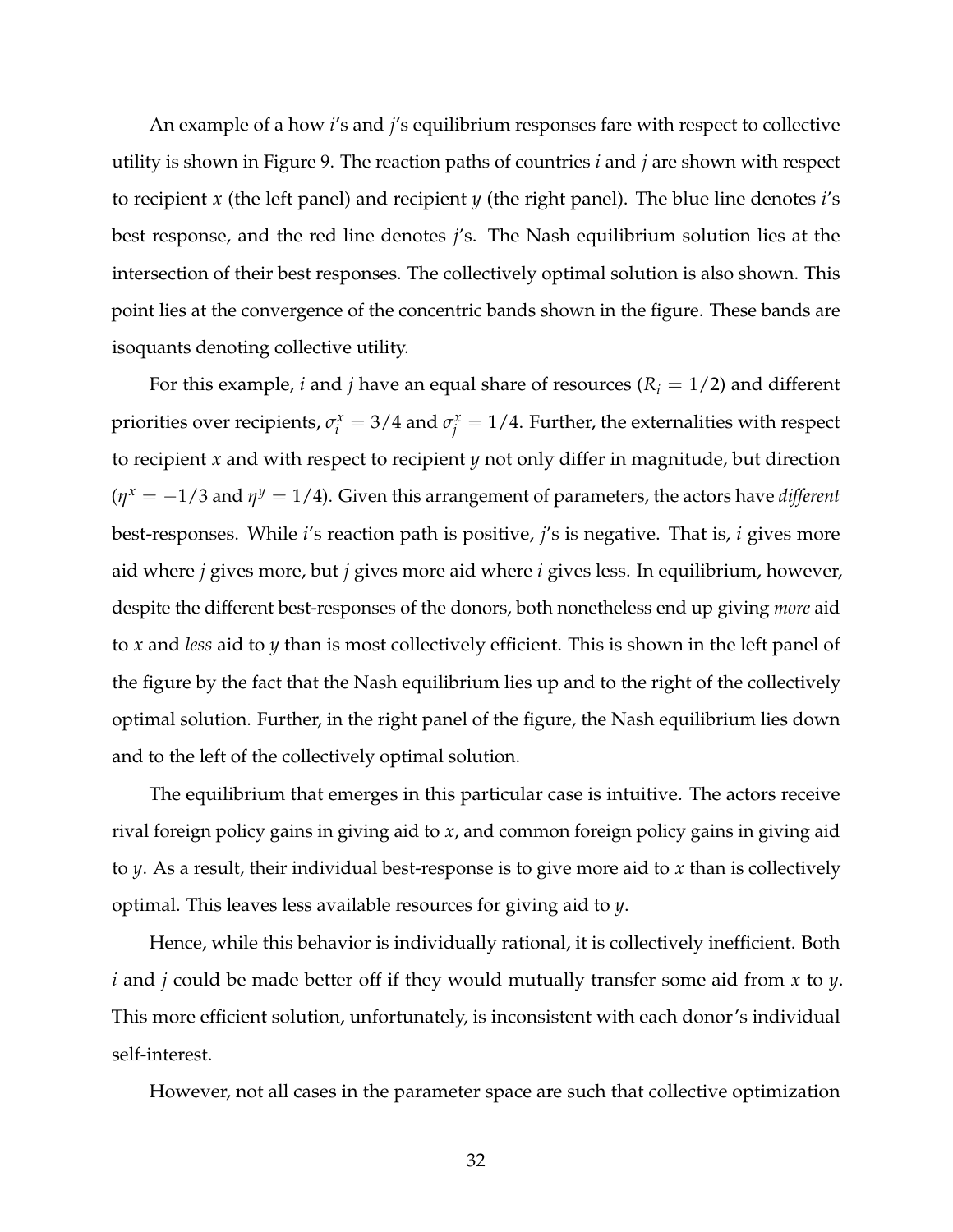

Figure 9: Equilibrium allocations relative to the collective optimum. Results shown for *competitors*. NE = Nash Equilibrium. CO = Collective Optimum. Blue denotes donor *i*, and Red denotes donor *j*.

Pareto improves on uncoordinated Nash equilibria. In fact, a numerical grid search over the possible parameter space shows that in just over 51% of cases is the collective solution Pareto superior to Nash equilibrium. Appendix II shows more results from this grid search. Interested readers are encouraged to go there to see the full set of results.

Figure 10 highlights one such example where collective optimization fails to improve on a equilibrium solution. For this case,  $\sigma_i^x = 0.2$ ,  $\sigma_j^x = 0.1$ ,  $\eta^x = -0.2$ ,  $\eta^y = 0.1$ , and  $R_i = 0.5$ . As noted in the figure, donor *i* does better in equilibrium while *j* does better under collective optimization. Such a scenario would make the choice to adopt a collaborative solution a source of conflict between the donors. Either they could adopt a collective solution at *i*'s expense, or they could remain in equilibrium at *j*'s.

This scenario highlights a strategic context that often goes unaddressed in debates about donor collaboration. Cooperation is not guaranteed to work to the mutual benefit of all parties. The implications of this are beyond the scope of this analysis, but as a normative matter it suggests that cooperation may require the application of external incentives to support. Otherwise, proposed collective solutions, whatever they are, will be as good as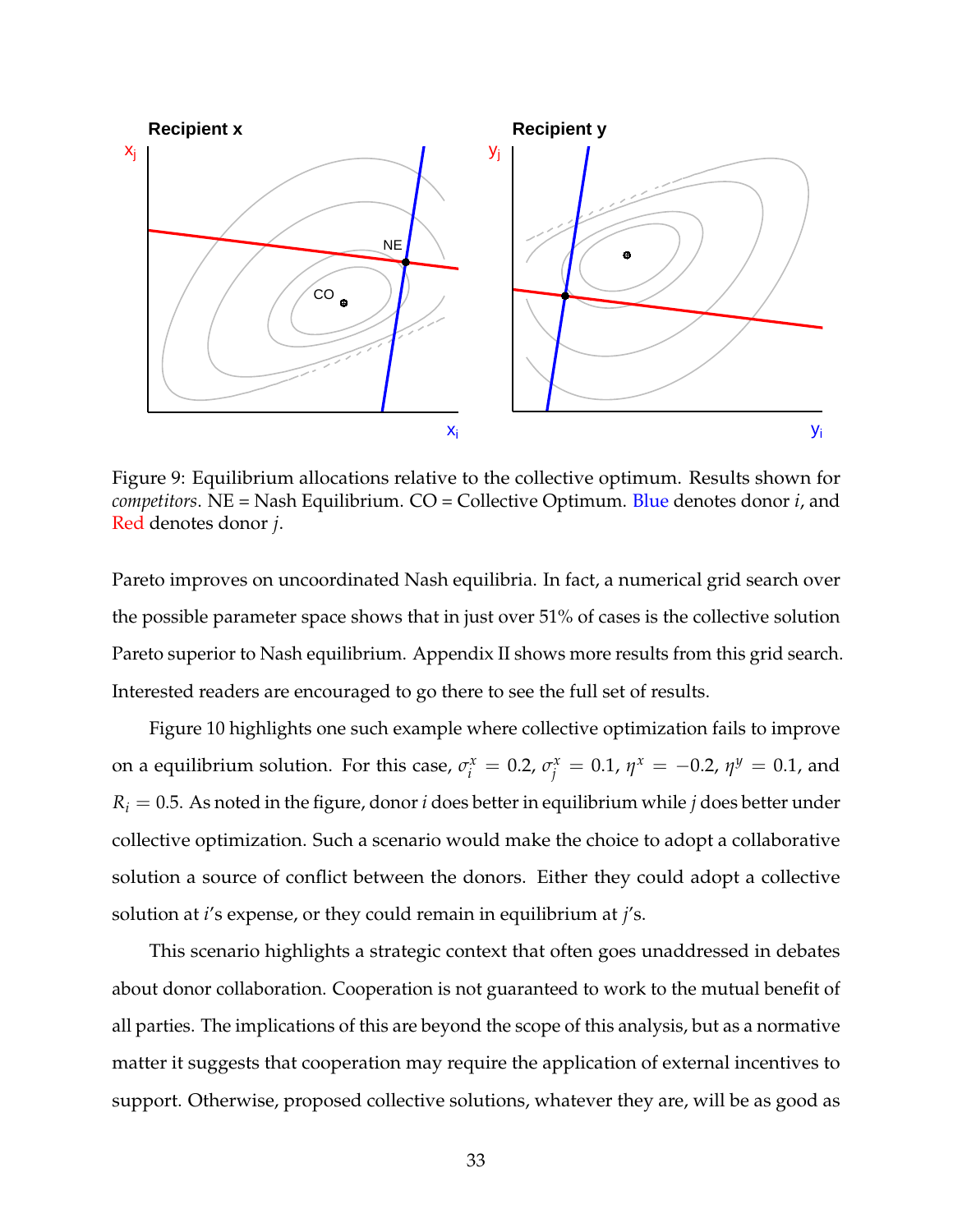

Figure 10: Equilibrium allocations relative to the collective optimum. Results shown for *competitors*. NE = Nash Equilibrium. CO = Collective Optimum. Blue denotes donor *i*, and Red denotes donor *j*. In this case donor *i* is better off in equilibrium while *j* is better off under collective optimization.

dead on arrival.

The analysis in Appendix II provides some additional insights. For instance, in these set of cases where collective optimization yields solutions that are better for one donor, but leave the other worse off, larger donors tend to do better under collective optimization (but not always), while smaller donors tend to do better in Nash equilibrium (but not always). This fact suggests some interesting power dynamics in efforts to spur greater donor cooperation.

#### **Empirical Implications**

The above analyses provide valuable insight into the ways strategic interdependence shapes donor allocation decisions and relates to welfare. But for those who are more empirically minded, these results may be leave something to be desired. However, there are some empirical implications that follow from this model.

The first, and most basic, is that strategic interdependence leads donor governments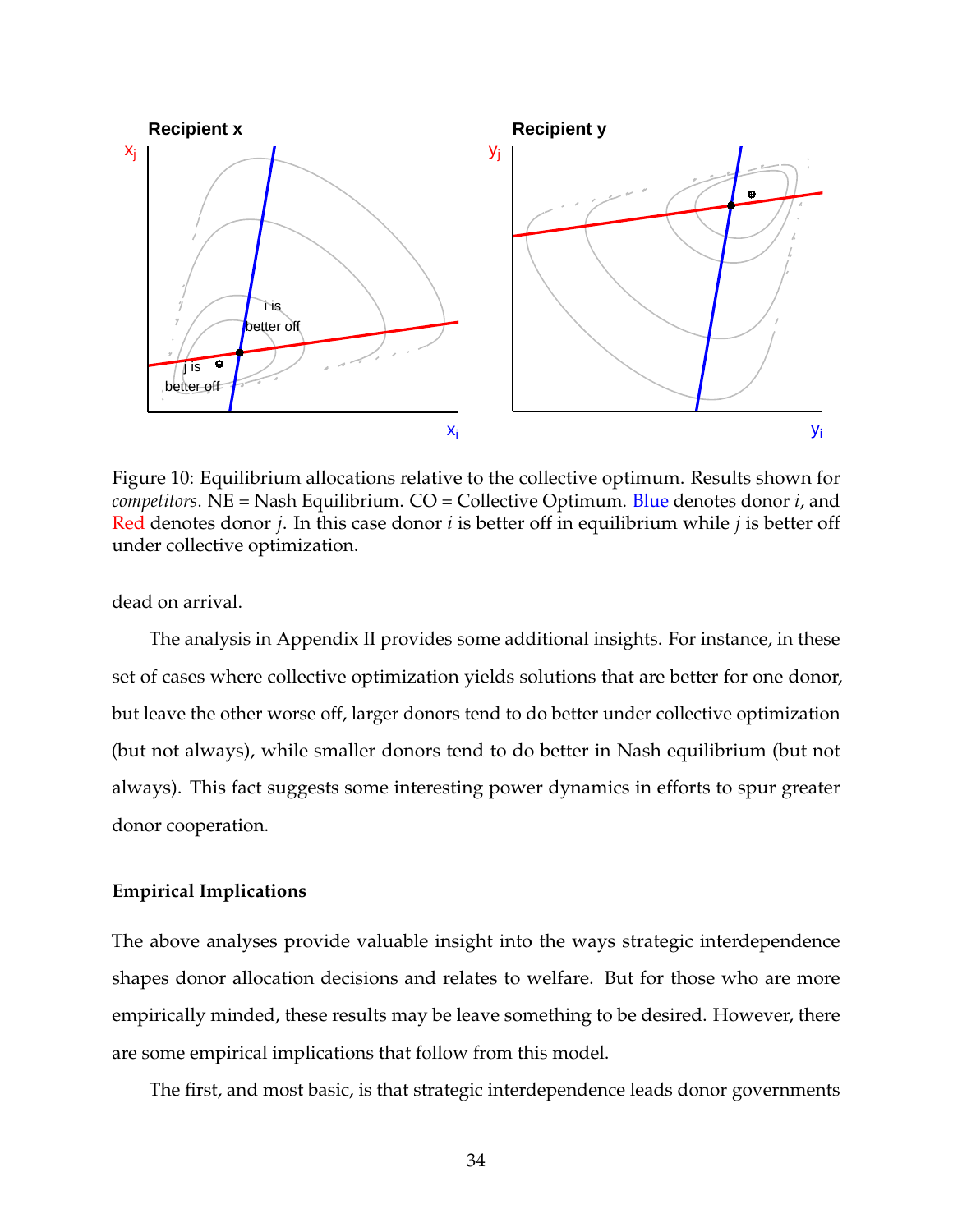to give aid in ways that deviate from their priorities. So long as the externality parameters are non-zero, donors will always have a rational incentive to adjust how they distribute aid in the face of one another. As an empirical matter, this implies two things: (1) that the aid given by other donors in developing countries plays a role in determining how much aid an individual donor commits and (2) failure to account for this can lead to mis-identification of how donors distribute aid on the basis of what they value in their foreign policies. Donors may give more or less aid in recipients than we would expect given their priorities over recipients (as captured by the  $\sigma$  parameters). In a regression analysis, it would be all-too-easy to over or under estimate the importance donors attribute to certain determinants of aid allocation.

A second implication is that different kinds of objectives—whether they are rival or common in nature—imply different donor responses to other-donor aid given in developing countries. When objectives are rival, an increase in donor giving increases the marginal utility of giving aid in a recipient. Conversely, when objectives are common, an increase in donor giving decreases the marginal utility of giving aid in a recipient.

But, as the typology of donor relationships—*friends*, *competitors*, and *adversaries* highlights, how these different incentives balance out can be complicated. When donors are either friends or adversaries, their incentives are straightforward. In the former case, they will give less aid in the recipient where the other donor gives more. In the latter case, they will give less aid in the recipient where the other donor gives less. But, when they are competitors, one might have a negative response to other-donor aid, and the other may have a positive response. Or, both might have the same response; however, the direction of this response cannot on its own be used to draw conclusions about the strategic valence of donor goals in recipients.

This fact highlights a potential challenge in drawing inferences from donor responses in an empirical analysis. However, there are strategies that could be applied to ensure a more informative analysis. If the model is generalized to a greater number of recipients,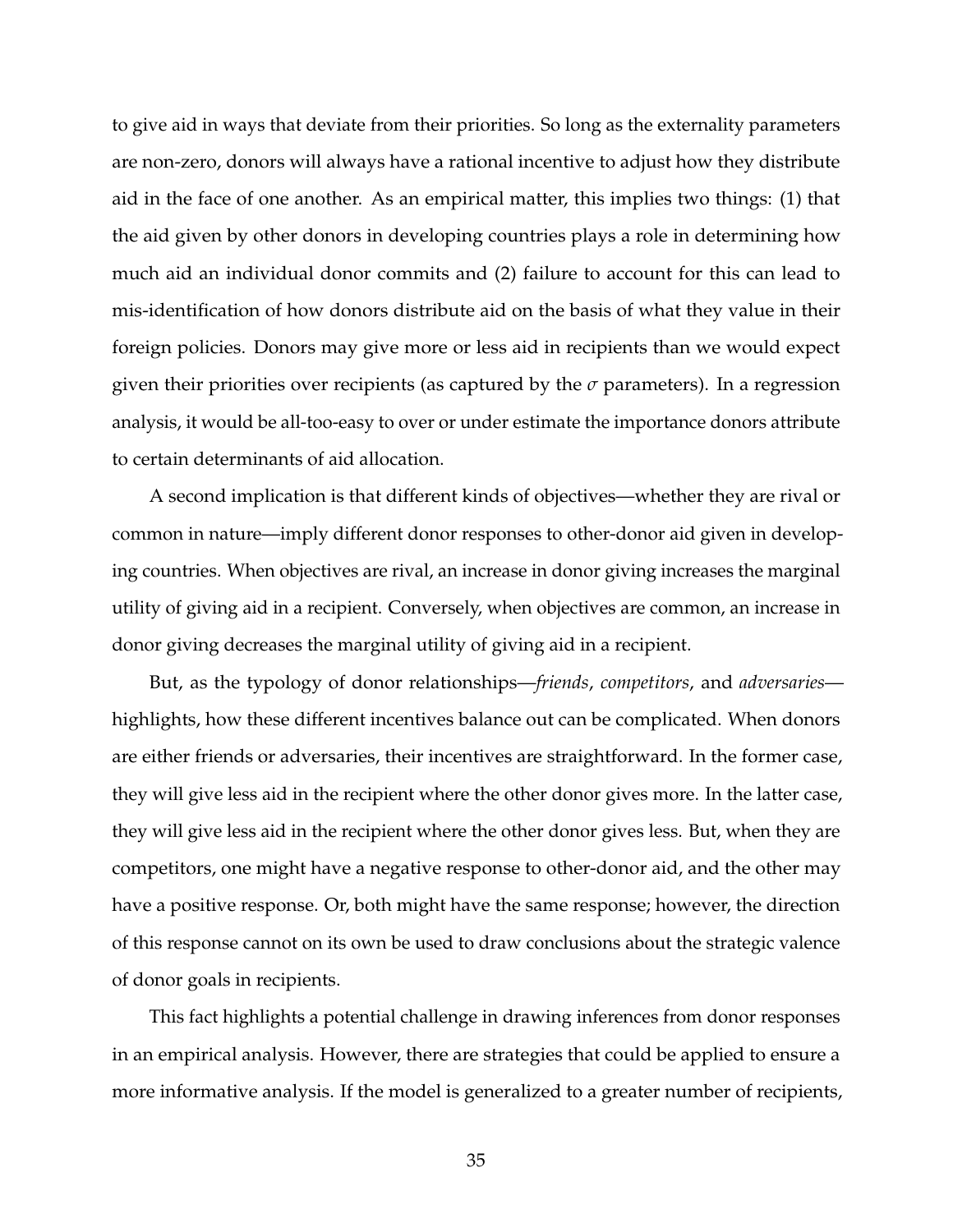much of the logic that applies for *friends* or *adversaries* is also localized to pairs or groups of recipients where donor goals are either common or rival. Meanwhile, the logic that applies for *competitors* also holds for donor decisions between pairs or groups of recipients where objectives are common with respect to one set, and rival with respect to another.

Suppose, for example, that *i* and *j* are *competitors*, and that they allocate aid to four recipients; not just two. In this case, *i* has the following marginal utilities over recipients:

$$
MU_i^w = \frac{\sigma_i^w}{w_i + \eta^w w_j}
$$
  
\n
$$
MU_i^x = \frac{\sigma_i^x}{x_i + \eta^x x_j}
$$
  
\n
$$
MU_i^y = \frac{\sigma_i^y}{y_i + \eta^y y_j}
$$
  
\n
$$
MU_i^z = \frac{\sigma_i^z}{z_i + \eta^z z_j}.
$$
  
\n(30)

Suppose  $\eta^w$ ,  $\eta^x > 0$ , while  $\eta^y$ ,  $\eta^z < 0$ . Any transfer that *j* makes to either recipient  $w$ or *x* will reduce *i*'s marginal utility for giving aid to those recipients, while any transfer of aid to either *y* or *z* will increase *i*'s marginal utility of giving aid to either of them. If this transfer is made between, say *w* and *y*, then whether *i* has an incentive to increase aid to one and decrease aid to the other is impossible to know without reference to *i*'s preferences and the precise values of the externality parameters. But, if a transfer is made between *w* and *x*, or between *y* and *z*, *i*'s incentives are far more certain. A change in *j*'s allocation of aid between *w* and *x* would lead to substitution by *i* between those recipients. Further, a change in *j*'s allocation of aid between *y* and *z* would lead to complementarity by *i* between those recipients.

This observation of course falls short of identifying *i*'s equilibrium response, but the comparative statics here are of greater consequence than precise predictions. How *i* distributes aid *between* recipients where *j*'s aid generates the same type of externality rival or common—will be consistent, even if the choice between recipients where *j*'s aid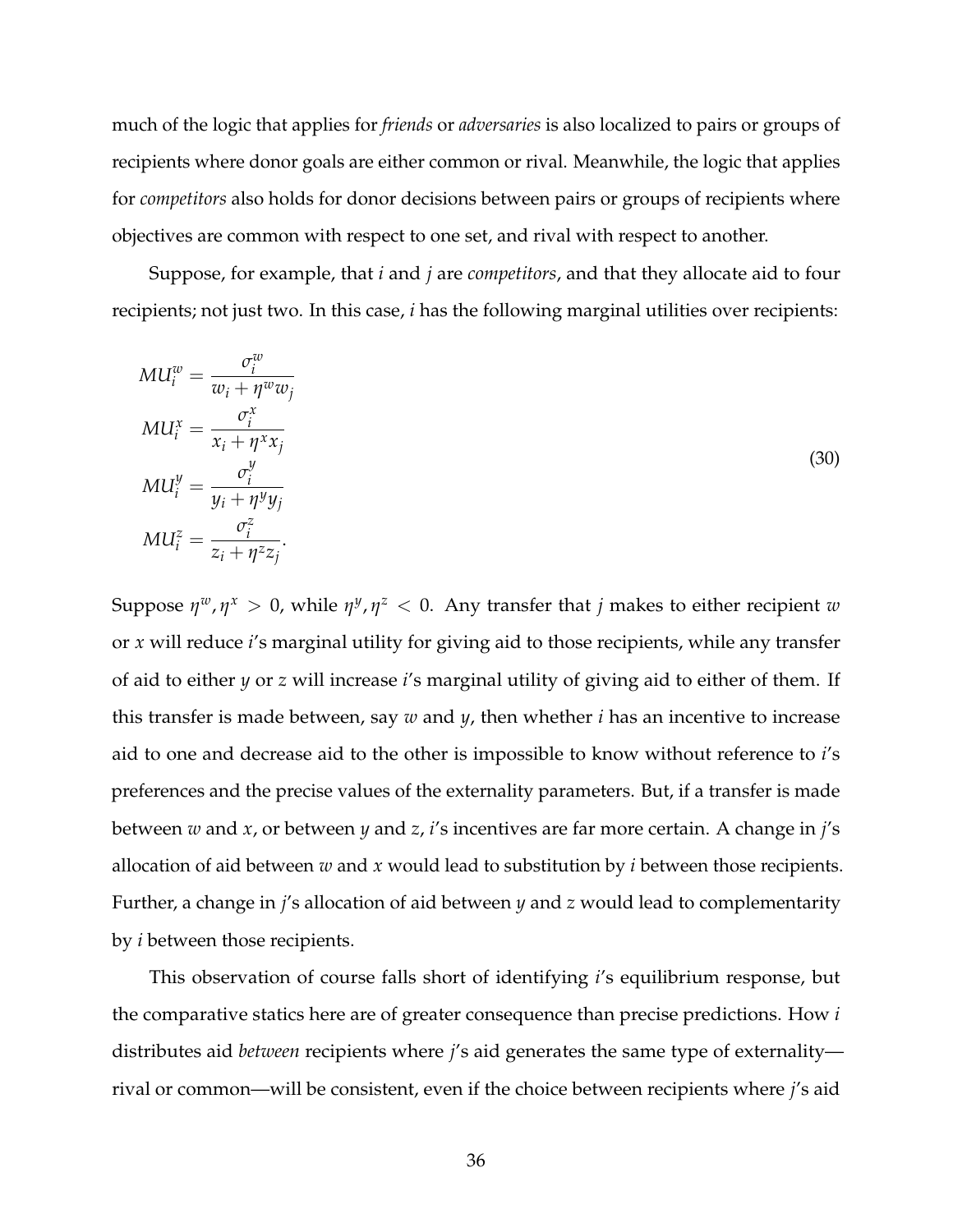generates different types of externalities will not. This is advantageous for large-*n* empirical analysis. Provided the appropriate comparisons in donor giving between recipients can be made, it is in principal possible to identify when and where donors take advantage of, or seek advantage over, one another.

Finally, the model offers some predictions for when and where we can expect donor governments to specialize and dominate in developing countries. As was noted in earlier discussion of donor best-responses, donors with greater resources are, for obvious reasons, more apt to dominate in their aid giving. But, beyond this fact, we should particularly observe wealthier donors take the lead in developing countries where their interests are greatest. In such cases, others should struggle to compete or else be most apt to have incentives to pass the buck.

## **Conclusion**

Despite the illumination cast by a now mammoth body of research, deep understanding of the strategic relationships that exist among donor governments has tended to elude either the grasp or interest of political scientists and economists. Much like Alesina and Dollar [\(2000\)](#page-47-7) do in their widely cited "Who Gives Foreign Aid to Whom and Why?" the bulk of studies on this issue emphasize donors' political goals and recipients' needs and policies, leaving a gaping lacuna where donor interests vis-à-vis each other ought to go. This is problematic, because strategic interdependence leads to deviations between donor priorities and how they actually distribute international aid. Failing to account for this can lead to mis-identification of what donors value in empirical analyses.

Efforts to untangle strategic interactions among donors exist, but none adopt such a general strategic political economy framework as that introduced here. With the help of a two-by-two model of aid allocation, the implications of donors pursuing a possibly mixed bag of common and rival objectives through their aid giving was demonstrated. Among the three possible strategic relationships in the model, donors-as-*competitors* is an especially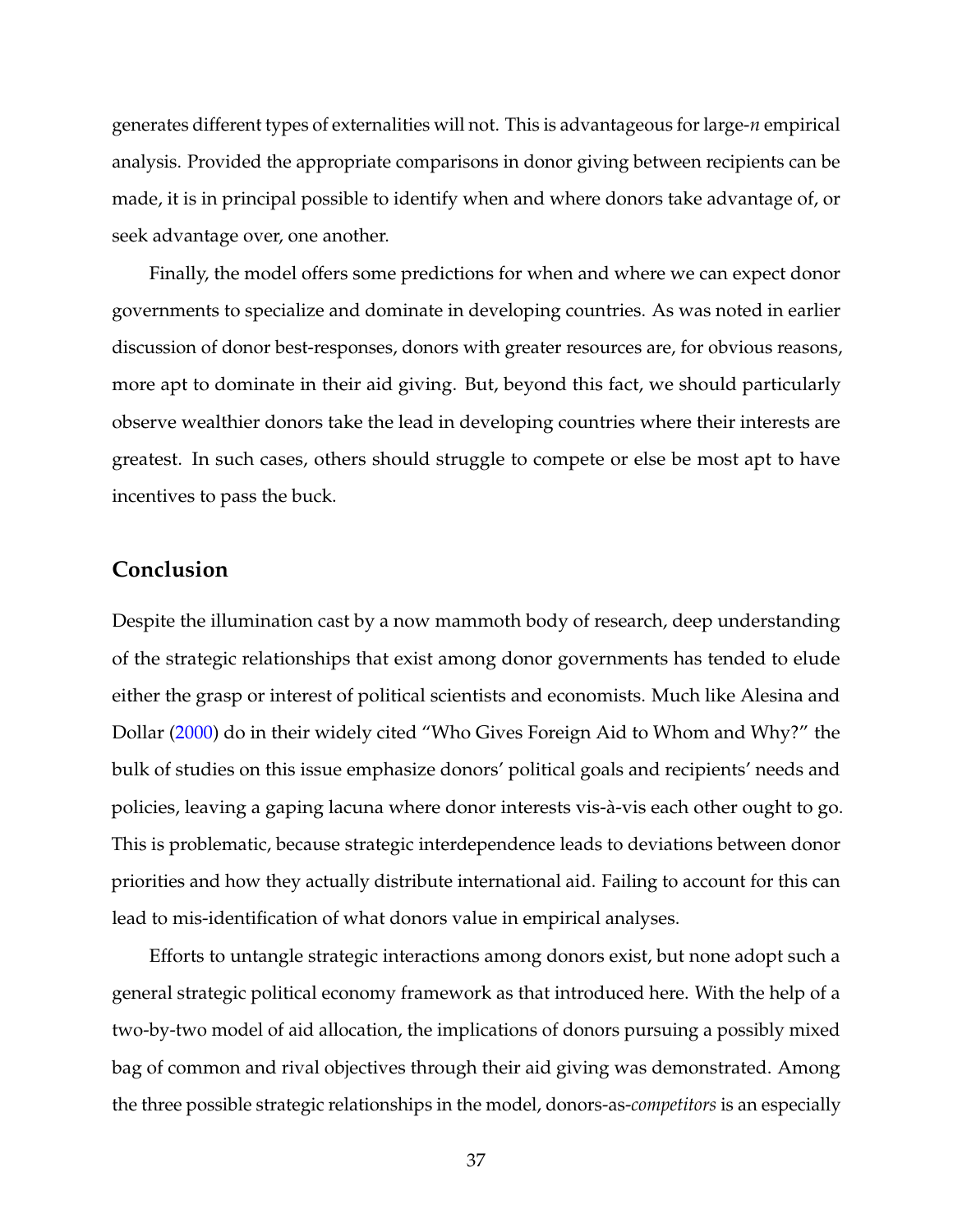apt analogue for interactions among donor governments. As donors compete to maximize their foreign policy goals through giving aid, they simultaneously have incentives to take advantage of a peer's generosity when they reap common benefits from their aid to one recipient, and incentives to seek advantage in giving aid to a recipient that is a site of rival objectives. In many cases, donors pursuing their own self-interest leads to a collectively inefficient distribution of aid.

Equilibria emerge under a wide array of strategic responses. Both donors might engage in competition—giving more aid where the other donor gives more. Or they both might pass the buck—giving less aid where the other donor gives more. Or one might respond competitively to the aid of the other, while the other responds deferentially to the aid of the one. These different incentives highlight potential problems for empirical analysis of donor responses. Unless appropriate comparisons can be identified, it is not possible to reliably infer the strategic valence of donor objectives from estimated reaction slopes.

With respect to welfare, regardless of the direction of actor's best-responses, in many cases competitive waste was observed: either one or both donors gave more aid than was efficient to the recipient that was a source of rival foreign policy interests, and by extension too little aid than was efficient to the recipient where donors had mutually beneficial objectives. However, collective solutions are not guaranteed to yield mutual improvements for donor governments. To the contrary, in a significant share of the parameter space collective optimization fails to yield Pareto improvements over equilibrium behavior. In other cases, even when a collective solution Pareto improves on a Nash equilibrium, its location may be counterintuitive. These facts highlight salient stumbling blocks to donor collaboration.

While this study does not answer all questions, or even provide satisfying solutions, it provides a framework for grappling with the consequences of strategic interdependence for the distribution of global development assistance. Until the problem is adequately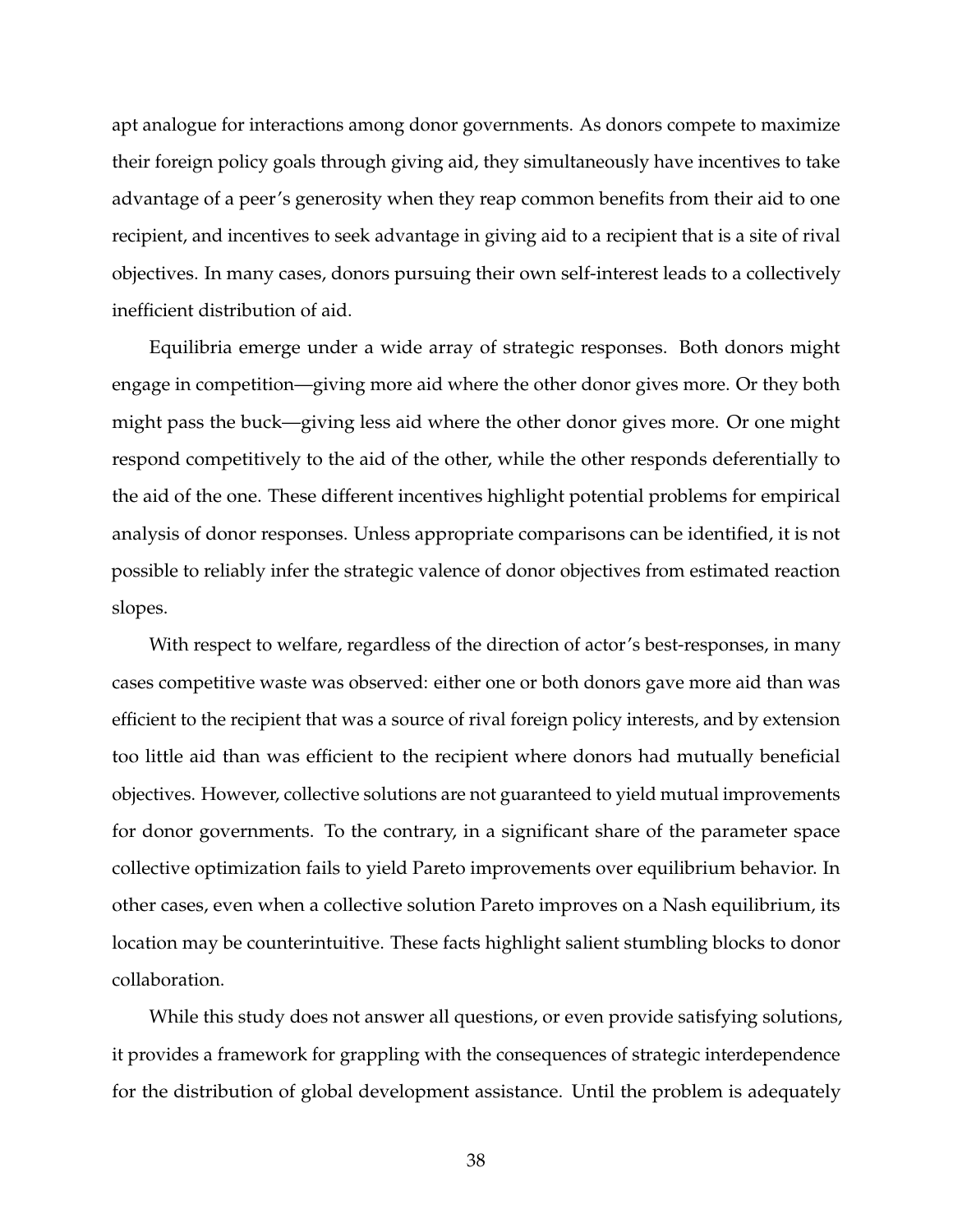defined, solutions will remain elusive.

# **Appendix I**

#### **Proof for Proposition 1**

**Proof** Following Cachon and Netessine [\(2004\)](#page-47-8), a sufficient condition for a unique Nash equilibrium is that, for each actor the absolute value of their best-response slope is less than 1. That is:

$$
\left|\frac{\partial x_i^*}{\partial x_j}\right| < 1 \forall i : i \neq j. \tag{A.1}
$$

It is simple enough to demonstrate that this condition holds for the two-donor, tworecipient model detailed here. Recall that  $\delta_2$  denotes the slope of *i*'s reaction to *j*. We may add *i* and *j* subscripts to clarify that *j* has a similar parameter denoting its response to *i*: hence, *δi*<sup>2</sup> and *δj*<sup>2</sup> .

For country *i*, the identity of its reaction parameter is given as

$$
\delta_{i2} = \sigma_i^x (\eta^x - \eta^y) - \eta^x. \tag{A.2}
$$

From this identity, it follows that  $-1 < \delta_{i2} < 1$  for all possible values of the parameters  $\sigma_i^x$ *i* , *η <sup>x</sup>* and *η y* . This can be seen by observing the value of the reaction parameter at the limits of each  $\eta$  and at the limit of  $\sigma_i^x$ *i* .

First, note that  $\sigma_i^x \in (0,1)$ . This means that at the boundaries of this parameter, the identity of  $\delta_{i2}$  converges to either  $-\eta^x$  (as  $\sigma_i^x \to 1$ ), or  $-\eta^y$  (as  $\sigma_i^x \to 0$ ).

From this, it then follows that the absolute magnitude of *i*'s reaction parameter is limited to being no greater than that of the externality parameters. These, recall, are bound such that  $\eta^x$ ,  $\eta^y \in (-1,1)$ . This therefore implies that, at the limits of the model parameters, *δi*<sup>2</sup> ∈ (−1, 1). By symmetry, this necessarily implies that *j*'s reaction is similarly bound.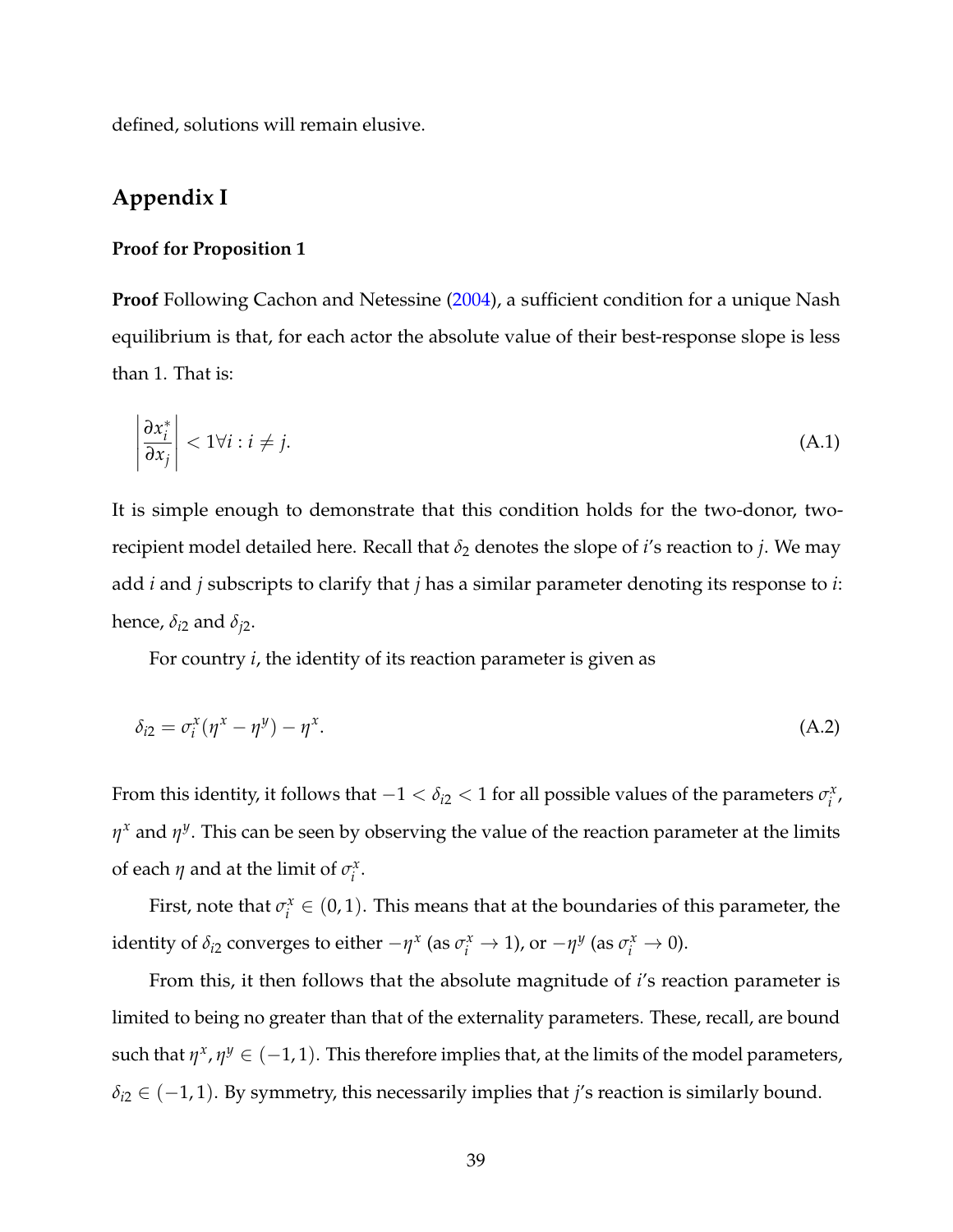Together, this meets the conditions for a unique Nash equilibrium. Therefore, the model will always have a unique Nash equilibrium solution. п

#### **Proof for Proposition 2**

**Proof** Smoothness with respect to the model parameters is demonstrated by simply considering *i*'s (and by symmetry *j*'s) Nash equilibrium best-response *x* ∗ *i* . The closed-form solution for this is given by

$$
x_i^* = \frac{\delta_{i0} + \delta_{i1} R_i + \delta_{i2} (\delta_{j0} + \delta_{j1} R_j)}{1 - \delta_{i2} \delta_{j2}}.
$$
 (A.3)

From this, it is easy enough to demonstrate that  $x_i^*$  $i$ <sub>i</sub> is a smooth function of the model parameters; though, an important caveat is that this smoothness is bound to best-responses such that  $0 \leqslant x_i^* \leqslant R_i$ . Within this range,  $x_i^*$ *i* is differentiable with respect to the *δ*s—and hence  $\sigma_i^x$ *i* , *σ x f*<sub>*i*</sub>, *η<sup>x</sup>*, *η<sup>y</sup>*—and the distribution of resources *R<sub>i</sub>*.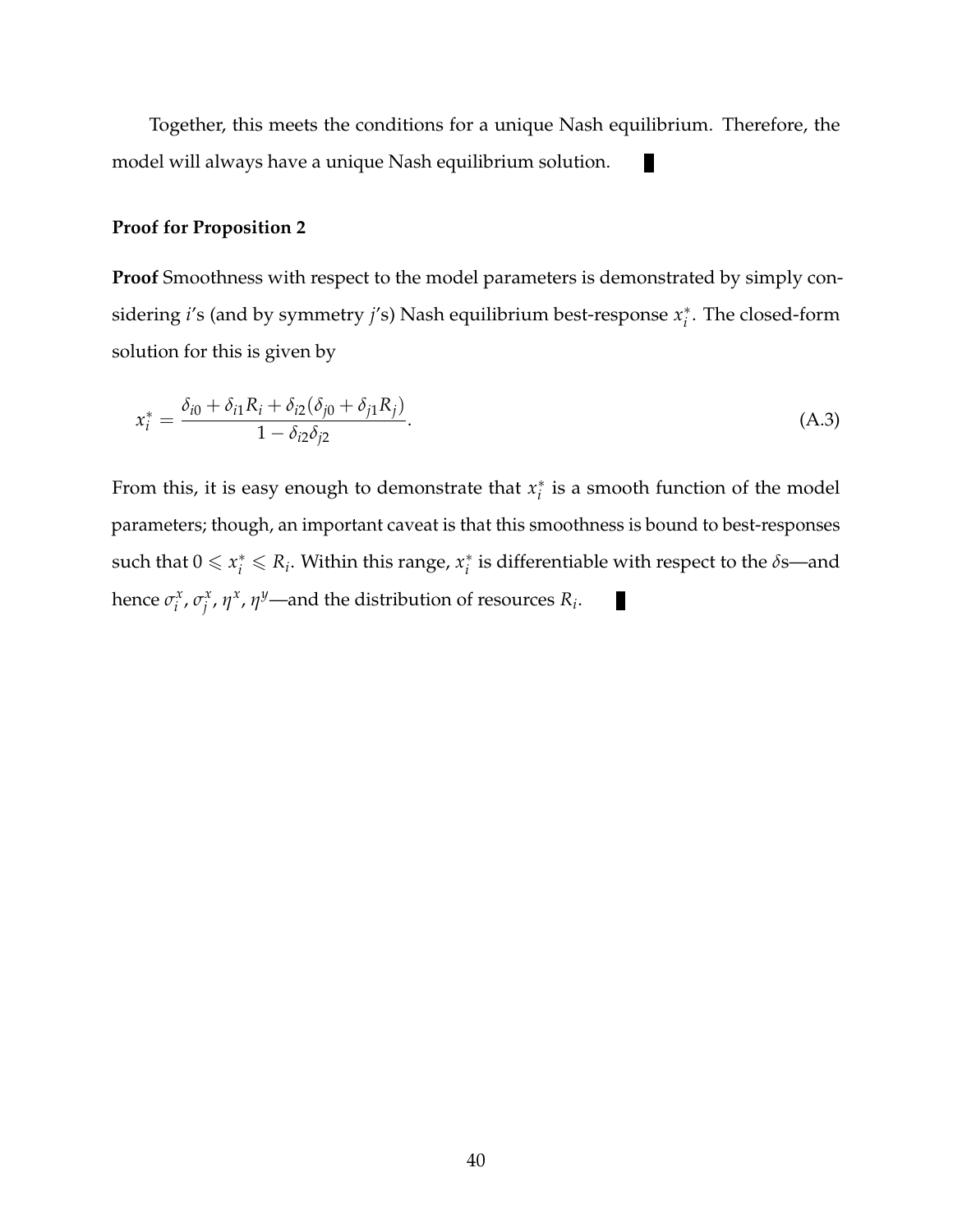# **Appendix II**

The parameter space allows for wide-ranging outcomes—an infinite number in fact. Nonetheless, a grid search can offer a representative view of how alternative arrangements of donor priorities, foreign policy externalities, and donor size yield efficient and inefficient outcomes.

Keeping with the focus on studying *competitor* donors, the range of parameters includes all possible combinations of:

- $R_i = (0.1, 0.2, 0.3, ..., 0.9);$
- $\bullet$   $\sigma_i^x = (0.1, 0.2, 0.3, ..., 0.9);$
- $\sigma_i^y = (0.1, 0.2, 0.3, ..., 0.9);$
- $\eta^x = (-0.9, -0.8, -0.7, ..., -0.1);$
- $\eta^y = (0.1, 0.1, 0.3, ..., 0.9).$

This creates a parameter grid of 59,049 possible combinations to evaluate.

Table A.1.1 summarizes the percentage of examined cases by the suboptimality of the Nash equilibria. In only over 51% of the combinations of parameters explored, the Nash equilibrium solution was inefficient. In nearly 49% of cases, the equilibrium distribution of aid was also Pareto optimal.

However, the efficiency of an equilibrium solution does imply that *both* donor governments are better off in equilibrium than under the solution for the collective optimization problem. To the contrary, in many instances, one donor is better off under one and worse under the under—and vice versa.

We can see this by noting that while 51.37% of Nash equilibria are not collectively efficient, 100% of the equilibria leave at least one donor strictly worse off relative to their utility under collective optimization. In fact, in all the remaining 48.63% of cases, which are Pareto optimal, in **all** one donor is strictly better off in equilibrium, while the other is strictly worse off, relative to their payoffs under the solution for collective optimization. In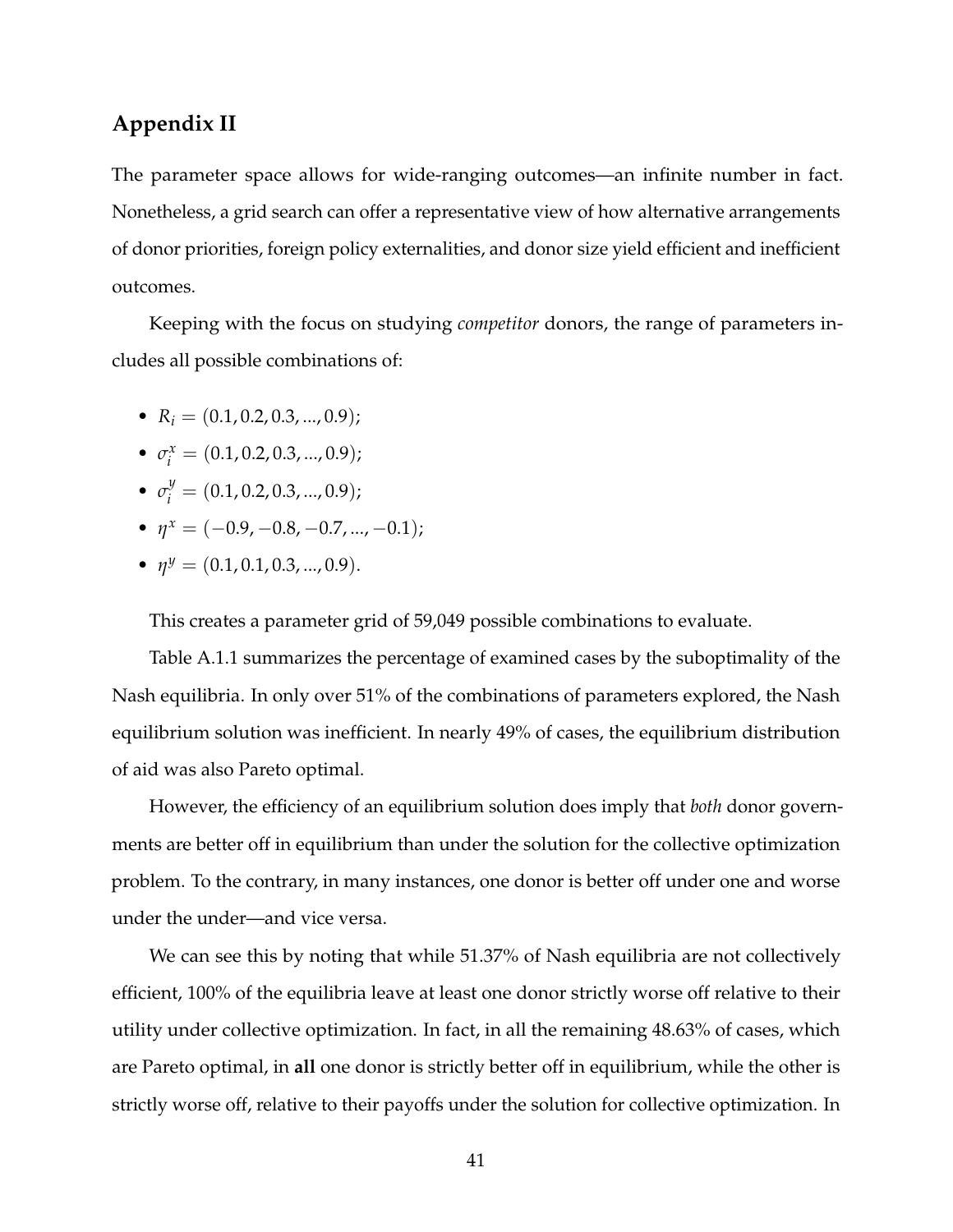| Outcomes                            | Percent |
|-------------------------------------|---------|
| Inefficient                         | 51.37   |
| Conflicting payoffs                 | 48.63   |
| <b>TOTAL</b>                        | 100.00  |
| Suboptimal for both                 | 13.23   |
| Suboptimal for <i>i</i> or <i>j</i> | 100.00  |

Table A.1: Inefficiency of Nash Equilibria

Table A.2: Nash Spending Relative to Collective Solution (Inefficient Equilibria)

|                  |       | <i>i</i> over spends <i>i</i> under spends neither |      |
|------------------|-------|----------------------------------------------------|------|
| $j$ over spends  | 62.50 | 18.55                                              | 0.18 |
| $j$ under spends | 18.58 | 0.00                                               | 0.00 |
| neither          | 0.18  | 0. QQ                                              | 0.00 |

only a mere 13% of equilibria, both donors strictly worse off.

These findings highlight that there is a substantial area of the parameter space where donors will have conflicting preferences between individual and collective optimization. Conversely, there is a much narrower range of parameters where collective optimization yields strong Pareto improvements for donors—that is, where both donors do strictly better relative to their individually best responses.

The inefficient and efficient sets of equilibria vary in interesting ways with respect to donor spending under individual relative to collective optimization. Table A.1.2 summarizes the percentage of inefficient equilibria by whether donors *i* and *j* over or under fund aid to *x*, or whether their spending matches what their collectively efficient supply of aid would be. In 62.5% of cases both *i* and *j* gave too much aid to *x* than is efficient. But, almost 38% of the time while one donor over funds aid to *x*, the other donor gives too little. In no case, however, do both *i* and *j* commit too little aid to *x* in the same equilibrium.

A similar pattern appears in the spending of donors in the set of efficient equilibria. This is shown in Table A.1.3, which summarizes the percentage of efficient equilibria according to donors' spending under individual relative to collective optimization. In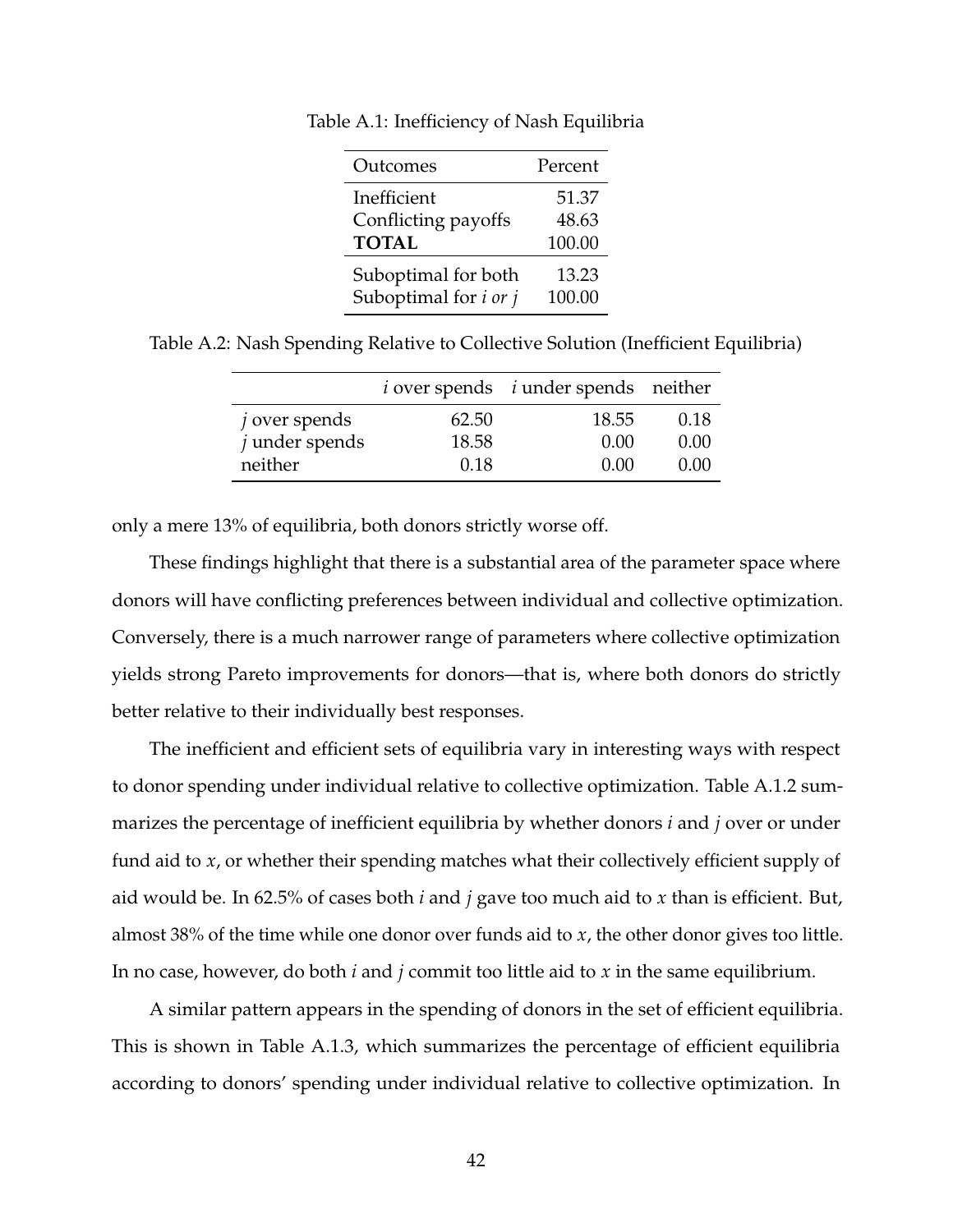|                  |       | <i>i</i> over spends <i>i</i> under spends neither |      |
|------------------|-------|----------------------------------------------------|------|
| $j$ over spends  | 71.90 | 5.79                                               | 7.42 |
| $j$ under spends | 5.85  | 0.00                                               | 0.80 |
| neither          | 7.42  | 0.80                                               | 0.00 |

Table A.3: Nash Spending Relative to Collective Solution (Efficient Equilibria)

Table A.4: % Corner Solutions by Nash Spending (Inefficient Equilibria)

|                                                 |        | $i$ over spends $i$ under spends neither |           |
|-------------------------------------------------|--------|------------------------------------------|-----------|
| $j$ over spends $31.91, 31.86$                  |        | 100, 0                                   | 0,100     |
| $j$ under spends 0, 100                         |        | <b>NA</b>                                | <b>NA</b> |
| neither                                         | 100, 0 | <b>NA</b>                                | <b>NA</b> |
| <sup>a</sup> (Donor <i>j</i> , Donor <i>i</i> ) |        |                                          |           |

71.9% of cases, donors commit more aid to *x* in equilibrium than they do under collective optimization. In a much smaller set of cases, while one spends more in equilibrium, the other either spends less or its spending matches its spending under collective optimization. In a narrow 1.6% of cases, while one donor gives less than under collective optimization, the other's spending matches its spending under collective optimization.

While instances of mutual over-spending on aid to *x* are intuitive—donors have rival interests in *x*—the cases where one donor either commits too little aid to *x*, or its spending is equivalent to what its collectively efficient supply of aid would be, are less so. The summary in Table A.1.4 may help to explain what is going on. Cell entries denote the percentage of cases by donor spending among inefficient equilibria where donors have corner solutions (donor *j* to the left, donor *i* to the right). The preponderance of cases where one donor either under commits aid, or its aid is equivalent to its efficient level of allocation, involve a corner solution by one (and only ever one) donor. Among cases where *j* over spends and *i* under spends on aid to *x*, donor *j* has a corner solution (committing all its aid to *x*) in all cases. Conversely, in all cases where *j* gives too much aid to *x* and *i*'s spending matches its efficient supply of aid, *j* has no corner solutions, while *i* has only corner solutions. A symmetrical pattern applies to cases where *i* over spends on aid to *x*.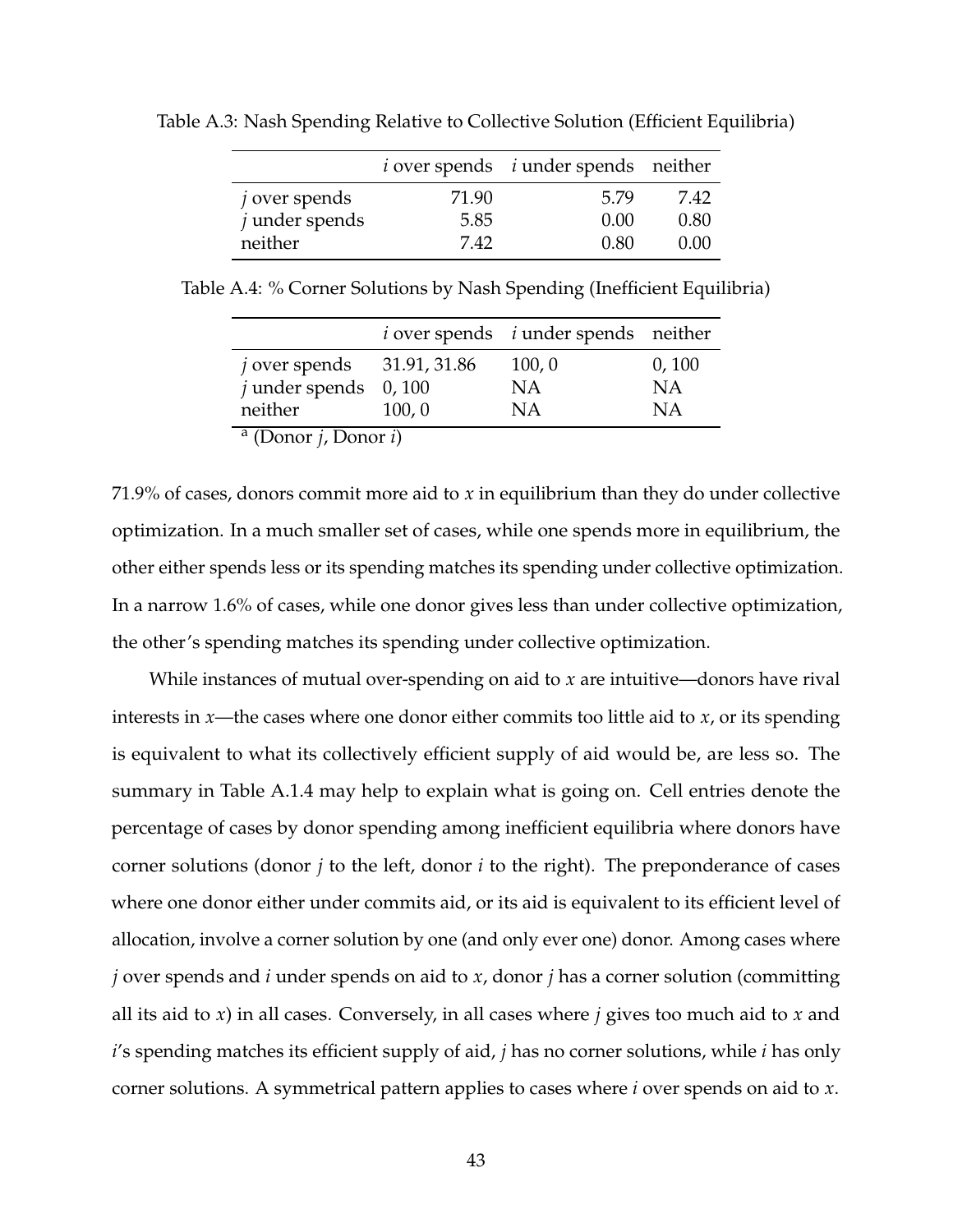|                                                 |        | $i$ over spends $i$ under spends neither |        |
|-------------------------------------------------|--------|------------------------------------------|--------|
| $j$ over spends $20.45$ , 20.38                 |        | 75.41,0                                  | 0,100  |
| $j$ under spends 0, 75.43                       |        | <b>NA</b>                                | 0, 100 |
| neither                                         | 100, 0 | 100, 0                                   | NA     |
| <sup>a</sup> (Donor <i>j</i> , Donor <i>i</i> ) |        |                                          |        |

Table A.5: % Corner Solutions by Nash Spending (Efficient Equilibria)

Table A.6: Distribution of Resources by Spending (Inefficient Equilibria)

|                      |      | <i>i</i> over spends <i>i</i> under spends neither |      |
|----------------------|------|----------------------------------------------------|------|
| <i>j</i> over spends | 0.50 | 0.81                                               | 0.28 |
| $j$ under spends     | 0.19 | ΝA                                                 | ΝA   |
| neither              | 0.72 | ΝA                                                 | ΝA   |

A similar pattern applies to efficient equilibria, as shown in Table A.1.5—however, there are some notable differences. For instance, when one donor under spends and the other's matches its spending under collective optimization, the latter has a corner solution in all equilibria. Also, when one donor over spends and the other under spends relative to collective optimization, the former has a corner solution in just over 75% of equilibria. This leaves just under a fourth of cases where donors have an interior solution.

The pattern in corner solutions with respect to the characteristics of donor spending is driven, in no small part, by the distribution of resources between donors. As Figure A.1.1 shows, among the set of inefficient and efficient equilibria, the percentage where *i* or *j* have corner solutions increases monotonically with an actor's share of the global aid budget. As the summary in Tables A.1.6 and A.1.7 further indicate, the average distribution of resources between actors by their spending characteristics supports the role of *R<sup>i</sup>* in determining over/under funding of aid relative to collective optimization.

One point worth noting about this relationship between *R<sup>i</sup>* , corner solutions, and over/under funding of aid is that it appears that while smaller donor governments have an incentive to support rival foreign policy goals with their aid to the detriment of mutually beneficial goals, larger donors are left to make up for the slack in smaller donor giving to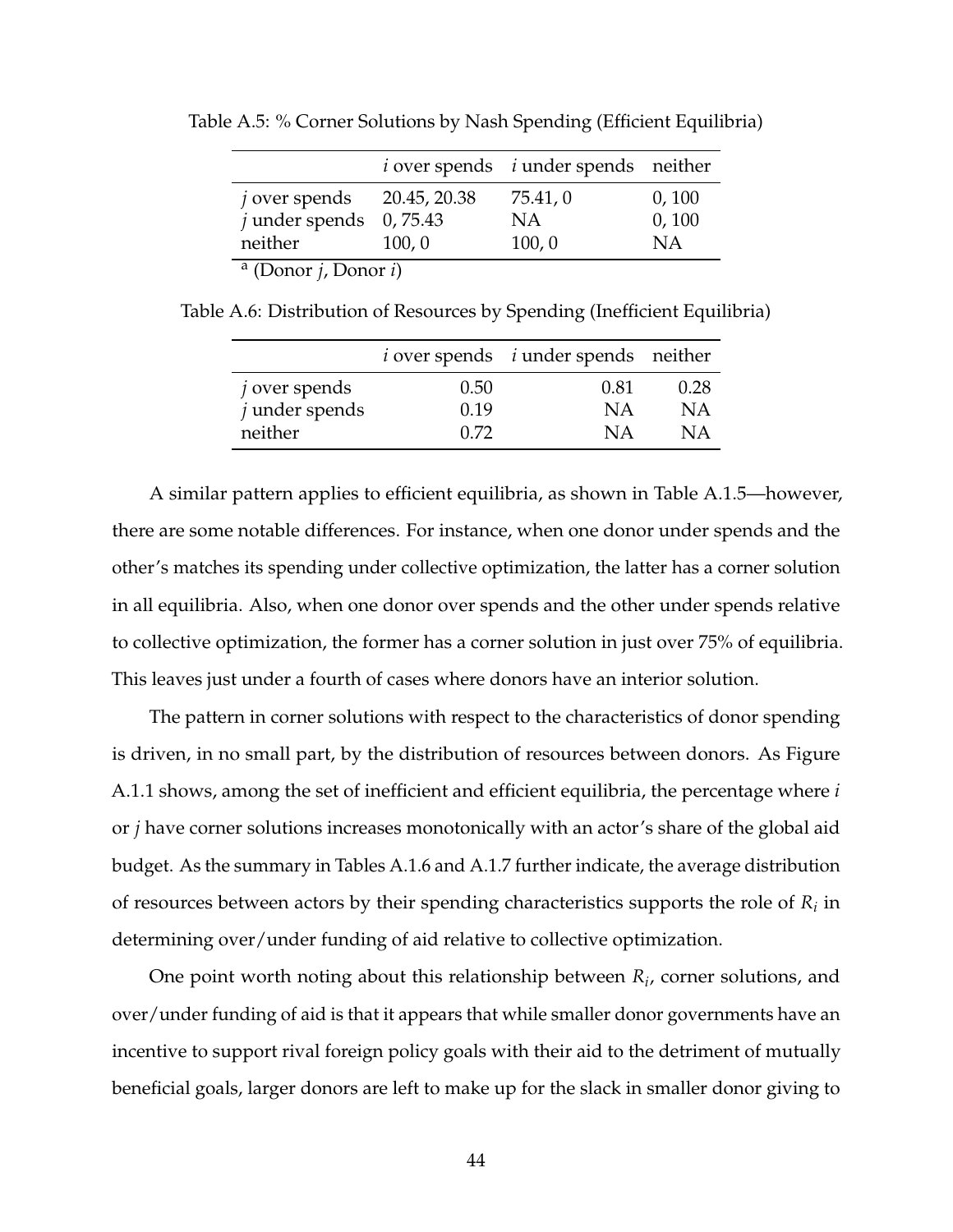

Figure A.1: The distribution of resources and the incidence of corner solutions. The percentage of corner solutions for *i* is in blue. The percentage of corner solutions for *j* is in red.

|                  |      | <i>i</i> over spends <i>i</i> under spends neither |      |
|------------------|------|----------------------------------------------------|------|
| $j$ over spends  | 0.50 | 0.72                                               | 0.28 |
| $j$ under spends | 0.28 | N A                                                | 0.22 |
| neither          | 0.72 | 0.78                                               | NА   |

Table A.7: Distribution of Resources by Spending (Efficient Equilibria)

sites of mutual interest. At first blush, this finding may strike some as inconsistent with the empirical record. Many smaller donors—i.e., Nordic countries—have a reputation for greater humanitarian motivation for allocating aid than larger donors such as the United States [\(Gates and Hoeffler 2004\)](#page-47-9). However, these well-established donor governments may be the exception rather than the rule.<sup>[13](#page-0-0)</sup> Many new and emerging donors—countries that have or are making the transition from aid recipient to aid donor—appear to distribute aid in decidedly less-than-humanitarian ways. These smaller donors tend to focus more on neighboring recipients, show less responsiveness to recipient need, are less likely to target aid away from poorly governed recipients, and respond with fewer resources than traditional donors to natural disasters [\(Dreher, Nunnenkamp, and Thiele 2011\)](#page-47-10). Emerging donors, then, may be most prone to throw their aid budgets toward realizing rival foreign

<sup>&</sup>lt;sup>13</sup>In addition these countries would have more corner solutions for a different reason: namely, deference to large donors in recipients where these smaller humanintarian donors care less about development.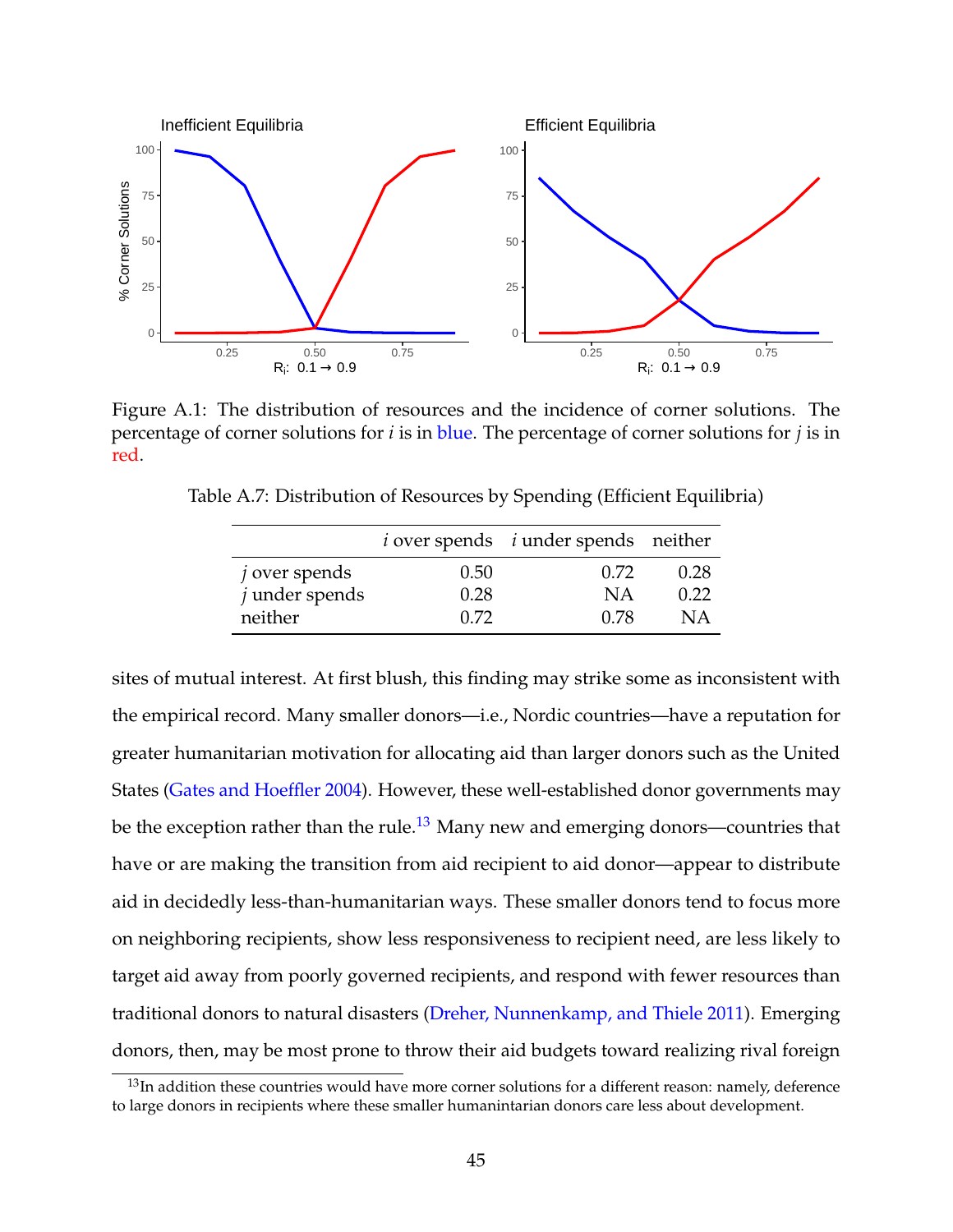

Figure A.2: Blue denotes cases where *i* does better under collective optimization, while *j* does worse. Red denotes cases where *j* does better under collective optimization, while *i* does worse. Values denote the percentage of *Pareto efficient* equilibria.

policy objectives while giving little to no aid when and where it may yield collective benefits for the donor community—consistent with what this model would predict.

Another point worth noting centers on donor payoffs in Pareto efficient equilibria. As already stated, all of the efficient equilibria considered are characterized by conflicting preferences donors have for individual relative to collective optimization. In these cases, the solution under collective optimization, and the Nash equilibrium, are Pareto optimal. However, while one donor does better under one and worse under the other, the opposite is true for the second donor. For instance, if donor *i* does better in equilibrium, it will be worse off under collective optimization. Conversely, donor *j* will do better under collective optimization, but will do worse in equilibrium.

Figure A.1.2 shows the percentage of Pareto efficient equilibria over *R<sup>i</sup>* where one donor does better under collective relative to individual optimization. As the results show, smaller donors tend to do better in equilibrium relative to collective optimization. This means smaller donors, more often than not, will have a preference for remaining in equilibrium. Meanwhile, larger donors will more often have a preference for collective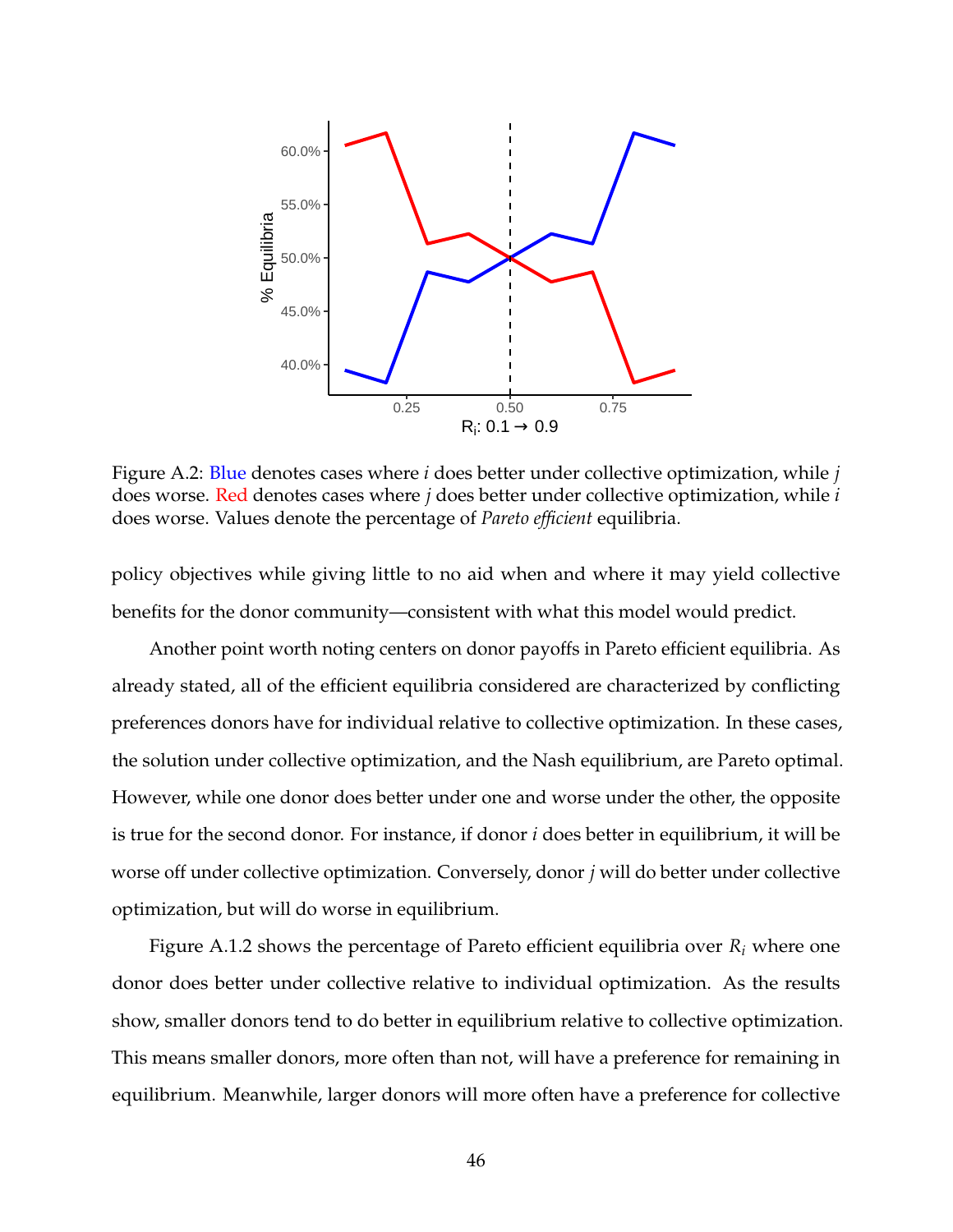optimization. This does not imply that small donors always have an aversion to collective solutions; not does it imply that large donors always prefer them. The range of percentages in Figure A.1.2 is wide, but still far from the 0-100 extremes. Nonetheless, these averages demonstrate that small and larger donors tend have countervailing preferences over individual and collective solutions that are explained by the distribution of resources between actors.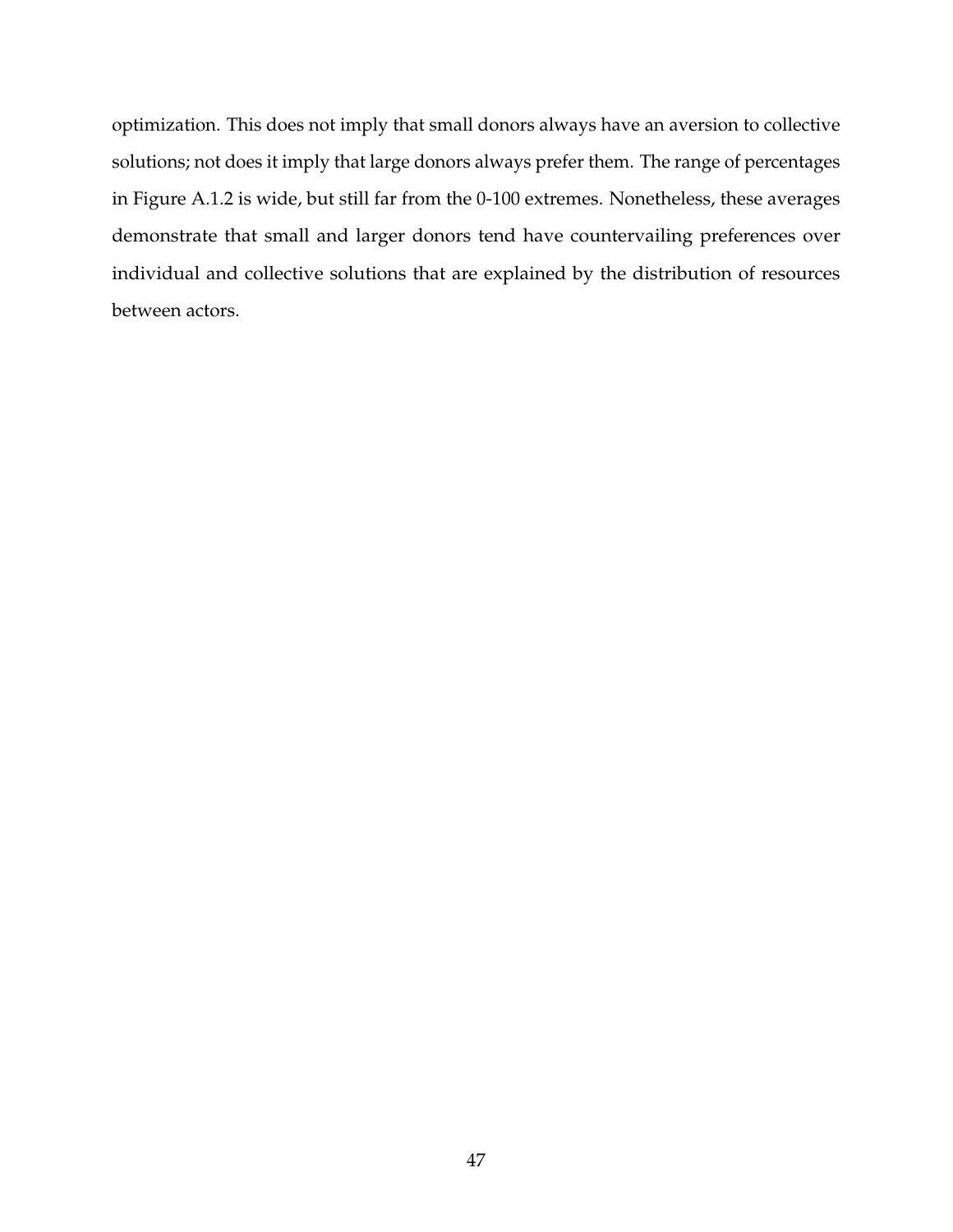# **References**

- <span id="page-47-7"></span>Alesina, Alberto, and David Dollar. 2000. "Who Gives Foreign Aid to Whom and Why?" *Journal of Economic Growth* 5(1): 33–63.
- <span id="page-47-2"></span>Annen, Kurt, and Stephen Knack. 2018. "On the Delegation of Aid Implementation to Multilateral Agencies." *Journal of Development Economics* 133(C): 295–305.
- <span id="page-47-3"></span>Annen, Kurt, and Luc Moers. 2017. "Donor Competition for Aid Impact, and Aid Fragmentation." *The World Bank Economic Review* 31(3): 708–29.
- <span id="page-47-4"></span>Bearce, David H., and Daniel C. Tirone. 2010. "Foreign Aid Effectiveness and the Strategic Goals of Donor Governments." *The Journal of Politics* 72(3): 837–51.
- <span id="page-47-5"></span>Bermeo, Sarah Blodgett. 2017. "Aid Allocation and Targeted Development in an Increasingly Connected World." *International Organization* 71(4): 735–66.
- <span id="page-47-6"></span>Bräutigam, Deborah A., and Stephen Knack. 2004. "Foreign Aid, Institutions, and Governance in Sub-Saharan Africa." *Economic Development and Cultural Change* 52(2): 255–85.
- <span id="page-47-8"></span>Cachon, Gerard, and Serguei Netessine. 2004. "Game Theory in Supply Chain Analysis." In *Tutorials in Operations Research: Models, Methods, and Applications for Innovative Decision Making*, 13–59.
- <span id="page-47-10"></span>Dreher, Axel, Peter Nunnenkamp, and Rainer Thiele. 2011. "Are 'New' Donors Different? Comparing the Allocation of Bilateral Aid Between nonDAC and DAC Donor Countries." *World Development* 39(11): 1950–68.
- <span id="page-47-1"></span>Dudley, Leonard M. 1979. "Foreign Aid and the Theory of Alliances." *The Review of Economics and Statistics* 61(4): 564–71.
- <span id="page-47-0"></span>Fleck, Robert K., and Christopher Kilby. 2010. "Changing Aid Regimes? U.S. Foreign Aid from the Cold War to the War on Terror." *Journal of Development Economics* 91(2): 185–97.
- <span id="page-47-9"></span>Gates, Scott, and Anke Hoeffler. 2004. "Global Aid Allocation: Are Nordic Donors Different?" CSAE Working Paper Series 2004-34. Centre for the Study of African Economies, University of Oxford.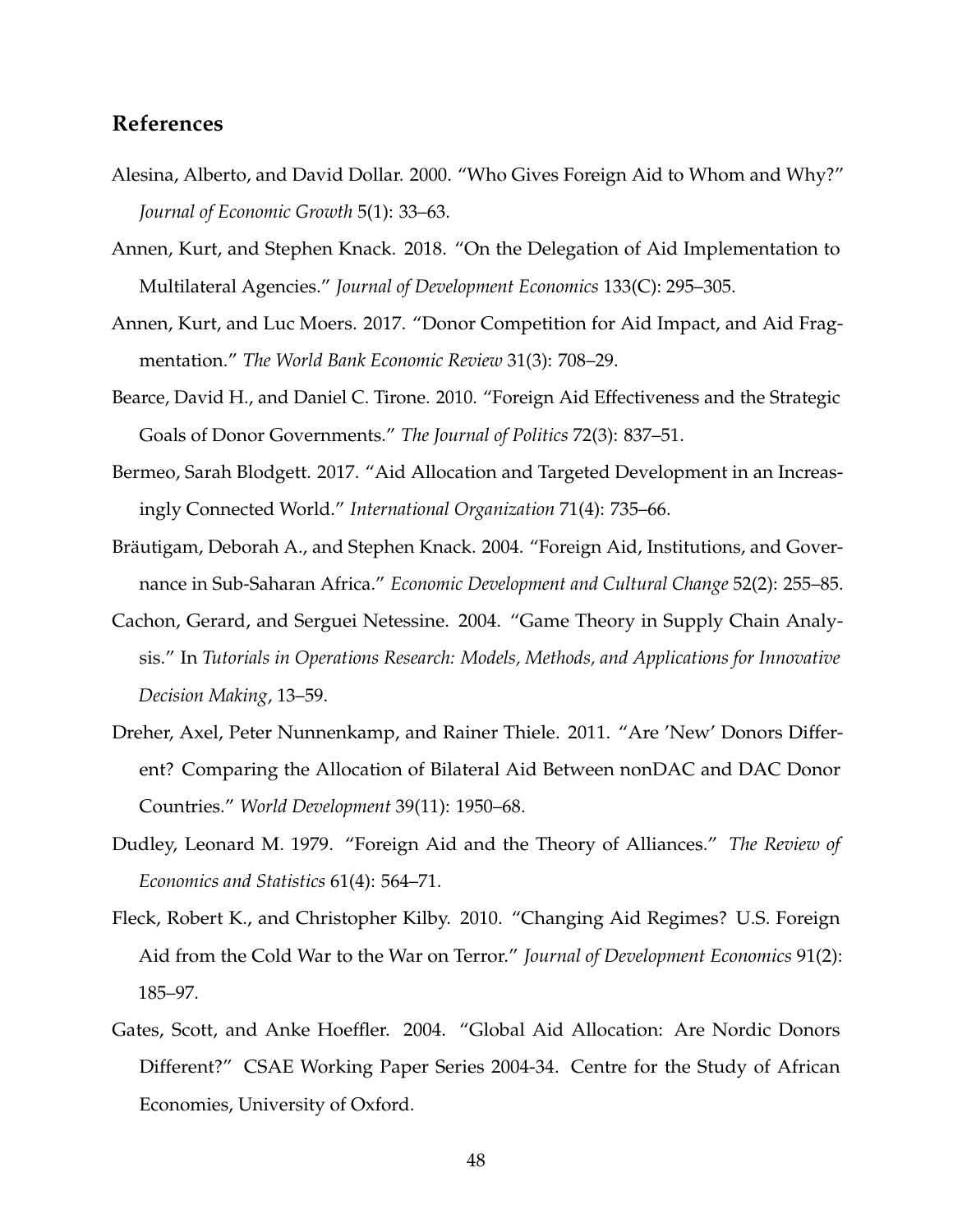- <span id="page-48-11"></span>Glaser, Charles L. 2000. "The Causes and Consequences of Arms Races." *Annual Review of Political Science* 3: 251–76.
- <span id="page-48-7"></span>Kilby, Christopher, and Axel Dreher. 2010. "The Impact of Aid on Growth Revisited: Do Donor Motives Matter?" *Economic Letters* 107(3): 338–40.
- <span id="page-48-8"></span>Kisangani, Emizet F., and Jeffrey Pickering. 2015. "Soldiers and Development Aid: Military Intervention and Foreign Aid Flows." *Journal of Peace Research* 52(2): 215–27.
- <span id="page-48-4"></span>Lawson, Marian Leonardo. 2013. "Foreign Aid: International Donor Coordination of Development Assistance." CRS Report for Congress R41185. Congressional Research Service.
- <span id="page-48-2"></span>McKinlay, R.D., and R. Little. 1977. "A Foreign Policy Model of U.S. Bilateral Aid Allocation." *World Politics* 30(1): 58–86.
- <span id="page-48-3"></span>———. 1979. "The US Aid Relationship: A Test of the Recipient Need and the Donor Interest Models." *Political Studies* 27(2): 236–50.
- <span id="page-48-1"></span>Meernik, James, Eric L. Krueger, and Steven C. Poe. 1998. "Testing Models of U.S. Foreign Policy: Foreign Aid During and After the Cold War." *The Journal of Politics* 60(1): 63–85.
- <span id="page-48-5"></span>Morgan, T. Clifton, and Glenn Palmer. 2000. "A Model of Foreign Policy Substitutability: Selecting the Right Tools for the Job(s)." *The Journal of Conflict Resolution* 44(1): 11–32.
- <span id="page-48-0"></span>Morgenthau, Hans. 1962. "A Political Theory of Foreign Aid." *The American Political Science Review* 56(2): 301–9.
- <span id="page-48-9"></span>Round, Jeffery I., and Matthew Odedokun. 2004. "Aid Effort and Its Determinants." *International Review of Economics and Finance* 13(3): 293–309.
- <span id="page-48-6"></span>Steinwand, Martin C. 2015. "Compete or Coordinate? Aid Fragmentation and Lead Donorship." *International Organization* 69(2): 443–72.
- <span id="page-48-10"></span>van der Veen, A. Maurits. 2011. *Ideas, Interests and Foreign Aid*. Cambridge: Cambridge University Press.
- <span id="page-48-12"></span>Zeitz, Alexandra O. 2021. "Emulate or Differentiate? Chinese Development Finance, Competition, and World Bank Infrastructure Funding." *The Review of International*